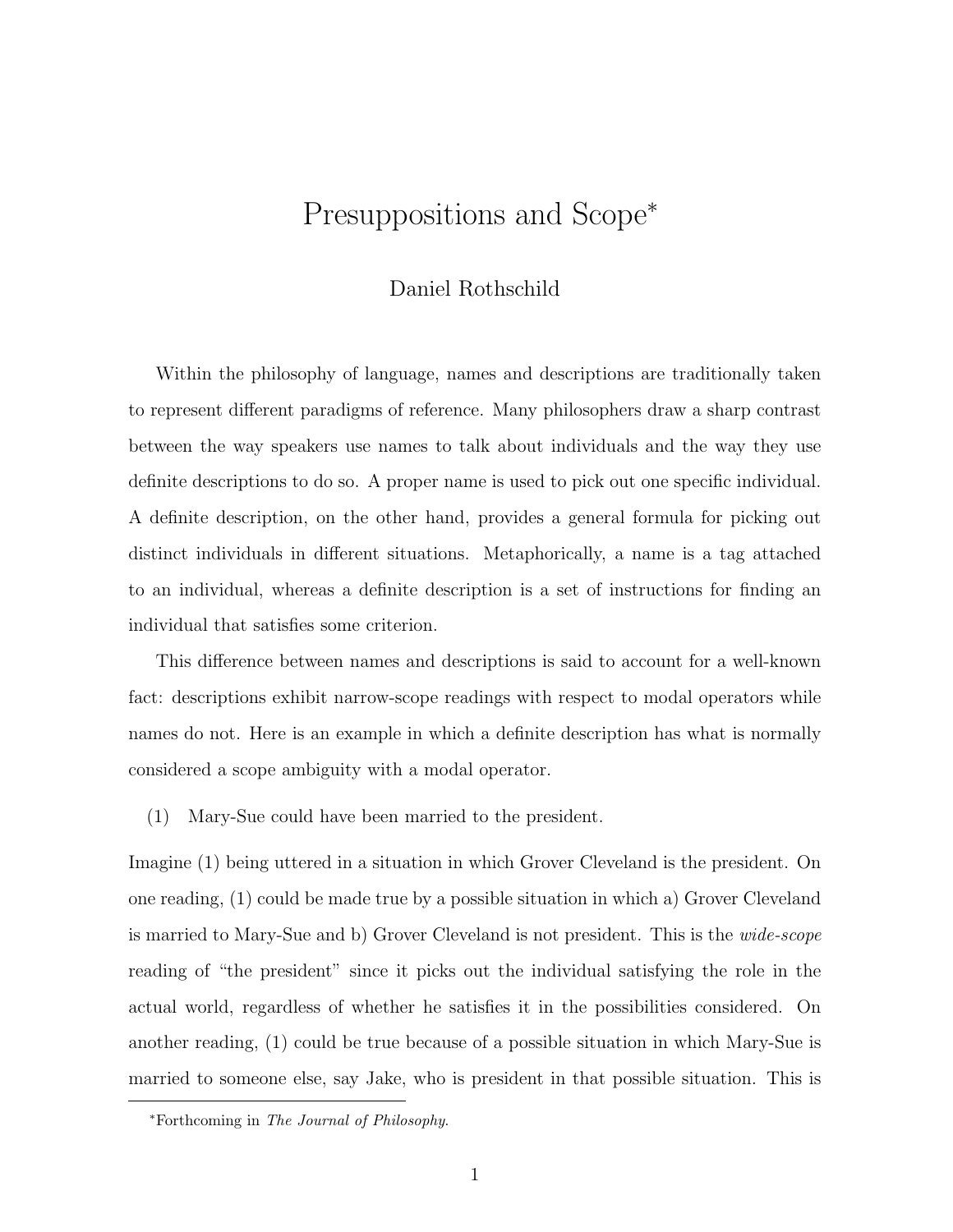the *narrow-scope* reading of "the president" since the description picks up its referent within the possible situation considered.

Consider, by contrast, what happens if we replace the description in (1) with a proper name:

(2) Mary-Sue could have been married to Grover Cleveland.

There is no way of understanding (2) as having two different readings analogous to those of (1). Even if, as a matter of their syntax, proper names can have different scope with respect to modal operators, there are no different truth-conditional readings corresponding to the different scopes the name can take.

The standard picture of names and descriptions explains thisdifference between them. Modal operators are generally taken to quantify over different possible situations. Since names are tags linked to individuals while descriptions are instructions for finding an individual in a given situation, only the latter can pick out different individuals across different possible situations. This line of reasoning forms the basis of Kripke's famous modal argument for the claim that names cannot be semantically equivalent to descriptions<sup>1</sup>

This paper centers on a simple observation: scope ambiguities between definite descriptions and modal operators are only sometimes available (or, at least, are only sometimes apparent). It turns out that the narrow-scope readings of definite descriptions within modal operators are only available when the common ground—the mutual beliefs of the conversational participants—includes the proposition that across a wide range of possible situations the descriptive content has a unique satisfier.

One task of this paper is to give a principled explanation of this observation. What <sup>1</sup>Kripke, "Naming and Necessity" in G. and D. Davidson, eds, *Semantics of Natural Language* (Dordrecht: Reidel, 1972), pp. 253–355. The modal argument is widely discussed in the philosophy of language: e.g. Leanard Linksy, Oblique Contexts (Chicago: Univ. of Chicago, 1983); Scott Soames, Beyond Rigidity (Oxford: OUP, 1986); and Jason Stanley, "Names and Rigid Designation," in B. and C. Wright eds., A Companion to the Philosophy of Language, pages 555–585. (Oxford: Blackwell, 1997).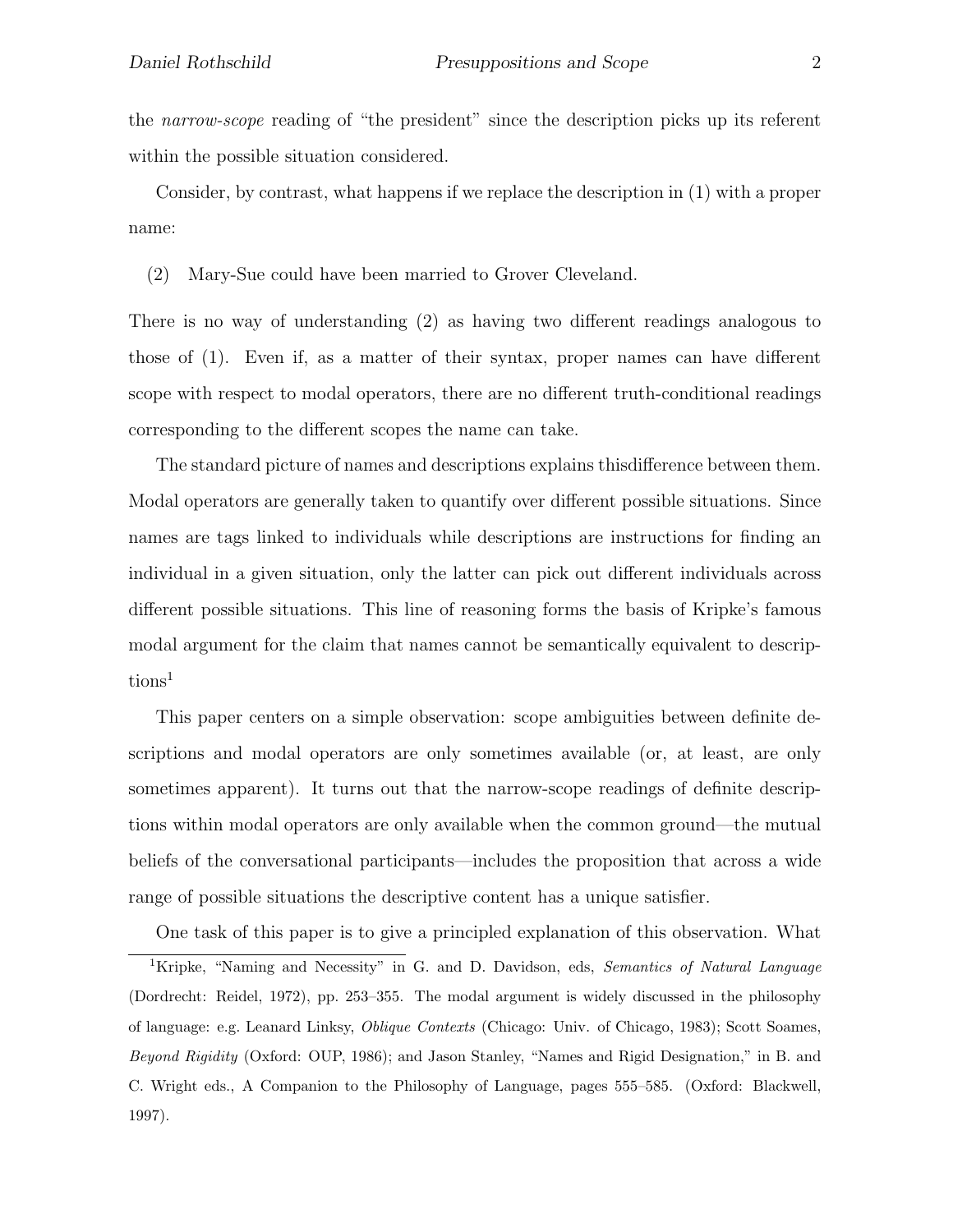sort of explanation is available depends on our understanding of the semantics and pragmatics of definite descriptions. For this reason, it will be necessary to look at different accounts of definite descriptions. I consider two basic views of descriptions: the Russellian view, which treats definite descriptions as a kind of quantifier, and the presuppositional account, which treats them as expressions that presuppose the uniqueness or salience of an object. (While these views can, in some respects, be reconciled, they also represent very different perspectives on descriptions.) I argue that the Russellian view of descriptions, unaugmented, lacks the resources to predict correctly the availability of the narrow-scope reading of descriptions. By contrast, presuppositional accounts of definite descriptions *can* make the right predictions. To show this I discuss how presuppositions interact with modal operators.

The remainder of the paper relates this account of definite descriptions and modals to the contemporary debate about the semantics of proper names. I argue that, once we adopt a presuppositional account of descriptions, the modal argument against descriptivist theories of names loses its force. To make this argument, I consider a treatment of proper names which construes them as linguistic devices akin to definite descriptions. According to this picture, both types of expressions are used to pick out individuals that satisfy some descriptive content. I show that this account accurately predicts the behavior of names with respect to modal operators.

The structure of this paper is as follows: Section 1 presents the empirical data on the scope ambiguities of definite descriptions and other operators. Sections 2 and 3 examine how the Russellian and presuppositional views of descriptions handle this data. Section 4 relates these facts about the scope of descriptions to the philosophical discussion about which propositions are expressed using sentences that include descriptions. Sections 5–7 consider the relationship between proper names and descriptions.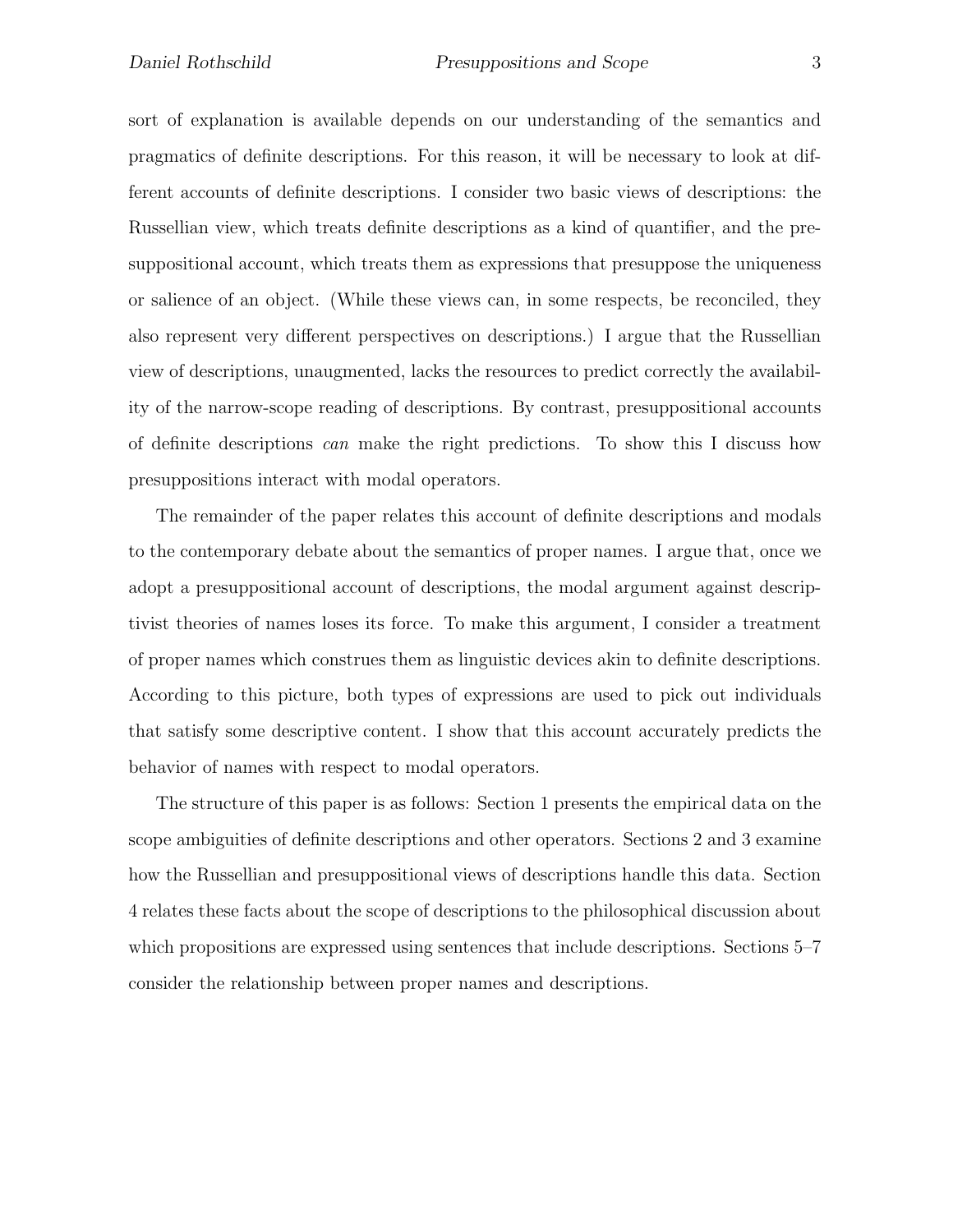## 1 Descriptions Under Modal Operators

First, we need to look at the details of the interaction of definite descriptions with modal operators. The key observation here is that definite descriptions have distinct wide- and narrow-scope readings with respect to modal operators. Although this observation plays a central role in much of the philosophical discussion of names and descriptions, there is little in the way of detailed study of the phenomenon.<sup>2</sup>

It will be useful to think of modal operators—like "must" and "might"—as quantifiers over possible worlds (or situations). To say that something *must* happen is to say that in all possible worlds it does happen. To say that something *can* happen is to say that there is a possible world (or situation) in which it does happen. Of course, modality comes in different flavors: modal operators may be read metaphysically, epistemically, or deontically. In this paper, I will concentrate on metaphysical modals—in keeping with much of the philosophical literature on names, descriptions, and modals.

Let's consider an example in order to get a grip on the narrow-scope readings of definite descriptions with respect to modal operators:

(3) Aristotle might not have been the teacher of Alexander.

If we read the modal as having a metaphysical force, it is natural to think that (3) is true. But since Aristotle *was* the teacher of Alexander, the sentence can only be true if the description "the teacher of Alexander" picks up its reference *under* the modal operator. In other words, "the teacher of Alexander" must pick out different individuals

A bear might come in to the cabin. The bear would eat you.

The modal in the second sentence, although universal in force, is only interpreted relative to the worlds involving the possibility mentioned in the first sentence, see, for instance, Craige Roberts, "Modal Subordination and Pronomial Anaphora in Discourse," Linguistics and Philosophy, 12 (1989): 685– 721. In this paper, I will not discuss either this phenomenon or anaphoric uses of definite descriptions like the use of "the bear" in the second sentence, which refers back to the indefinite "a bear" in the first sentence.

<sup>2</sup>Within the semantics literature most discussion of the interaction of descriptions and modals centers around the phenomenon of modal subordination. Here is an example of modal subordination: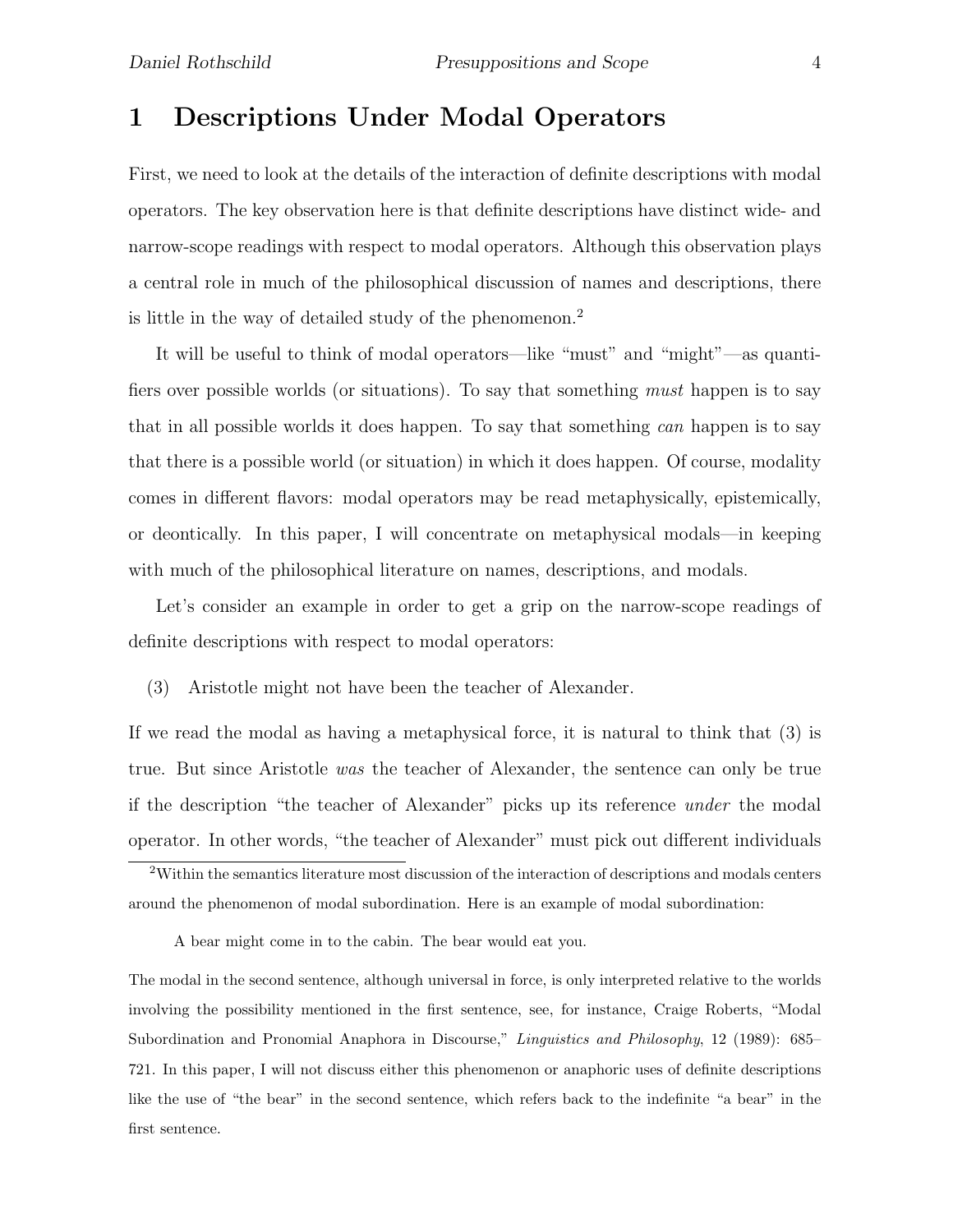in the different worlds over which the modal operator quantifies. The truth of (3) is then established by the existence of a possible world in which the description "the teacher of Alexander" picks out someone besides Aristotle. In that possible world, Aristotle is not the teacher of Alexander. By contrast, the wide-scope reading of the description could not possibly be true. This is because, on the wide-scope reading, "the teacher of Alexander" picks out its referent in the actual world. But, in this case, it picks out Aristotle and the sentence would then assert that in some possible world Aristotle is not Aristotle, which is false.

Before moving on let me make a cautionary note. Sometimes the narrow-scope reading of a sentence containing a description and a modal may not be distinguishable from the wide-scope reading. If the sentence only quantifies over possible worlds across which one and the same person satisfies the description, it will be impossible to tell from the truth-conditions of the sentence whether the description within it takes narrow or wide scope. For this reason, all of my claims about when we can or cannot get a narrow-scope reading of a sentence apply only to contexts in which the different scopes have an effect on the truth-conditions of the sentence.

#### 1.1 Role-type vs. Particularized Descriptions

Example (3) in the previous section demonstrates that some definite descriptions have narrow-scope readings under modal operators. But the modal argument, as we shall see, relies on the claim that this is *generally* true of definite descriptions and this is the claim I wish to dispute. In order to do so, I need to make a distinction between two kinds of definite descriptions, which I call *role-type* and *particularized* descriptions.

One conceptual tool necessary to formulate this distinction is the idea of the *common ground*. <sup>3</sup> The common ground consists of all the propositions that are taken for granted by all the participants in a conversation. When I am talking to someone in a train

<sup>&</sup>lt;sup>3</sup>Robert Stalnaker, "Pragmatic Presupposition" in M. K. Munitz and P. K. Unger, eds., *Semantics* and Philosophy (New York: NYU, 1974); "Assertion" in P. Cole, ed., Syntax and Semantics, vol. 9 (New York: Academic Press, 1978); "Common Ground," Linguistics and Philosophy 25 (2002): 701–721.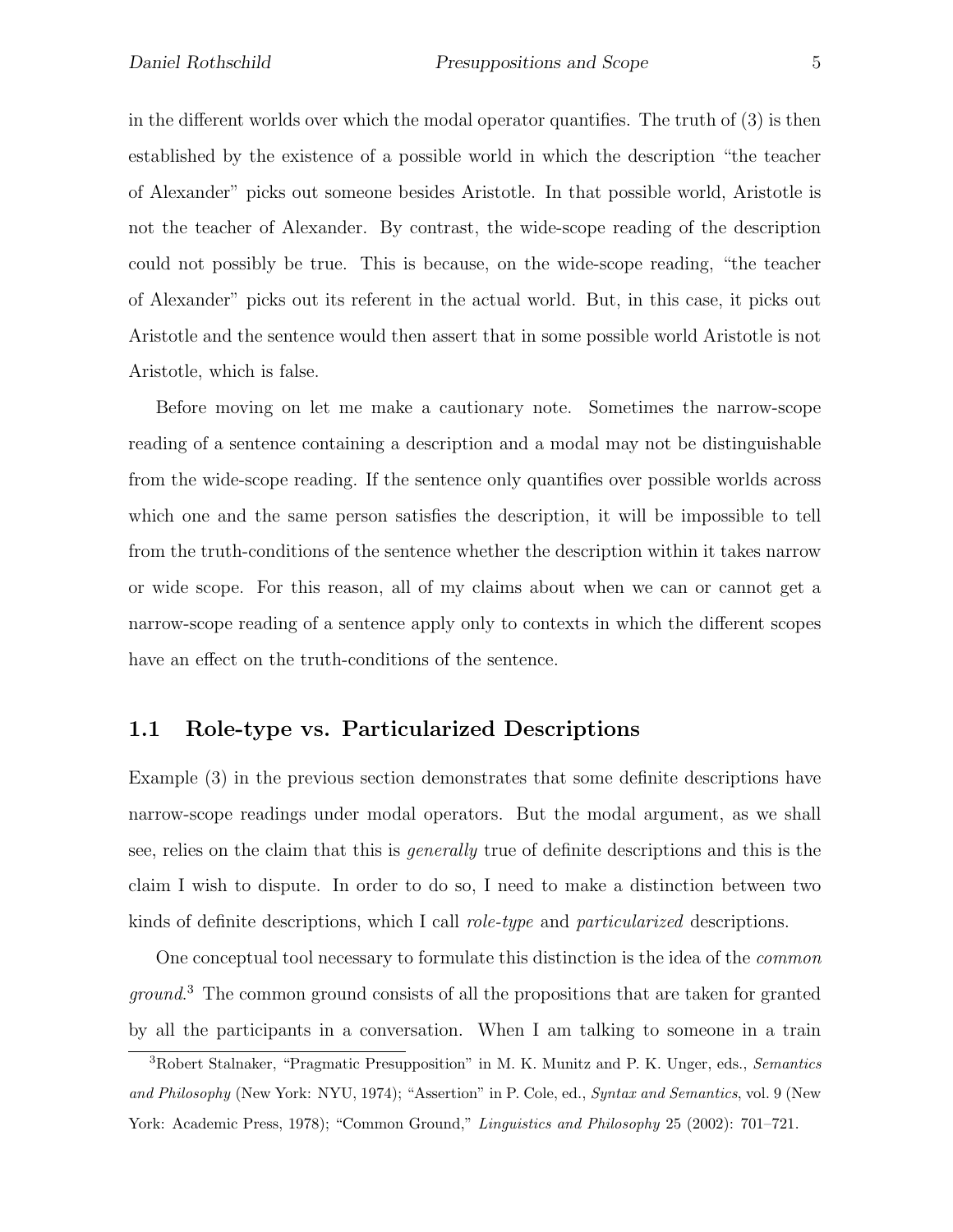station, for instance, the proposition that we are in a train station is generally part of the common ground. A proposition need not actually be believed to count as part of the common ground, but the participants must at least pretend to believe it or must use it as a working assumption. There is also an iterative aspect to the common ground: When a proposition is in the common ground it is not only mutually assumed to be true by participants of a conversation, but also mutually assumed to be mutually assumed to be true, and mutually assumed to be mutually assumed to be mutually assumed to be true, and so on.

A description is a *role-type description* if it is part of the common ground that there is exactly one person (or one salient person) satisfying the descriptive content across a range of relevant metaphysically possible situations and that the satisfier sometimes varies from situation to situation.<sup>4</sup> Some examples of role-type descriptions are "the family lawyer," "the mayor," "the president," "the tallest pilot," and "the director." With role-type descriptions, we usually know independently of the specific conversational situation that the descriptive content is satisfied uniquely across other possible situations: It is part of general knowledge that cities generally have one mayor, countries one president, and so on. Of course, many role-type descriptions are incomplete in the sense that they need to be augmented by an implicit specification of the particular role in question—so, for instance, "the president" might be used to mean "the president of the US" or the "the president of the board of trustees." Likewise superlative descriptions, such as "the tallest man," require some domain within which they operate: "the tallest man" might mean "the tallest man in the room," or "the tallest man in the galaxy." But the basic criterion stands: a role-type description is a description for which it is part of the common ground both that the content of the (completed) description is uniquely satisfied across a wide range of possible situations and that the satisfier varies amongst these situations.

*Particularized descriptions* are simply those descriptions that are not role-type de-

<sup>4</sup>Note that while the number of metaphysically possible situations may be great, only certain situations are relevant when we use modals in normal speech with their metaphysical force.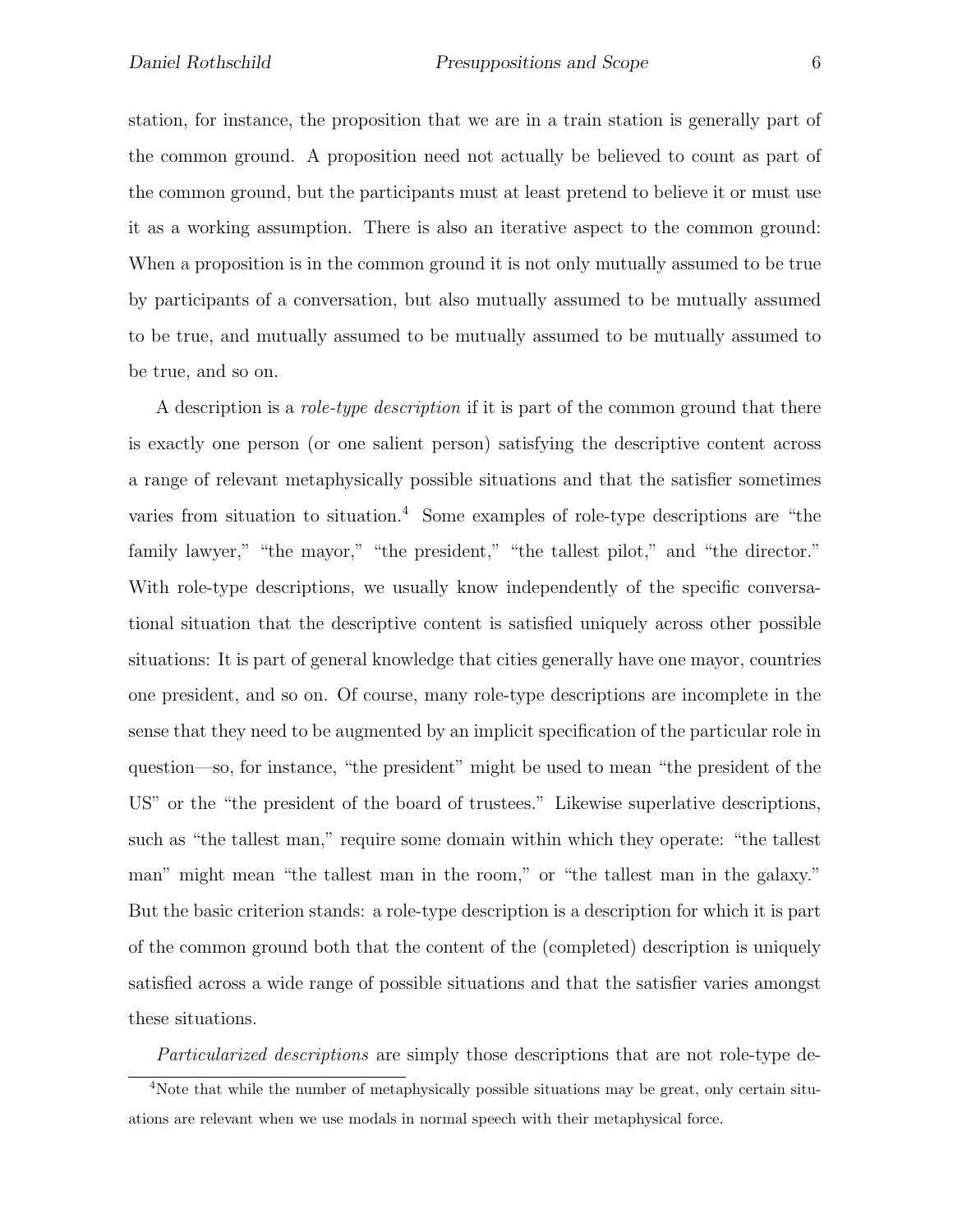scriptions. The mark of a particularized description, then, is that it is *not* part of the common ground that the descriptive content has a unique but varying satisfier across a whole range of relevant metaphysically possible situations. Descriptions whose only content consists in general properties shared by many different individuals tend to be particularized descriptions, such as, "the tall boy," "the dog," and "the loose-fitting cap." Descriptions that refer to people by their physical location or what they did at some point are also usually particularized, such as, "the man I met yesterday," "the person over there," and "the cat in the basement." The reason these descriptions count as particularized—in ordinary contexts—is that we can only know that there is a single most salient individual satisfying the descriptive content (and thus the description picks some individual out) by having some sort of knowledge particular to the narrow conversational context (e.g. for "the tall boy" we must know that there happens to be exactly one tall boy around). I might further note that particularized descriptions may also be "incomplete" in the sense that one might naturally fill out descriptions like "the tall man" with extra information such as "in this room."<sup>5</sup>

Whether a description counts as particularized or role-type depends upon what the common ground is. This means that corresponding to almost any particularized description there is some conceivable conversational context in which that description would count as a role-type description, and vice versa. So the distinction is not one between different types of linguistic expressions, but between different types of expression/context pairs. However, certain descriptions cast themselves more naturally as one sort or the other. When I give an example it will be clear if I mean it to be particularized or not.

It is worth noting that the role-type/particularized distinction is not the famous distinction between referential and attributive uses of descriptions introduced by Keith Donnellan.<sup>6</sup> On Donnellan's scheme, roughly speaking, attributive descriptions are used

<sup>5</sup>How incomplete descriptions are dealt with is a matter of much controversy within formal semantics and philosophy of language The problem is discussed, among other places, in Scott Soames, "Incomplete Definite Descriptions," Notre Dame Journal of Formal Logic, 27 (1989): 349375.

 $6$  "Reference and Definite Descriptions," *Philosophical Review*, 75 (1966):281304.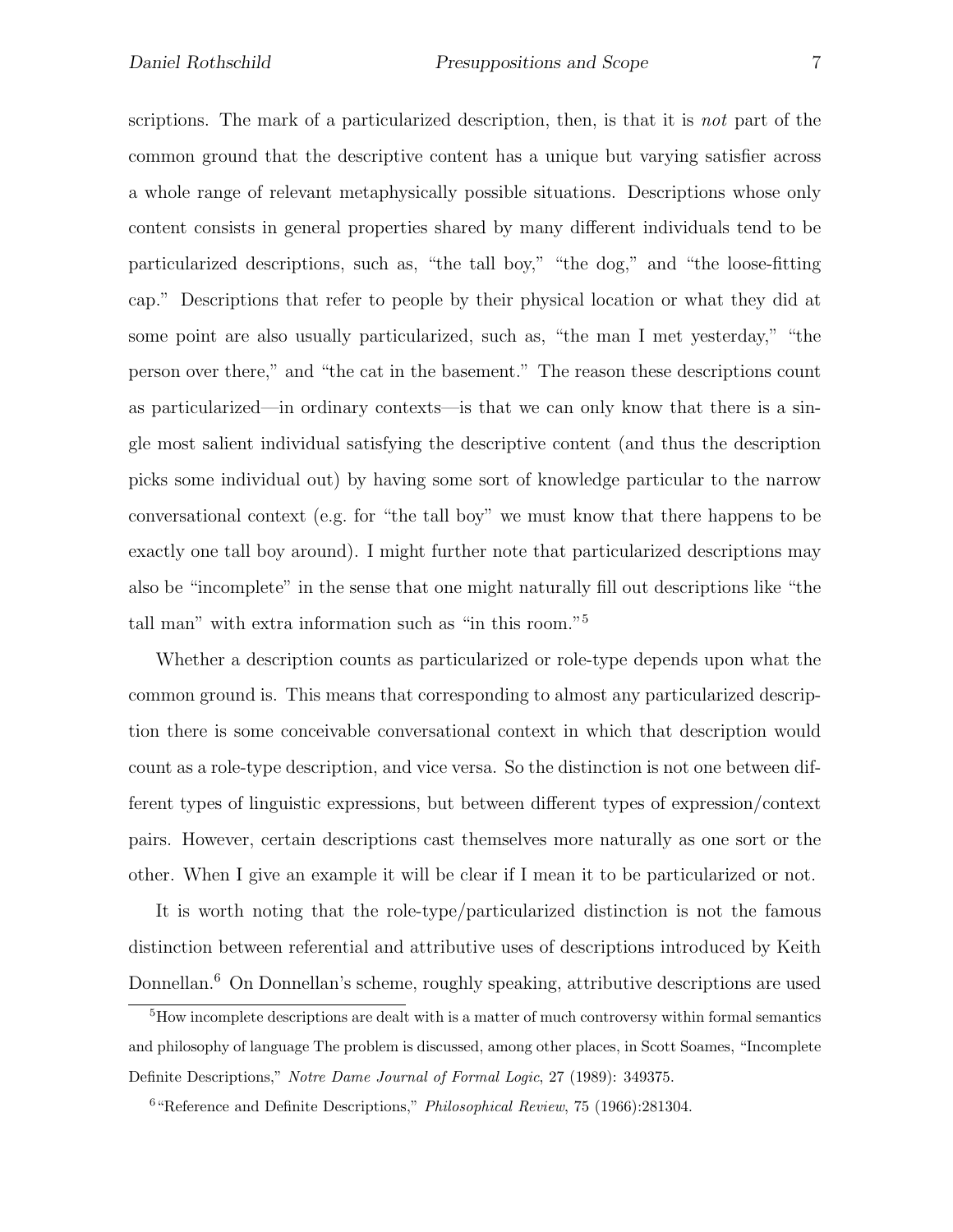to speak of whoever satisfies the predicative content of a description, whereas referential descriptions are used to refer to known individuals. Whether a definite description falls on one side or the other of Donnellan's distinction depends on how it is *used*; how it is classified according to my distinction depends, instead, upon the relationship between the common ground and the predicative content of a description. Classification according to my distinction is independent of how a description is used, and, so, is independent of how it sits with regard to Donnellan's distinction. (But there may be points of contact. For instance, when a description is used attributively the conversational participants typically assume, or pretend to, that across different epistemically or different metaphysically possible situations different individuals would satisfy the descriptive content.<sup>7</sup> Thus it may be that attributive uses are only possible with role-type descriptions. I discuss these points in greater detail in Section 4.)

As it happens, there is interesting evidence of the linguistic significance of my distinction. Christopher Lyons reports that a northern Frisian dialect, Fering, seems to mark the distinction by using different articles to signify descriptions of the two sorts.<sup>8</sup> Here is what he says about the use of the two definite determiners—the D- and the A-articles—in Fering:

In general the D-article is used where the identity of the referent is to be found by searching the spatio-temporal or textual context. The referent, or a prior reference to it, is there to be picked out, and in some cases distinguished from other entities satisfying the same description.... The A-article is used as a role-type one, and where, given the hearer's general knowledge or knowledge of the wider situation and of appropriate associations, the description is enough to single out the referent without the need for ostension. (p. 163)

Whatever one thinks of the D-article, the A-article is used to mark descriptions that

 ${}^{8}$ Lyons, *Definiteness* (Cambridge: CUP 1999).

<sup>&</sup>lt;sup>7</sup>I think one can generalize the notion of role-type and particularized descriptions to epistemically possible situations in addition to metaphysically possible ones, though I do not explore that here.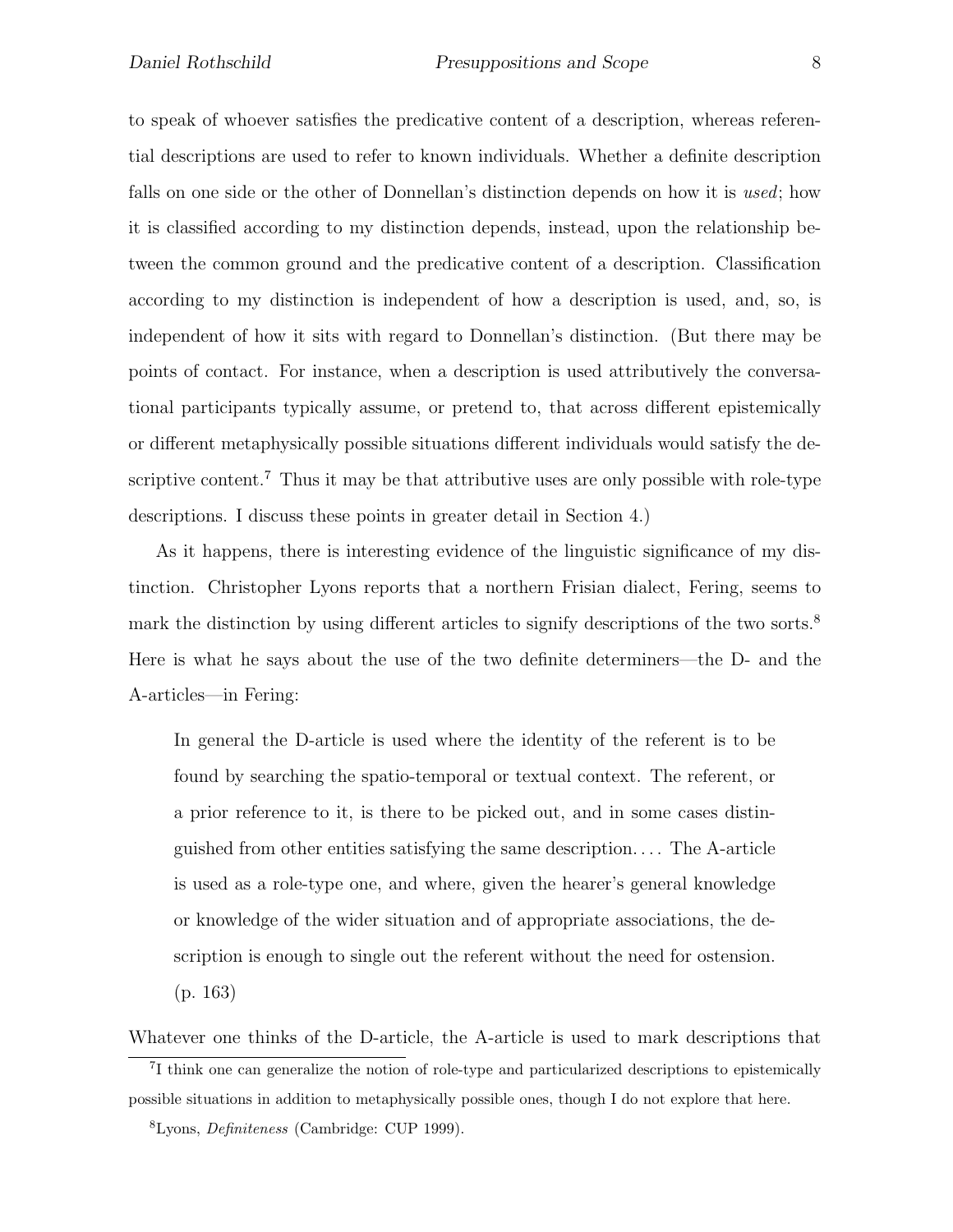seem a lot like role-type descriptions. So there is evidence that role-type descriptions form a natural pragmatic category capable of being marked in a language with its own article.

#### 1.2 Role-type and Particularized Descriptions with Modals

Now, as we have seen, role-type descriptions allow narrow-scope readings with respect to modal operators, as in (3), repeated here:

(3) Aristotle might not have been the teacher of Alexander.

The description from (3), "the teacher of Alexander" can easily be a role-type description since it can be part of the common ground that across a wide range of possible worlds Alexander would have had a teacher, but not necessarily the same teacher (for example, a different student of Plato might have been chosen instead to be Alexander's teacher). The question I turn to now is whether particularized descriptions exhibit the same sort of behavior with regard to modal operators as role-type descriptions do.

Let's look at an example. Suppose that I went to a reception at the Met last night. At the reception, we can suppose, I talked to many different people for brief periods of time. Now, suppose that I learn that my old friend Hans was due to come to the reception but that he didn't make it because his plane was delayed. Let us suppose that for this reason it is a relevant *possibility* that Hans could have made it to the reception, and that, if this were the case, I would have talked to him all night at the reception. This possible situation, if it were actual, is one which I could aptly describe with this sentence:

(4) Hans is the person I talked to the whole time.

Now suppose that I want to express to someone at the party that I consider (4) to be a possibility. One might think that I could do this by uttering a version of (4) with a possibility modal:

(5) Hans might have been the person I talked to the whole time.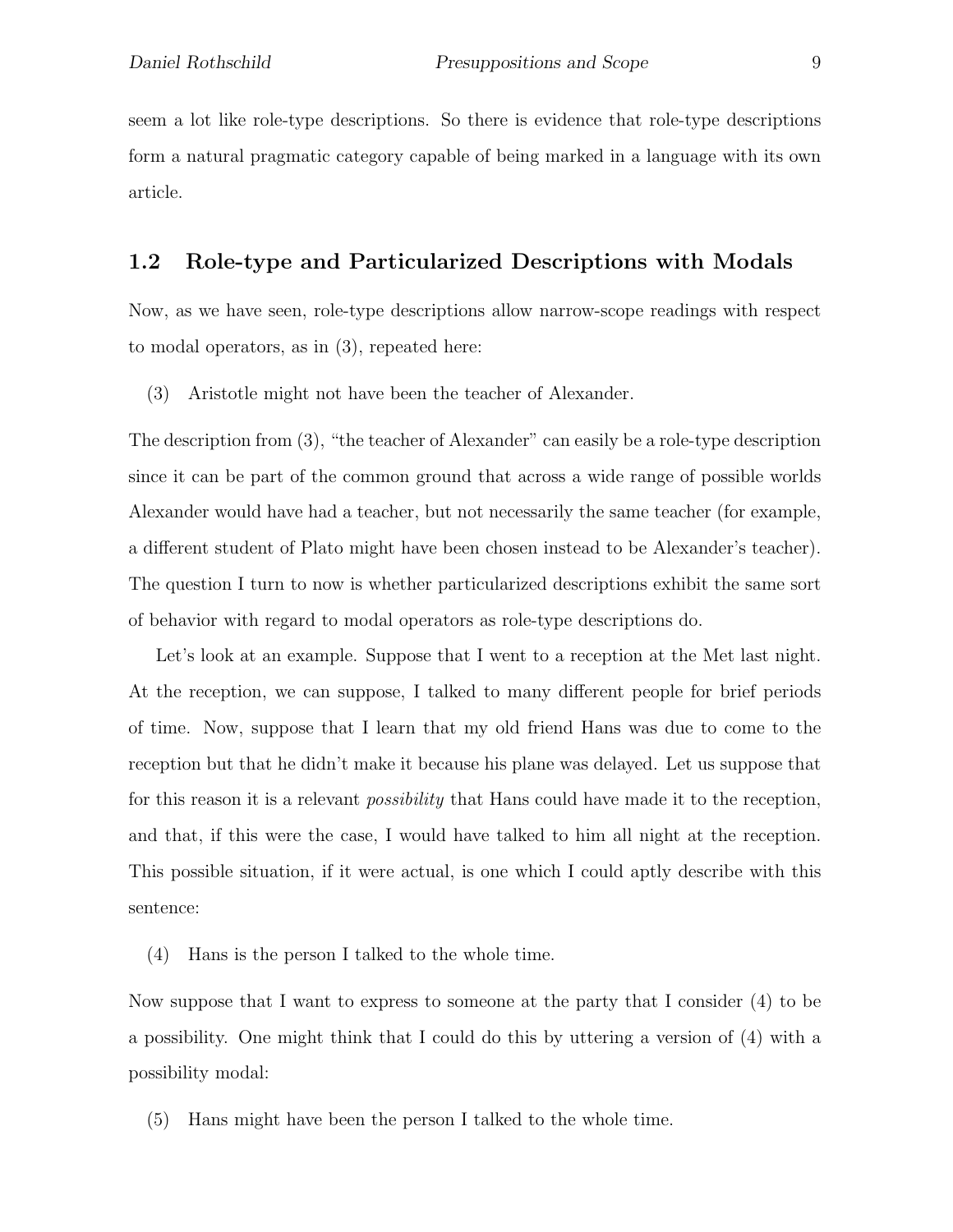There is, however, something very odd about using (5) to express the possibility of a situation in which (4) is true (assuming there is actually no one who I talked to the whole time). Indeed, if I utter (5) at the party, I will probably confuse my audience. (I will discuss a bit later how one might try to make sense of such utterances.) This oddness is quite surprising, however. If the definite description "the person I talked to the whole time" can have scope within the modal operator, then we would expect that (5) would express the possibility of a situation within which (4) is true. Since such a situation *is* possible we would expect the utterance to be not only felicitous but also true. However, for some reason this narrow-scope reading of the description "the person I talked to the whole time" is not actually available.<sup>9</sup> (The wide-scope reading of the description is quite hard to get as well since there is no person in the actual situation the description could refer to.)

Let's consider another example. Suppose that throughout an entire dinner party Siegfried does not eat anything, and is unique in this regard. Suppose that I have another friend, say Siegmund, who also would not have eaten anything if he had been at the dinner. Now, suppose I say something like this:

(6) I might have enjoyed talking to the person fasting through the dinner.

It does not seem like I could mean anything but that I might have enjoyed talking to Siegfried by an utterance of (6). This is true even if it is is possible that Siegmund could have come and Siegfried not come. In this possible situation, of course, Siegmund would have been the only person fasting. Nonetheless, it does not seem like (6) can easily express the proposition that there is a possible situation in which I would have enjoyed talking to *whoever* was unique in fasting at the dinner, Siegmund, Siegfried or someone else entirely. In this respect we cannot easily get the narrow-scope reading of the description "the person fasting through the dinner."

<sup>&</sup>lt;sup>9</sup>Those familiar with presuppositions may not be surprised by this, since this is, roughly speaking, predicted by the presuppositional theory of descriptions.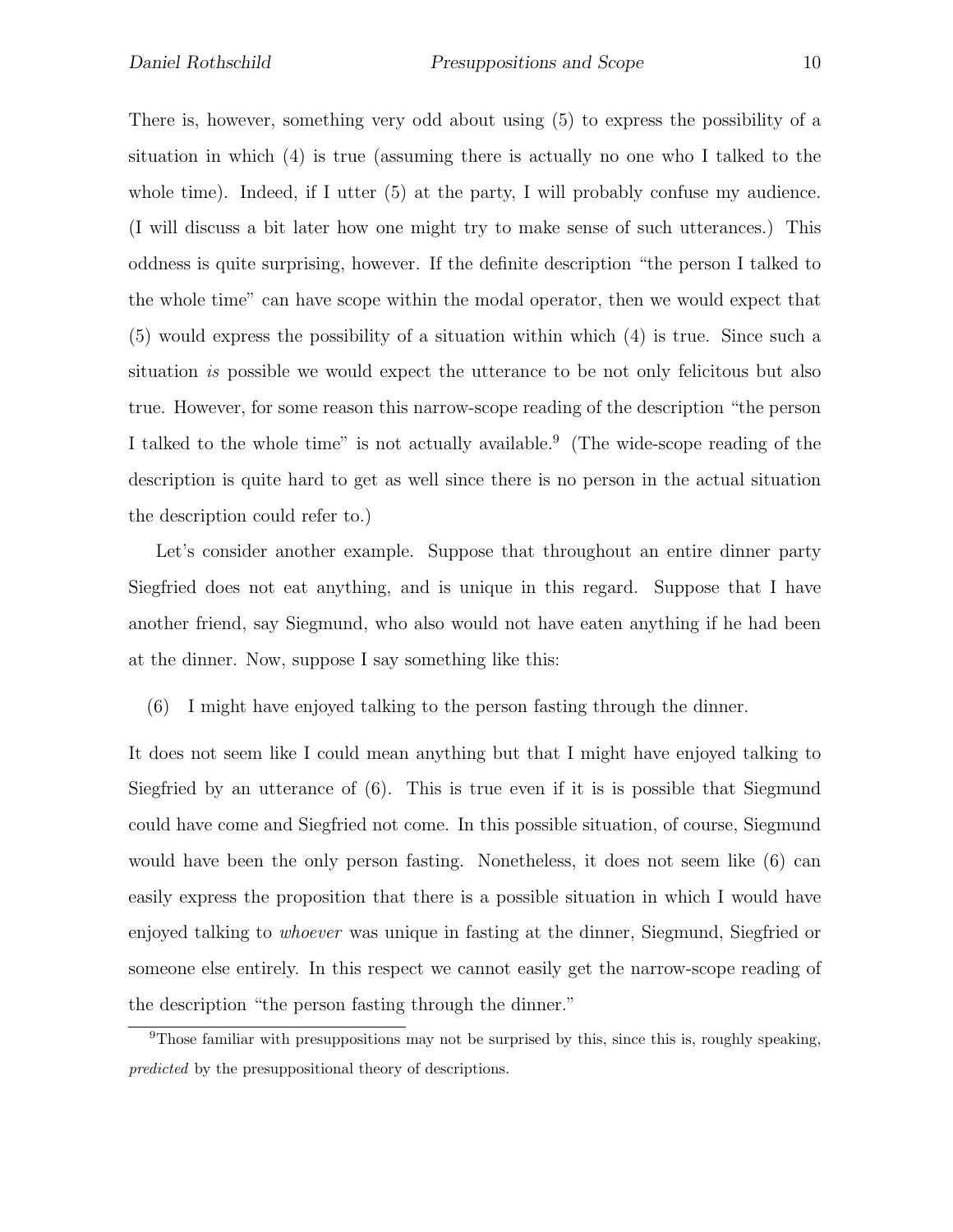We can, however, create conversational backgrounds within which "the person I talked to the whole time" has a narrow-scope reading in (5) and "the person fasting through the dinner" has a narrow-scope reading in (6). First take (5) again:

(5) Hans might have been the person I talked to the whole time.

Suppose that it is part of the common ground that I generally talk to one person throughout an entire evening (because, for instance, I always start an argument with someone about politics which lasts the whole evening). In this case, I could utter (5) in order to express the proposition that if Hans had come he would have filled the role of being the person I talked to all night. However, this is a case in which "the person I talked to the whole time," which would usually be a particularized description, acts as a role-type description since it indicates a role which is uniquely filled across many relevant counterfactual situations.<sup>10</sup>

The situation is similar for (6):

(6) I might have enjoyed talking to the person fasting through the dinner.

If we can take it for granted that there is usually exactly one person fasting at such dinners, or that the organizers had intended to invite exactly one person who wouldn't eat, though not any specific person, then the narrow-scope reading of (6) is available. However, without such an assumption the reading is very hard to get.

(1) I could have talked to a person the whole time. Hans might have been the person I talked to the whole time.

If I utter (1) it seems that the description in the second sentence can have a narrow-scope reading, and thus the utterance might express something true. However, in this case, the definite description is anaphorically linked to the indefinite description that precedes it. I want to put aside these anaphoric uses of descriptions as they involve the description inheriting properties from the original use.

<sup>&</sup>lt;sup>10</sup>I can only think of one other circumstance in which the description "the man I talked to the whole time" could have a non-rigid, narrow-scope reading in an utterance of (5). This other case is the one in which the description "the person I talked to the whole time" has already been introduced in either its definite or indefinite form in the conversation. For instance, instead of just saying (5) I might have said  $(1)$ :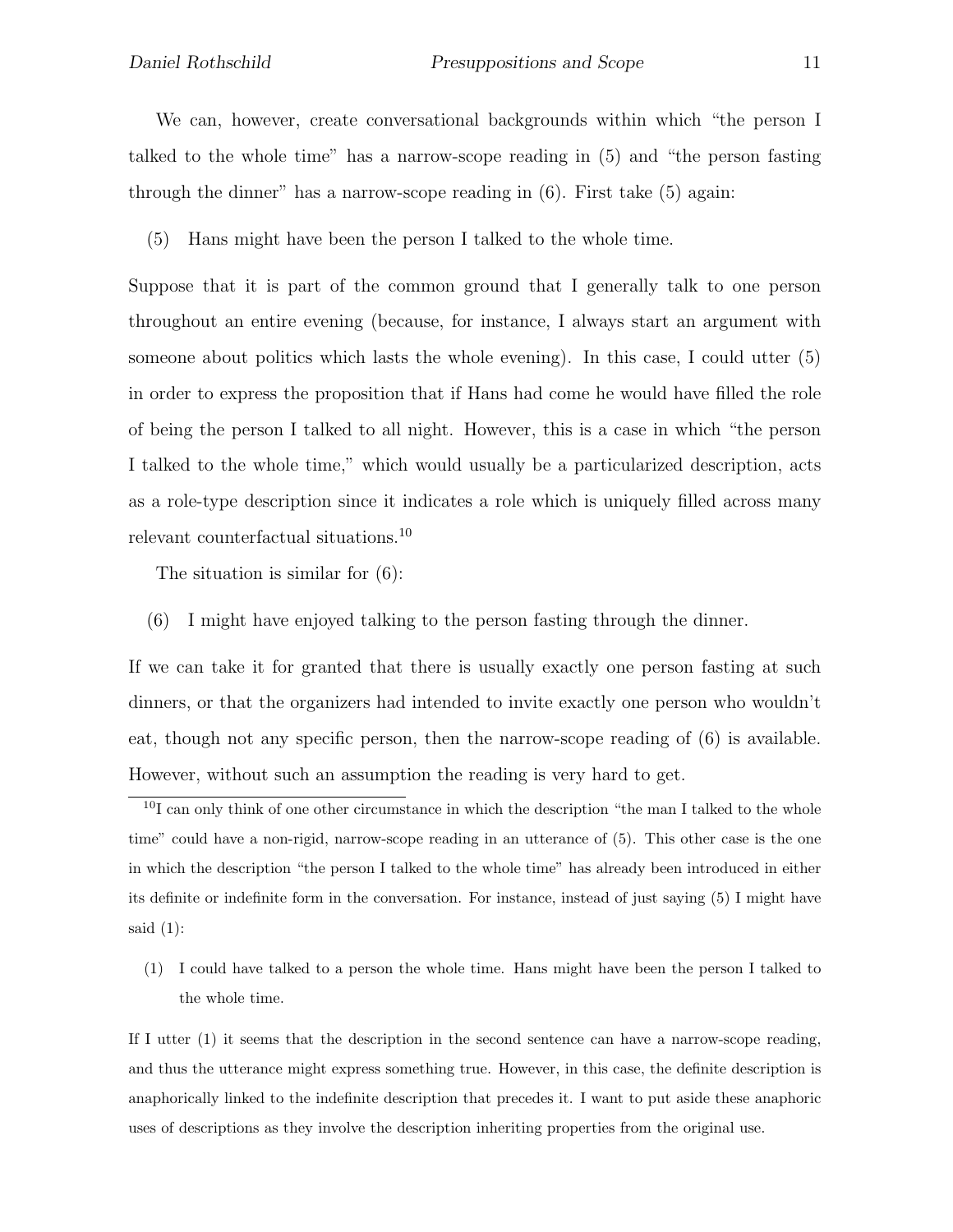We have seen, then, that in order to get a narrow-scope reading of a definite description we need to treat it as a role-type one. Sometimes in response to an utterance the audience changes their assumptions, and, hence the common ground through the process of *accommodation*. <sup>11</sup> This process of accommodation can lead the audience to treat a description as a role-type one even if prior to the utterance it is not part of the common ground that the description designates a role. Here is an example in which such accommodation might occur. Suppose I utter (7) when discussing a party I have just been to:

(7) If I had gotten there earlier I might have been the person in charge of hats.

My audience would not take me just to be asserting that if I had gotten to the party earlier I would, by myself, have taken charge of the hats. Rather, they must *also* assume that across a whole range of different possible ways in which the party could have transpired there would have been one person who saw to the hats. Making this assumption, through accommodation, the audience can then understand my assertion in (7) to be the assertion that if I had gotten to the party earlier I would have played the role of dealing with the hats.

To understand better the behavior of descriptions within modal operators it is worth comparing sentences with particularized descriptions with sentences containing a typical role-type description. Here is one:

(8) Adlai Stevenson might have been the president.

There is a natural reading of (8) on which the role-type description "the president" has narrow scope. It is true, for instance, if there are relevant possible worlds where Stevenson beats Eisenhower. These are worlds in which Stevenson is "the president." But that sort of reading, i.e. the narrow-scope one, is exactly the reading we do not find for  $(5)$ ,  $(6)$ , or  $(7)$  without choosing backgrounds in which the descriptions act as role-type ones.

<sup>&</sup>lt;sup>11</sup>See David K. Lewis, "Scorekeeping in a Language Game," *Journal of Philosophical Logic* 8 (1979): pp. 339–59; and Stalnaker, "Common Ground."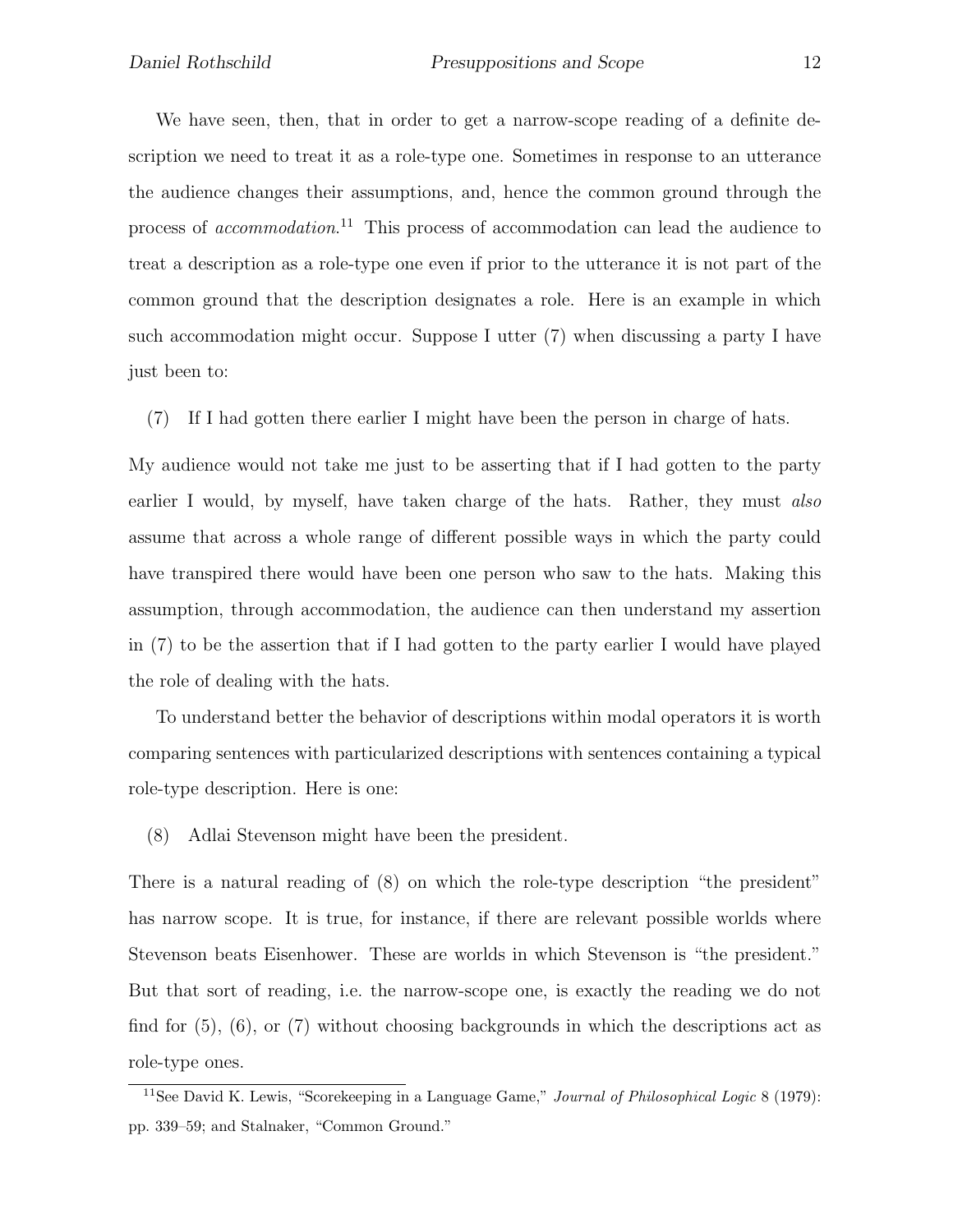### 1.3 Role-type/Particularized and Adverbs of Quantification

Particularized and role-type definite descriptions also differ in their behavior with respect to adverbs of quantification, such as "sometimes", "usually", and "generally." Role-type descriptions easily allow quantification over different satisfiers whereas particularized descriptions do not:

- (9) The best student is usually reclusive.
- (10) The mayor is usually a Republican.
- (11) The man in the car is usually nice.
- (12) The tall solider from France is usually violent.

Both (9) and (10) exhibit two different readings corresponding to whether or not the descriptions get their reference under the adverb of quantification. One reading of (9) has it that a particular student, who is the best, usually acts reclusively; on the other reading, most of the students who are the best, say in different years or classes, are reclusive. (10) exhibits a similar ambiguity. The situation is different with (11) and (12), which prefer to be read as being about one particular person. For example, in (11), "the man in the car" must pick out the actual person satisfying the description, unless it can be taken for granted that there is a entire class of relevant situations in which there is exactly one man in a car. In other words, the description "the man in the car" must act as a role-type one in order to get narrow scope. Likewise, to get (12) to quantify over different individuals one has to imagine there being a recognized role: the tall solider from France.

The generalization is that role-type descriptions but not particularized descriptions can have narrow scope with respect to modal operators and adverbs of quantification. The explanation of this observation requires us to delve into some of the details of different accounts of descriptions. In the next section I sketch the Russellian account and argue that it does not provide us with the tools needed to explain the data.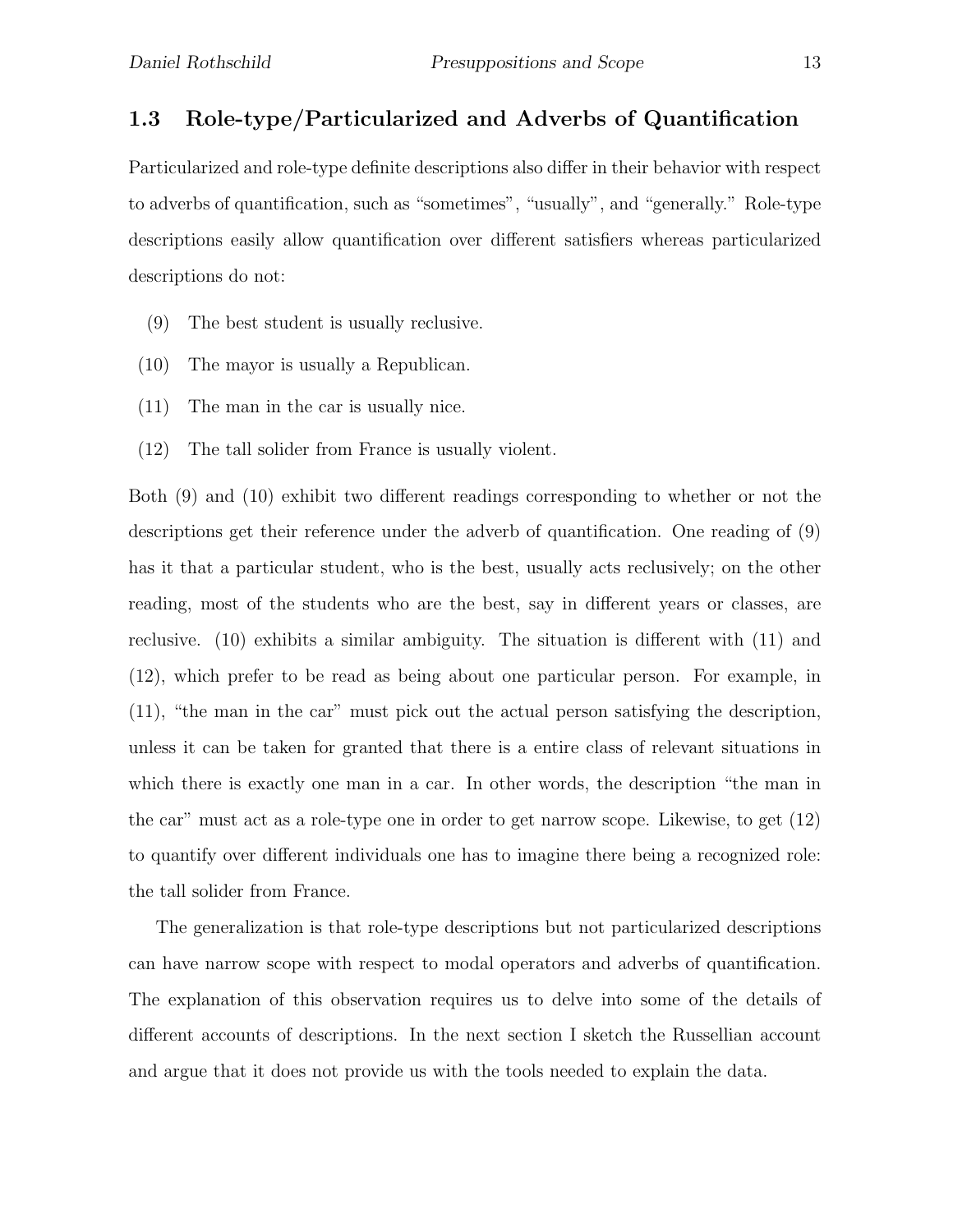## 2 Russellian Descriptions and Scope Ambiguities

Russell's approach was to treat definite descriptions as a form of quantifier.<sup>12</sup> While the indefinite description, "an F" simply introduces existential quantification,  $\exists x \mathbb{F} x$ , into a rendering of the meaning of a sentence in first-order logic, the definite description is more complicated.<sup>13</sup> Russell claimed that definite descriptions are used to assert not just that there is an x such that  $Fx$  but also that there is only one x such that  $Fx$ . So, we can say that "the F" expresses something equivalent to  $\exists x(Fx \& \forall y(Fy \rightarrow y = x))$ . I will abbreviate all this as  $\lbrack \iota x : Fx \rbrack$ . These quantifiers are introduced into a *logical form* of a sentence, which, for our purposes here, is a representation in logical notation (or something approximating logical notation) of a proposition that can be expressed by the sentence.

An important aspect of Russell's view of descriptions is that on this view definite descriptions can have scope at different places in a sentence. Russell's view, in fact, *predicts* certain systematic ambiguities in sentences containing a description and another quantifier. For, a critical component of the Russellian view is that a definite description introduces into the logical form of a sentence both a quantificational phrase,  $[i\,x : F\,x]$ , and a variable  $x$  which is bound by it. This quantificational phrase can move within the logical form of a sentence, on the Russellian view, and this means that its scopal position with regard to any other quantifiers and operators in the sentence may vary. Such a sentence may be read in different ways depending on the scope that the description is taken to have. $^{14}$ 

<sup>&</sup>lt;sup>12</sup>A comprehensive discussion and defense of the Russellian view is given by Stephen Neale, *Descrip*tions (Cambridge: MIT, 1990).

<sup>&</sup>lt;sup>13</sup>This treatment ignores some complications of Russell's actual position. Russell did not really think "a F" (or "the F") was equivalent to any one part of the logical form of a sentence. However, I am more interested here in the quantificational view inspired by Russell than in Russell's view itself.

<sup>&</sup>lt;sup>14</sup>Recently many have attempted to integrate the Russellian account of quantifier scope with linguistic research into syntactic movement, along the the lines of Robert May, Logical Form: Its Structure and Derivation (Cambridge: MIT, 1985). However, for our purposes these syntactically oriented reformulations of the Russellian view are not relevantly different from the standard Russellian view. This is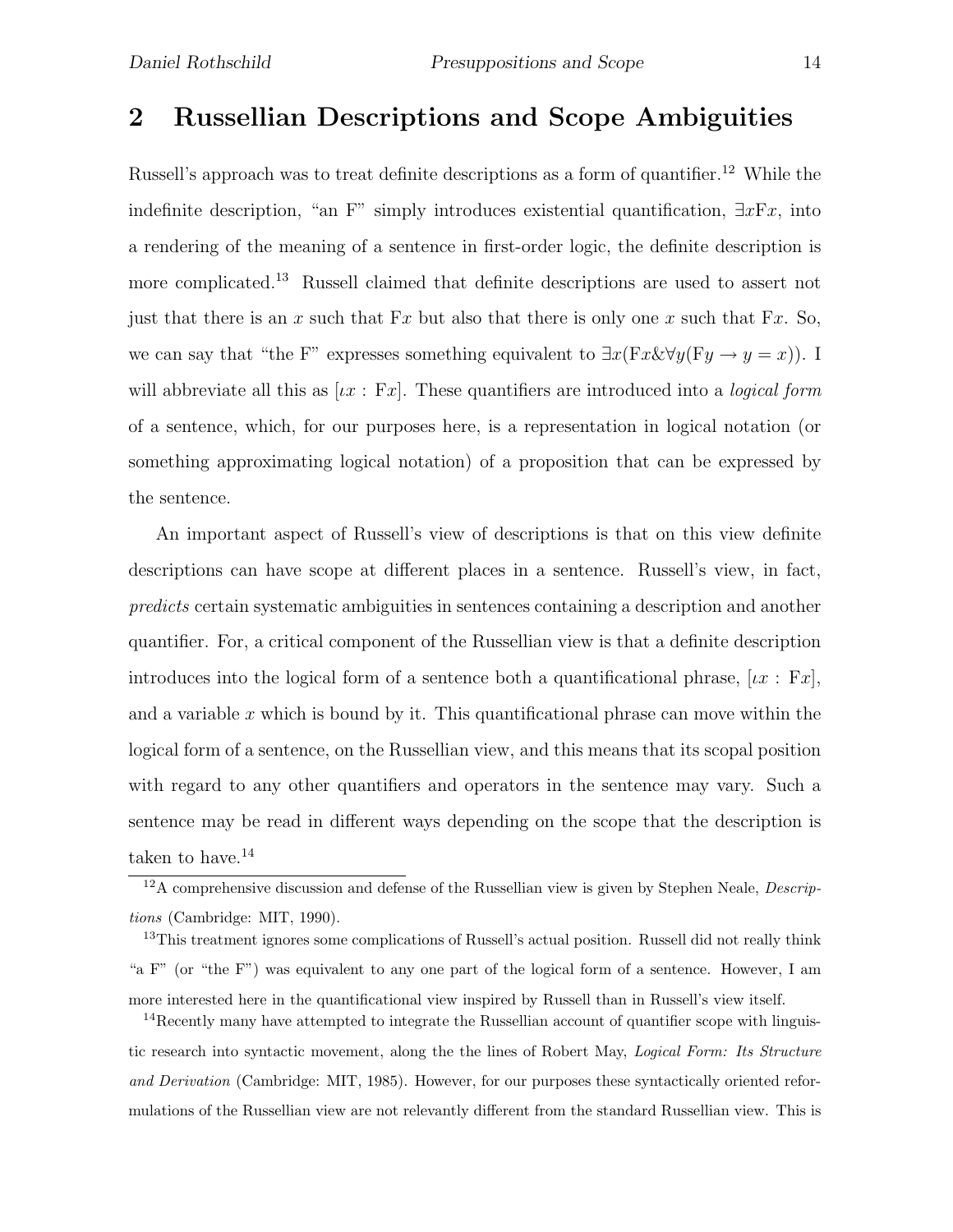As an example consider this sentence:

(13) A man met the president.

The Russellian may render this sentence thus:

(14)  $\exists x \, [uy : \text{presidentally } x \text{ met } y].$ 

Or alternatively, he may render it thus:

(15)  $\lbrack \nu \rbrack$ : presidenty]  $\exists x \; x$  met y.

The only relevant quantifiers at work here are existential quantifiers. Since commuting existential quantifiers has no effect on meaning, these different scopes for the definite description do not, in this case, correspond to different truth-conditions for the sentence. But this is not always the case. As we shall see, the different scopal readings predicted by the Russellian often do correspond to different truth-conditions for a sentence.

Now consider modal operators. We can treat modal operators as functions that take propositions and return propositions. There are two kinds of modal operators, the necessity operator,  $\Box$ , and the possibility operator,  $\diamond$ . If we take these operators to have their standard meanings,  $\Box$  returns a proposition that is true in a world w just in the case the input proposition is true in all the worlds possible with respect to w and  $\diamond$ returns a proposition that is true in a world  $w$  just in case the input proposition is true in at least one world possible with respect to w.

The Russellian view of descriptions in combination with this quantificational view of modal operators predicts that there will be certain systematic ambiguities in sentences that contain descriptions under modal operators. Here is a sentence containing a description and a modal operator:

(16) The president might have been wise.

There are at least two different readings for (16): On one reading, it says of the actual president that there is a possible world in which he or she is wise. This reading is

especially true because there are few known syntactic restrictions on the scope of definite descriptions.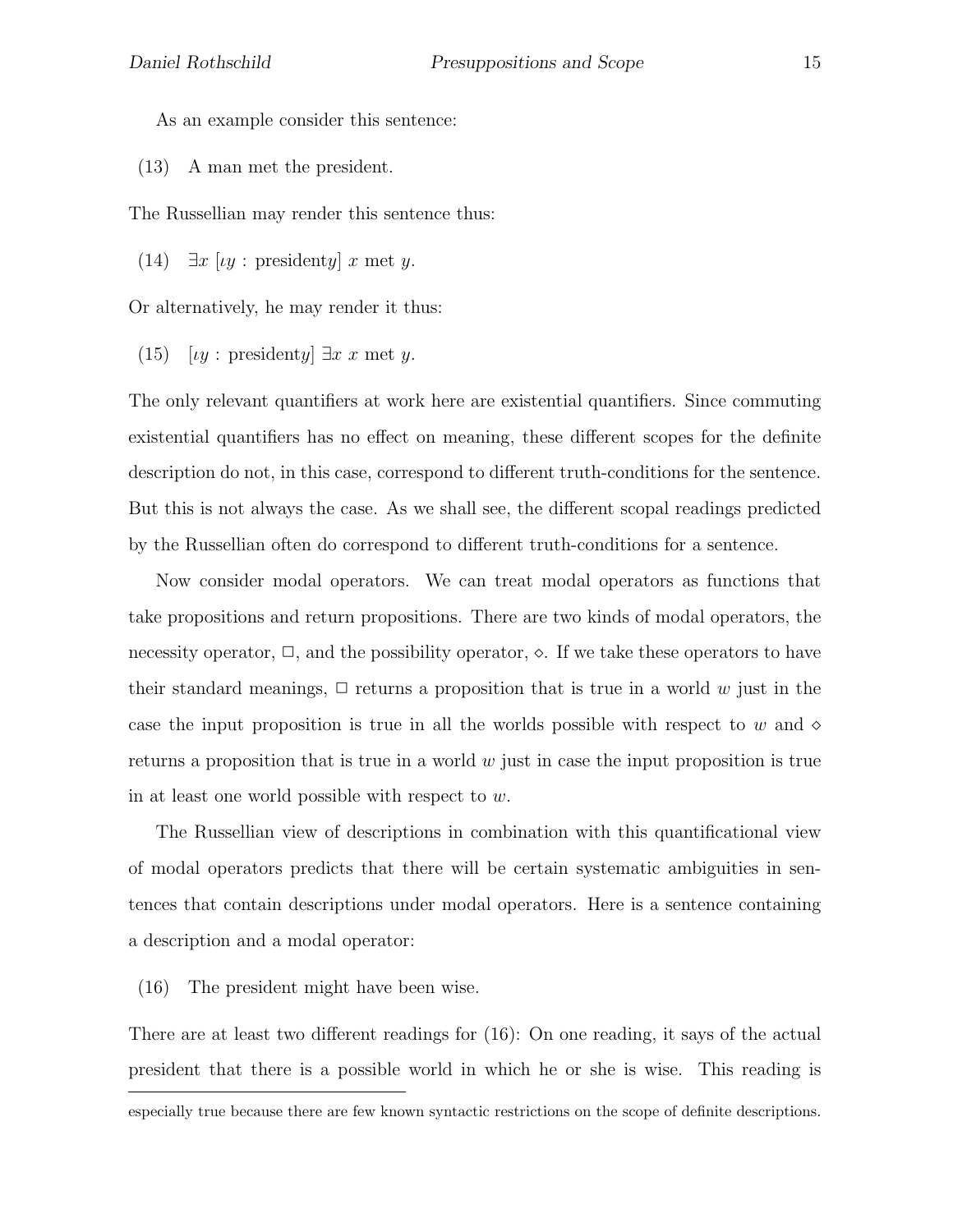captured by the formula (17) on which "the president" takes wide scope over the modal operator:

(17)  $[\iota x : \text{President}x](\diamond \text{wise}x)$ 

On the other reading of (16), the sentence is true just in case there is a possible world in which the person who is president within that possible world is wise, whoever he or she may be. The logical form of this reading is captured by the formula in which the description gets scope under the modal operator:

(18)  $\Diamond$  [ix : Presidentx](wisex)

A major attraction of the Russellian view of definite descriptions is that it predicts the appearance of these readings by allowing quantifiers to have different scopes on different readings of a given sentence.

But, it is this very mechanism of quantifier scope-taking that creates problems for the Russellian approach and its descendants. The Russellian view makes the *primafacie* prediction that, for a given sentence, both higher and lower scope with respect to a metaphysical modal operator will be available to a definite description. We have seen already, however, that definite descriptions do not *generally* exhibit scope ambiguities with modal operators: They do so only when the descriptions are role-type ones. The Russellian view provides no obvious means for explaining why these different scopes are only *sometimes* available: any mechanism generating these different scopes should, as far as the Russellian is concerned, apply equally well to particularized and role-type descriptions. So the Russellian account, at first blush, makes the wrong prediction.

To make this argument clearer, it is worth considering a sentence with a description, which, in most contexts, lacks a scope ambiguity:

(19) I might have married the deserter.

Someone who accepts the Russellian account of descriptions should expect there to be a scope ambiguity between the two quantificational devices, "the" and "might." The Russellian ought to anticipate both a wide-scope reading, on which the sentence says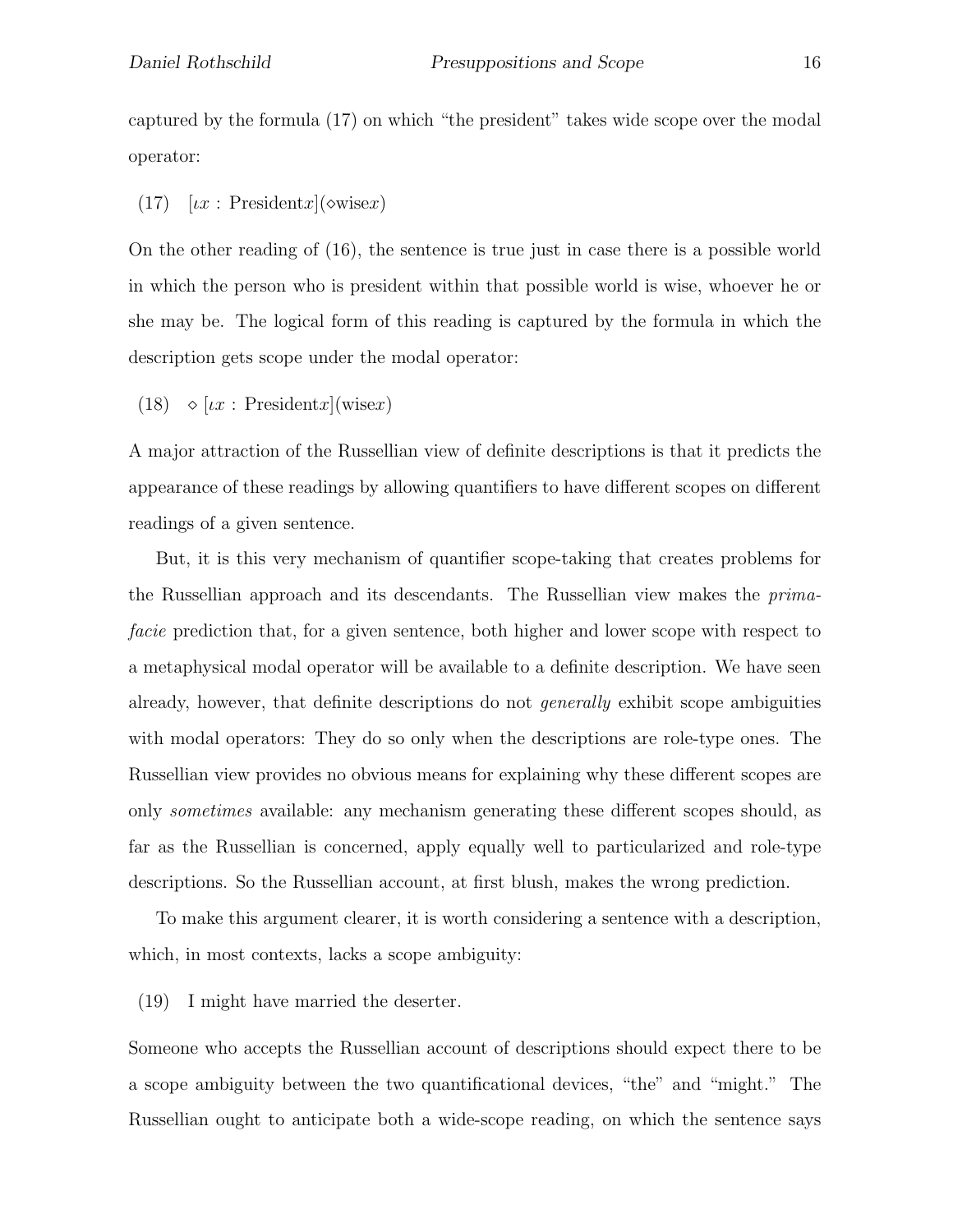that I might have married the unique actual deserter, and a narrow-scope reading, on which it says that there is a possible situation in which I marry a person who is unique in deserting in that situation. But, this second reading is obviously not available, unless we build in enough background information to turn the description "the deserter" into a role-type one.<sup>15</sup> So it turns out that  $(19)$  is ambiguous only in certain contexts (i.e. only in combination with certain common grounds).

In response, the Russellian could suggest that the narrow-scope reading is unavailable in these contexts for pragmatic reasons; after all, not every reading of a conceivably ambiguous sentence is always found in every conversational context. But for an appeal to pragmatics to provide more than just a hand-wavy avoidance of criticism, a serious account of the data must be provided.

One such account might claim that the proposition expressed by the narrow-scope reading is only plausibly assertable in cases where the description is a role-type one. But I doubt that this is correct. Consider, for instance, these examples:

- (20) Saint-Simon could have been the man I met at the zoo.
- (21) Filibert could have been the person in court.

The Russellian predicts very sensible narrow-scope readings for both of these sentences. Let us restrict our attention to the metaphysical readings of the modals. The sentence (20), on the narrow-scope reading, asserts that Saint-Simon could have been a man I met at the zoo and been unique in being so; (21) says that Filibert could have been the only (relevant) person in court. Neither of these propositions is so peculiar as to be something one would not express. Nor do the situations in which one would express them require the descriptions to be role-type. Yet, (20) and (21) do not exhibit narrow-scope readings of their definite descriptions, unless the descriptions act as role-type ones.<sup>16</sup>

<sup>&</sup>lt;sup>15</sup>Again, there are actually two ways of making a narrow-scope reading available. One is to create enough background information to make "the deserter" a role-type description. The other is to precede (19) with a sentence like "Someone might have deserted." These might amount to the same thing, but it is not obvious that they do. See footnote 2.

<sup>&</sup>lt;sup>16</sup>The wide-scope readings with metaphysical modals are also quite hard to get as they seem to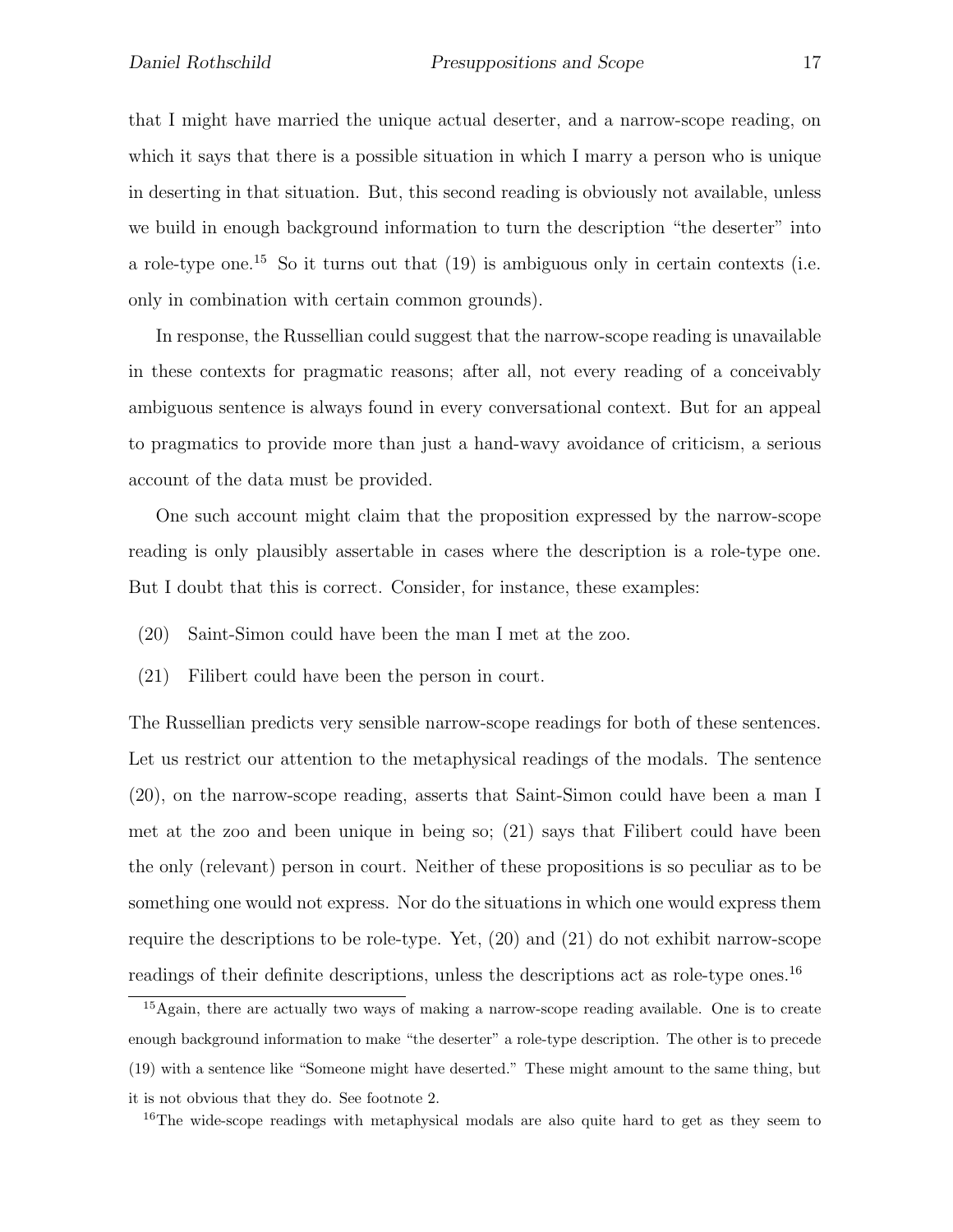# 3 Presuppositional Descriptions and Scope Ambiguities

Since the basic Russellian view does not give us any clear way of explaining the data discussed above we need to examine presuppositional accounts of definite descriptions. In this section, I argue that a presuppositional account of definite descriptions explains the data concerning the scope of descriptions with respect to modal operators.

#### 3.1 Presuppositions and Descriptions

I use "presupposition" to refer to an empirical phenomenon, not to any particular technical account of that phenomenon.<sup>17</sup> When a proposition is presupposed by a statement, the statement seems to suggest or imply the proposition without exactly asserting it. Take this sentence:

(22) John went to the DMV too.

An utterance of (22) seems to carry some sort of strong commitment to the proposition that someone besides John went to the DMV: It would be ludicrous to assert (22) and assert that one person might have been another person. Of course, the descriptions in (20) and (21) may get narrow-scope readings if we think of the modals in the sentences as having *epistemic* force. I would argue that in these cases the descriptions act as role-types ones with respect to the epistemically possible worlds that the epistemic modals quantify over. However, I cannot defend this view here.

<sup>17</sup>Soames ["Presuppositions," in D. Gabbay and F. Guenther, eds., *Handbook of Philosophical Logic* (Dordrecht: Reidel, 1989), vol. IV, pages 553–616] and David Beaver [Presupposition and Assertion in Dynamic Semantics (Stanford: CSLI, 2001)] review the linguistic evidence for presuppositions and the technical accounts of presupposition phenomena. Some are skeptical that there is any unified phenomenon deserving the name of presupposition, but I think the large amount of excellent research on presuppositions such as that reviewed in the articles cited can put such worries to rest. Nonetheless, there are undoubtedly differences between different kinds of presuppositions, such as those differences discussed in Mandy Simons, "On the Conversational Basis of Some Presuppositions," in R. Hastings, B. Jackson and Z. Zvolensky, eds., Proceedings of Semantics and Linguistic Theory 11 (Ithaca: CLC Publications, 2001).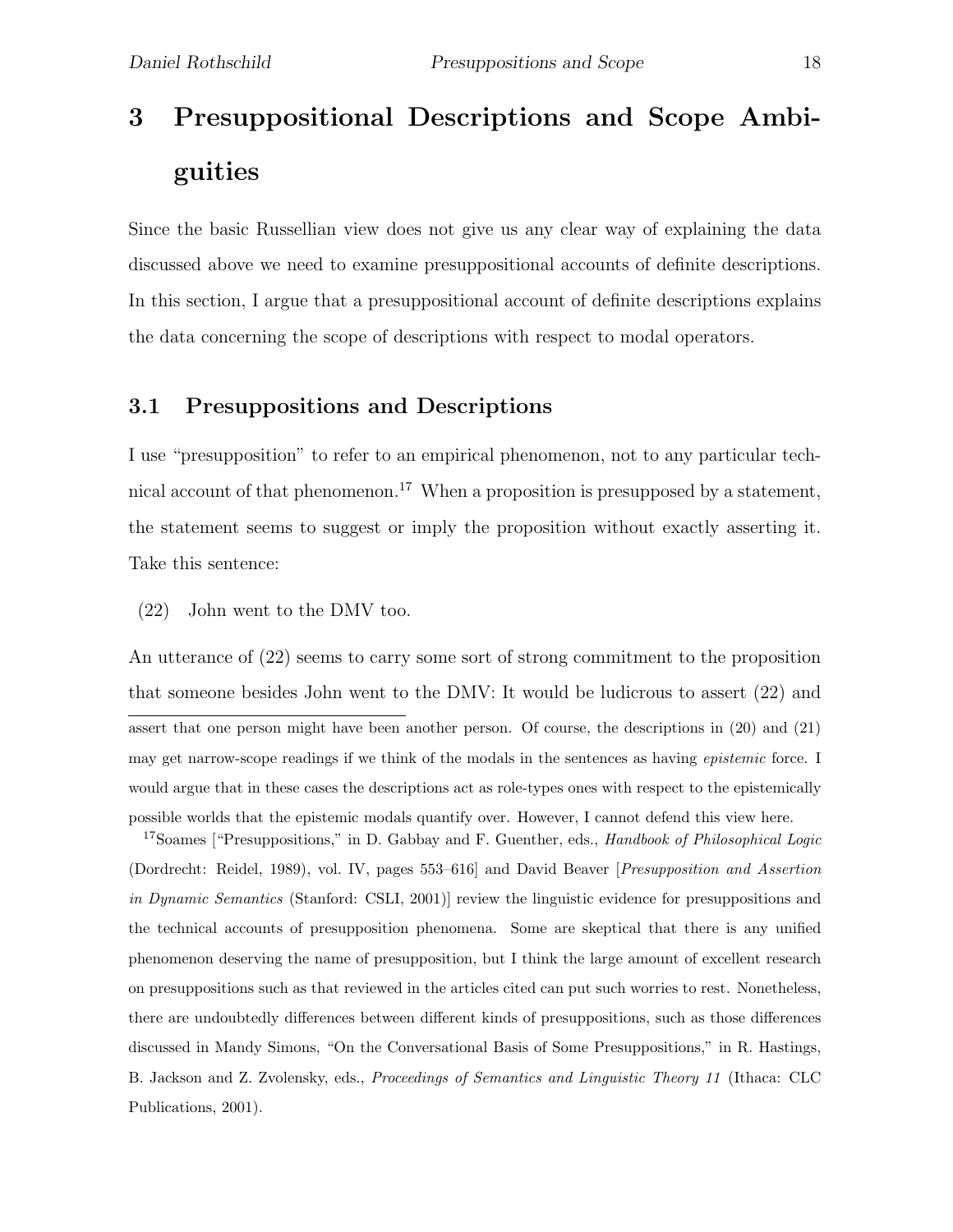to deny in the next breath that anyone besides John went to the DMV. Yet (22) does not *assert* the proposition to which it is in this way committed—nor could it happily be used to assert this proposition. Consider also this sentence:

(23) My niece is a professional lutenist.

As in the case of (22), an utterance of (23) wouldn't seem, intuitively, to be an assertion that the speaker has a niece, though such an utterance would certainly imply it.

Expressions giving rise to this phenomenon—expressions like "too" and "my  $X"$  are known as presupposition triggers. One striking feature of this class of expressions is that any presupposition that they trigger survives embedding under negation. Consider for instance the negation of (23):

(24) It's not the case that my niece is a professional lutenist

Someone who utters (24) would still seem committed to the proposition that he has a niece. This phenomenon whereby a presupposition survives some operation on a sentence is called *presupposition projection*. And it occurs under other operators besides negation. Consider, for instance, the difference in semantic contribution between an assertion combined with a pronoun, "I have a wife and she. . . ," and the simple noun phrase, "My wife. . . ," in different contexts:

- (25) a. If I had a wife and she were rich I wouldn't be in debt.
	- b. If my wife were rich I wouldn't be in debt.
- (26) a. Do I have a wife and is she rich?
	- b. Is my wife rich?
- (27) a. It's possible that I have a wife and she is rich.

b. It's possible that my wife is rich.

In  $(25b)-(27b)$  above, the presupposition that I have a wife survives the embedding within, respectively, a conditional, an interrogative, and a modal context. This accounts for the difference in meaning between all of the pairs above. It is the basic mark of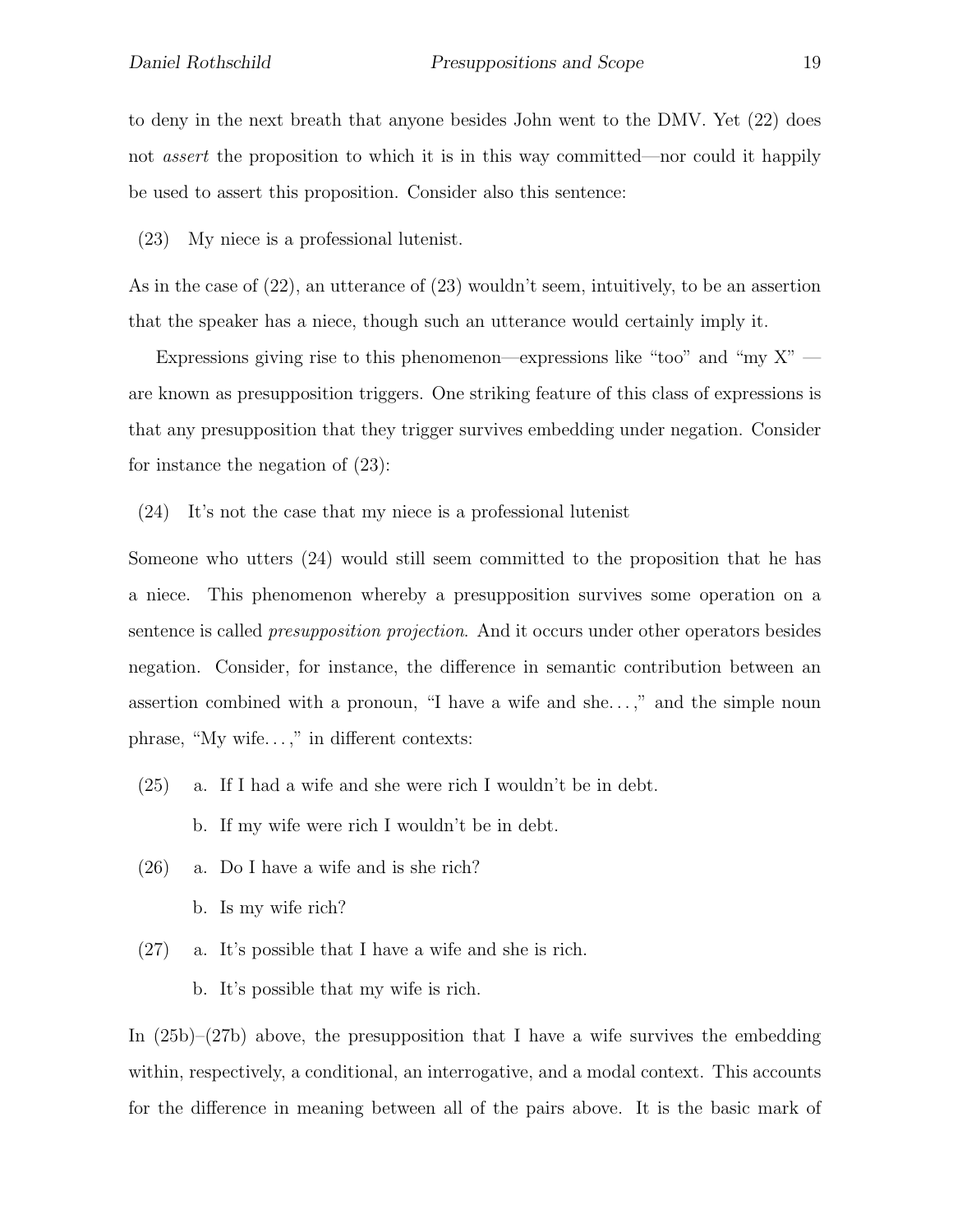presupposition triggers that the presuppositions they generate are projected in this way. But, the details of projection phenomena, and the exact characteristics of the contexts in which it does and does not occur, go far beyond the scope of this paper.

It is widely supposed that uses of definite descriptions trigger presuppositions. In fact, definite descriptions were the expressions first observed to exhibit presuppositional behavior and the expressions for which the notion of presupposition was developed.<sup>18</sup> On the standard view, definite descriptions trigger the presupposition that there is a unique satisfier of the descriptive content in the contextually relevant domain. On a competing view, definite descriptions trigger the presupposition that there is a maximally salient item satisfying the descriptive content in the contextually relevant domain.<sup>19</sup> The differences between the two accounts of the content of the presuppositions of definite description are not very important for this discussion, and I will often switch between them.

I want to put aside, in this context, the case of felicitous uses of non-referring definite descriptions such as this:

(28) I didn't see the king of France at Versailles, because there is no king of France.

There is much to say about such cases, but they do not challenge the basic observation that definite descriptions generally give rise to presuppositions of existence and uniqueness/familiarity.<sup>20</sup> For one thing, we can say that in sentences like  $(28)$  the presupposition is explicitly contradicted, and that when this happens certain presuppositions

<sup>20</sup>Kai von Fintel ["Would You Believe It? The King of France is Back!" In M. Reimer and A. Bezuidenhout, eds., Descriptions and Beyond: An Interdisciplinary Collection of Essays on Definite and Indefinite Descriptions, (Oxford: OUP, 2004)] discusses this problem and refers to much of the major literature on it.

<sup>&</sup>lt;sup>18</sup>Particularly in Strawson, "On Referring," *Mind*, LVIII (1956): 320–44.

<sup>&</sup>lt;sup>19</sup>The classic statement of this view within the framework of formal semantics is Heim, *The Semantics* of Definite and Indefinite Noun Phrases, Ph.D. Thesis (MIT, 1982); a similar view is suggested in Lewis, "Scorekeeping." Zóltan Szabó ["Descriptions and Uniqueness," Philosophical Studies, 101 (200): 29–57] and Roberts ["Uniqueness in Definite Noun Phrases", Linguistics and Philosophy 26(2003): 287–350] have recently advocated novel versions of this view.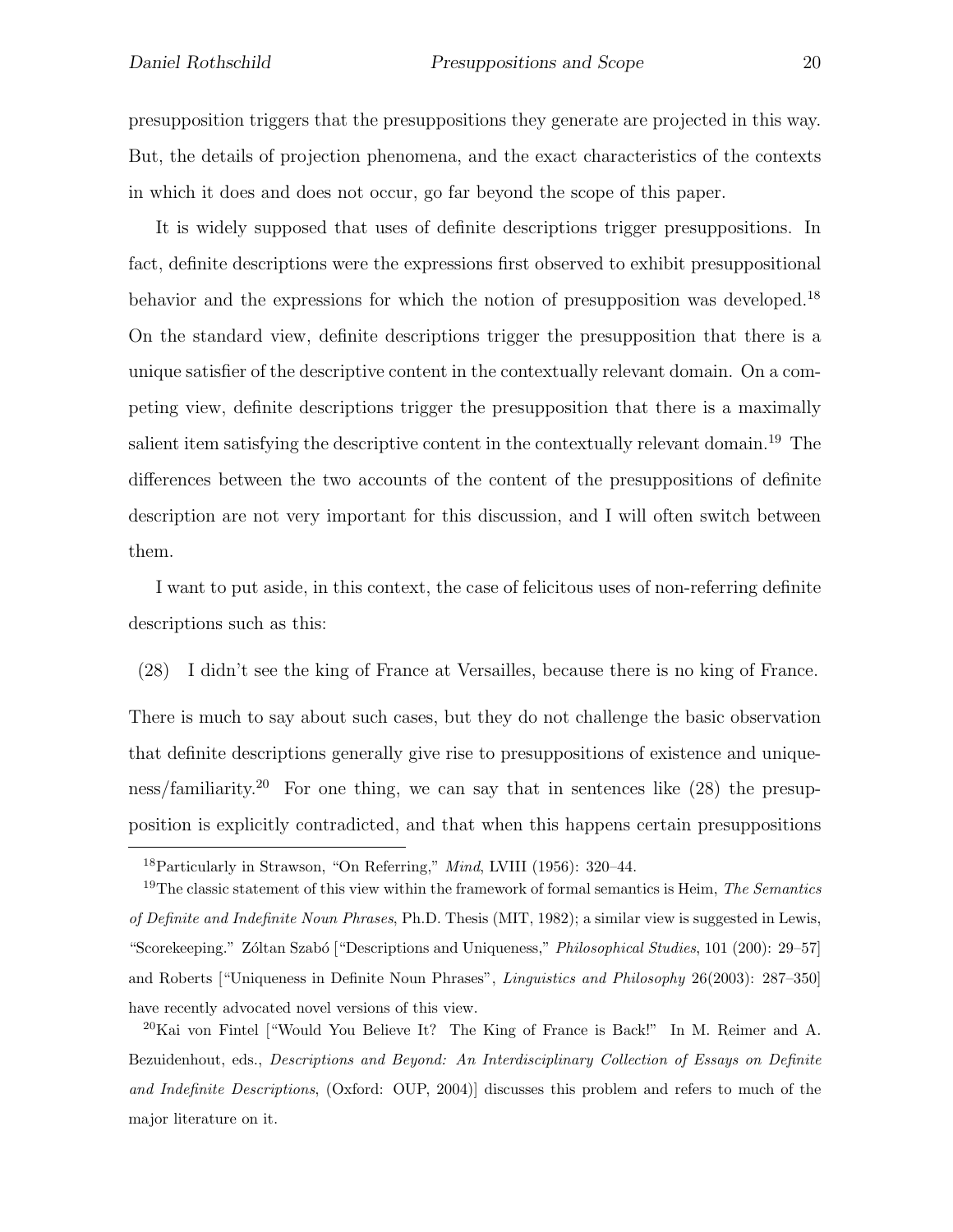disappear.

There is a further question we might ask about the presuppositions of definite descriptions besides the question of their content. Any account of definite descriptions must say something about what it is about definite descriptions that makes them trigger these presuppositions. One might think that the fact that definite descriptions trigger presuppositions of existence and uniqueness simply follows from the Russellian treatment of descriptions discussed in the previous section. However, the situation cannot be so simple. For on the Russellian view, definite descriptions are used to *assert* the existence and uniqueness of something satisfying the descriptive content. A defender of the simple Russellian view needs to explain why such assertions give rise to presuppositions with their particular projection behavior. Some have suggested that the presuppositional behavior of descriptions can be predicted from their Russellian truth-conditions by general pragmatic principles (Neale, p. 54). However, as far as I know, no one has substantiated this claim and there are serious obstacles to it. For instance, it is very hard for the Russellian to explain on pragmatic grounds the difference in communicative force between definite descriptions and explicit assertions of existence and uniqueness when embedded in conditionals. Here is a minimal pair to illustrate this problem:

(29) If the king signed my pardon, I would be spared.

(30) If there were one and only one king and he signed my pardon, I would be spared.

Clearly (29) but not (30) is best uttered in a situation in which it can be assumed that there is a unique king. If descriptions, however, just *assert* existence and uniqueness it is unclear why (29) but not (30) is inappropriate if it cannot be assumed that there is a king.

In response to such problems, we might instead treat the presupposition that a definite description triggers as an additional feature distinct from its normal truthconditional content. In this case, we could maintain the Russellian account of definite descriptions and tack on to it the claim that definite descriptions also trigger presuppositions of existence and uniqueness. There are two problems with such a move. First of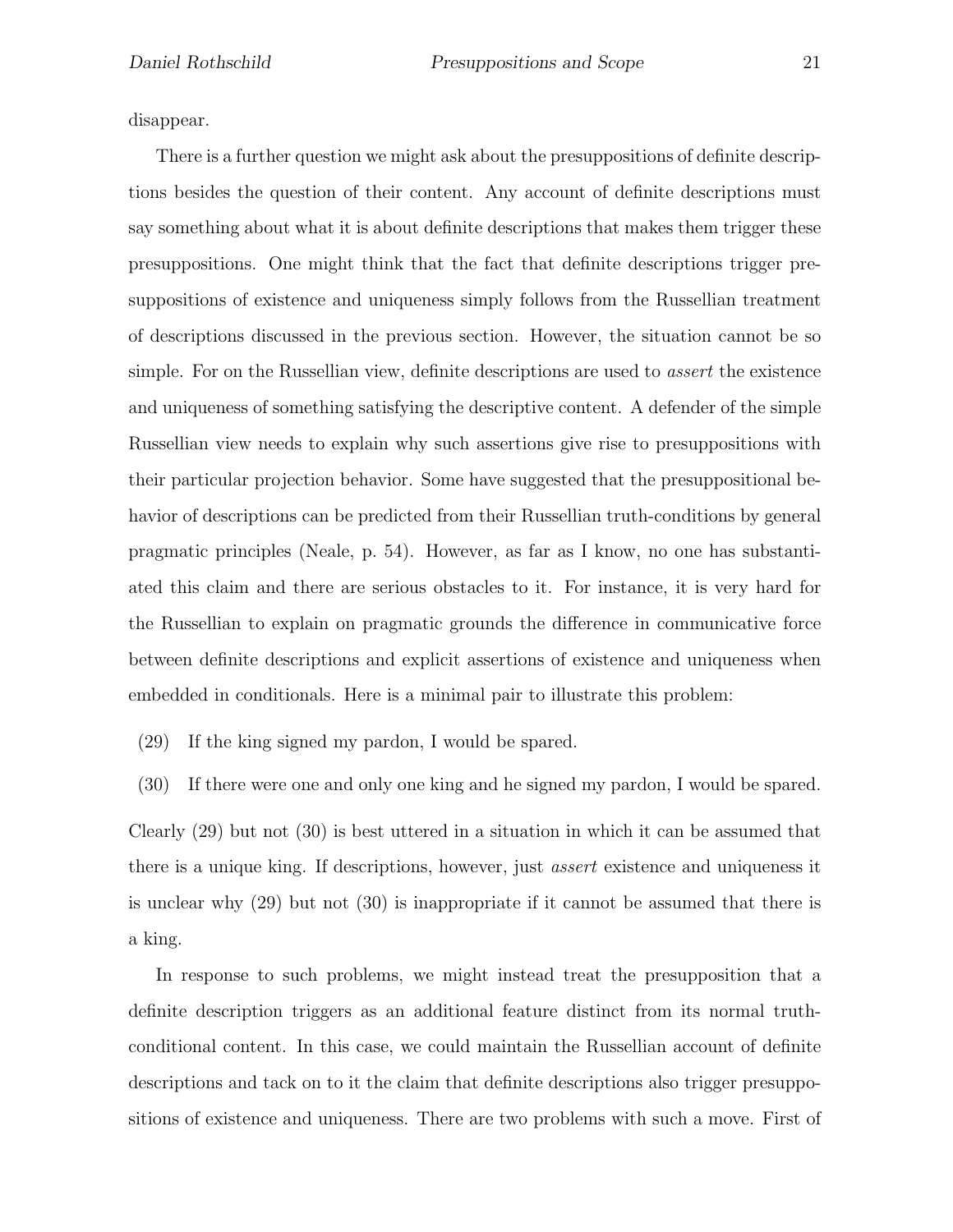all, it leads to a redundancy in our account of definite descriptions since we must now take them to both presuppose *and* assert existence and uniqueness. Second, the account does nothing to explain *why* definite descriptions trigger the particular presuppositions that they do.

In response to these problems we might instead suppose that a definite description is a term whose *function* is to pick out the thing that satisfies the presupposition (i.e. the unique/uniquely salient thing satisfying the descriptive content). In other words, we might suppose that [the F] is equivalent to [x s.t. x is the thing uniquely salient in satisfying  $F^{21}$  I will call this view the presuppositional view of descriptions. On it, the presupposition of a description is not an extra component of the meaning of the description but rather arises from the fact that the semantic value of a description is undefined when the presupposition is not satisfied.<sup>22</sup> On this view, the *function* of a definite description is to refer to a uniquely salient item; if it cannot do that, then its use is infelicitous. The task then left to the theorist is to explain the projection behavior of the presuppositions of descriptions based on this sort of story. There is much promising work in this direction, by Heim, $^{23}$  van der Sandt<sup>24</sup> and others. I will not, however, go into the details of presupposition projection except for the case of definite descriptions appearing under modal operators and adverbs of quantification.

A note: In my earlier discussion of the relationship between descriptions and modal operators, I treated the different readings of definite descriptions under modal operators as if they were the result of quantifier-scope ambiguities. One might wonder, however: If descriptions are not standard quantifiers, how can they nonetheless have different scopes with respect to other operators? This is basically a technical question and so its

<sup>&</sup>lt;sup>21</sup>But I still wish to remain neutral on the question of whether descriptions are really object-referring expressions or rather contribute descriptive modes of presentation, an issue I turn to in the next section.

 $22$ There are both semantic and pragmatic versions of this view, as discussed in Stalnaker, "Pragmatic" Presuppositions," but the differences between them are not important here.

 $^{23}$  "On the Projection Problem for Presuppositions," in D. Flickinger and M. Wescoat, eds., WCCFL 2: Second Annual West Coast Conference on Formal Linguistics, (Oxford, Blackwell, 1983) pp. 114–125

 $^{24}$  "Presuppostion Projection as Anaphora Resolution," Journal of Semantics, 9 (1992): 333-377.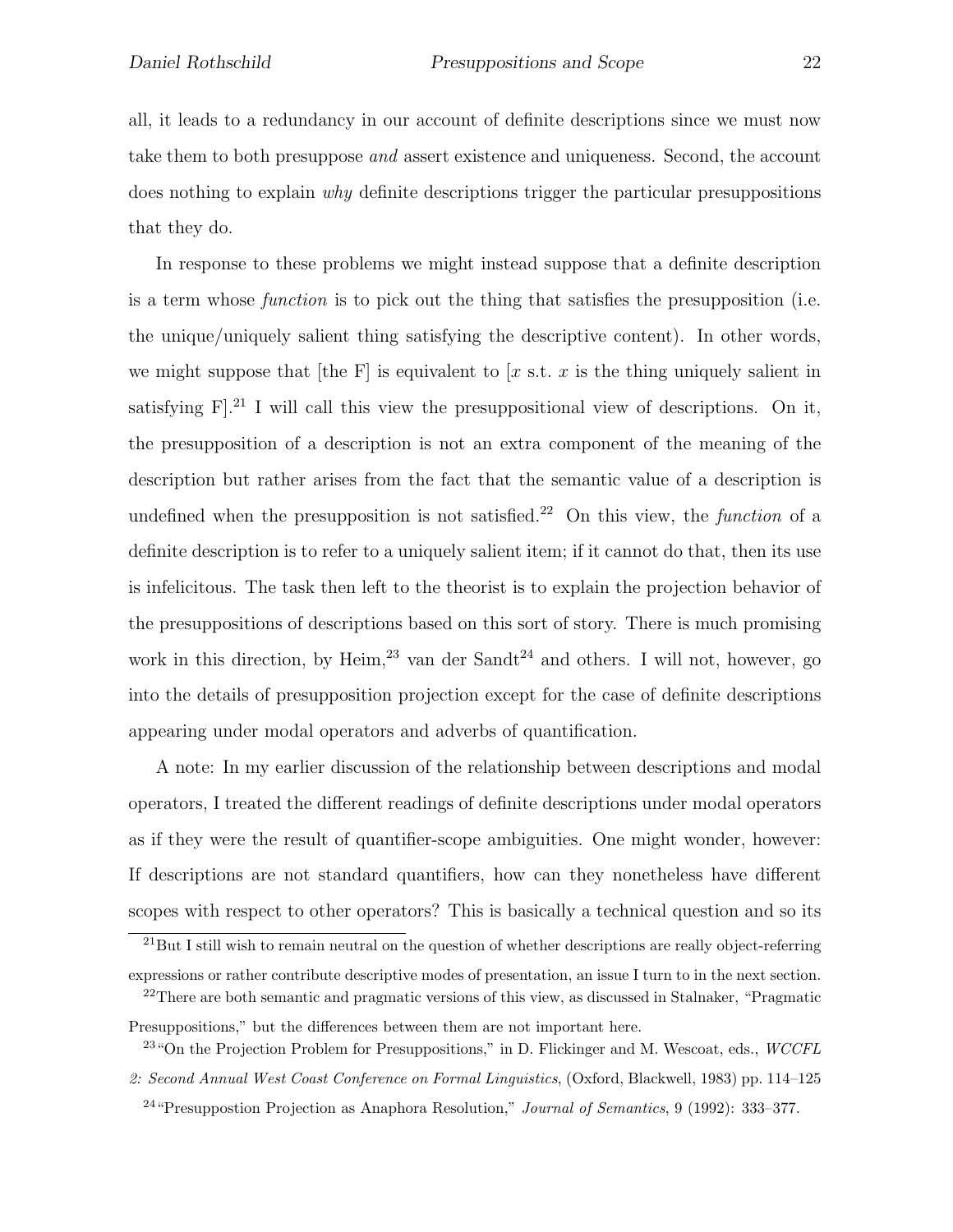answer is also technical.<sup>25</sup> I will continue to refer to the different readings of sentences with descriptions and modal operators as the wide- and narrow-scope readings even if they are not manifestations of the usual quantifier scope ambiguities posited by the Russellian.

25There are a variety of different means of representing the different scopes descriptions can take besides the usual Russellian way. Here are two methods: First, we can think of descriptions as including a world variable that can, but need not, be bound by modal operators or adverbs of quantification, as in Heim, "Artikel und Definitheit," in A. v. Stechow and D. Wunderlich (eds.), Semantics: An International Handbook of Contemporary Research. (Amsterdam: de Gruyter, 1991). An approximation of the logical form of a narrow-scope reading of sentence (1) would be represented by something like (2), where the description's semantic value is in brackets. (Again, I am not trying to take a stand on the issue of what exactly the semantic value of the description is—in particular whether it is exhausted by the object it refers to or rather involves a mode of presentation. I elaborate on these issues in section 4, below.)

- (1) The mayor could be a woman.
- (2)  $\exists$  world *w*, s.t. [the unique mayor in *w*] is a woman.

On the wide-scope reading we simply attach the description to the actual world, @, instead of letting it be bound by the modal operator:

(3)  $\exists$  a world *w*, s.t. [the unique mayor in  $\textcircled{a}$ ] is a woman.

Alternatively, we can use the approach of van der Sandt and Beaver and treat the presupposition itself as scoping to different positions while binding a variable that is left in the place of the description. In the following examples I use *x* to represent this variable, while putting the presupposition in parentheses and allowing its location to determine where it gets satisfied. Here is the narrow-scope reading, with the presupposition staying within the modal operator:

(4)  $\Diamond$  ( $\exists x, x$  is a unique mayor) and *x* is a woman.

On the wide-scope reading, the presupposition simply comes out of the modal operator into the front of the sentence:

(5)  $(\exists x, x \text{ is a unique mayor}) \diamond x \text{ is a woman.}$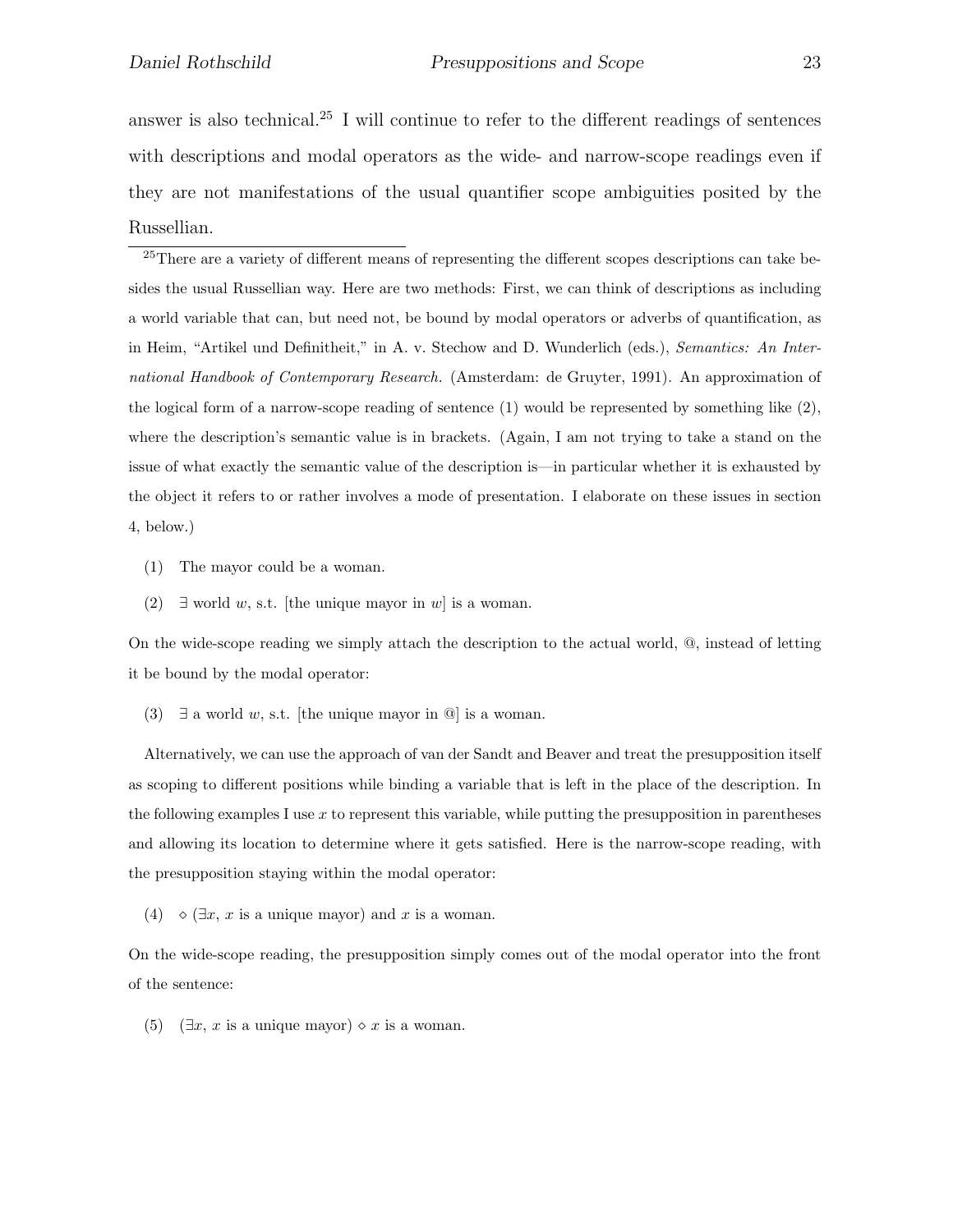#### 3.2 Modals, Adverbs of Quantification, and Presuppositions

My goal in this section is to explain the fact that only role-type descriptions can have narrow scope under modal operators. I'll do this by appealing to the presuppositional view of definite descriptions I have just presented.

First, I want to illustrate the general idea by looking at adverbs of quantification expressions like "always" and "usually"—and then I will move on to modal operators. Adverbs of quantification can be treated as quantificational expressions that are very similar to modals. While modal operators quantify over possible worlds, adverbs of quantification quantify over situations—where a situation is something smaller than an entire world.<sup>26</sup> A sentence of the form "always  $X$ " is, on this approach, equivalent to a sentence of the form "in all situations,  $X$ ." (Just as, on the usual quantificational approach to modality, "it must be the case that  $X$ " is equivalent to "in all possible worlds  $X$ .")

As we saw in Section 1.3, definite descriptions exhibit scope ambiguities with respect to adverbs of quantification. Consider, for instance, this sentence:

(31) The mayor is always happy.

On the wide-scope reading, (31) is used to make a statement about the current mayor and says that in all (relevant) situations he or she is happy. On the narrow-scope reading, (31) is used to assert that in any relevant situation, whoever the mayor is in that situation, he or she is happy.

Now, as I explained above, any use of a definite description triggers some sort of presupposition, perhaps a presupposition to the effect that there is a uniquely salient satisfier of the descriptive content. Whether a particular use of a definite description is felicitous or not will depend on whether the presupposition is part of the common

<sup>&</sup>lt;sup>26</sup>von Fintel, "A Minimal Theory of Adverbial Quantification" in B. Partee and H. Kamp, eds., Context Dependence in the Analysis of Linguistic Meaning: Proceedings of the Workshops in Prague (Stuttgart: IMS Stuttgart Working Papers, 1995), pp. 153–193. I am making a departure from Lewis's ["Adverbs of Quantification," in E. Keenan, Formal Semantics of Natural Language (Cambridge: CUP, 1975) pp. 3–15] classic account of adverbs of quantification.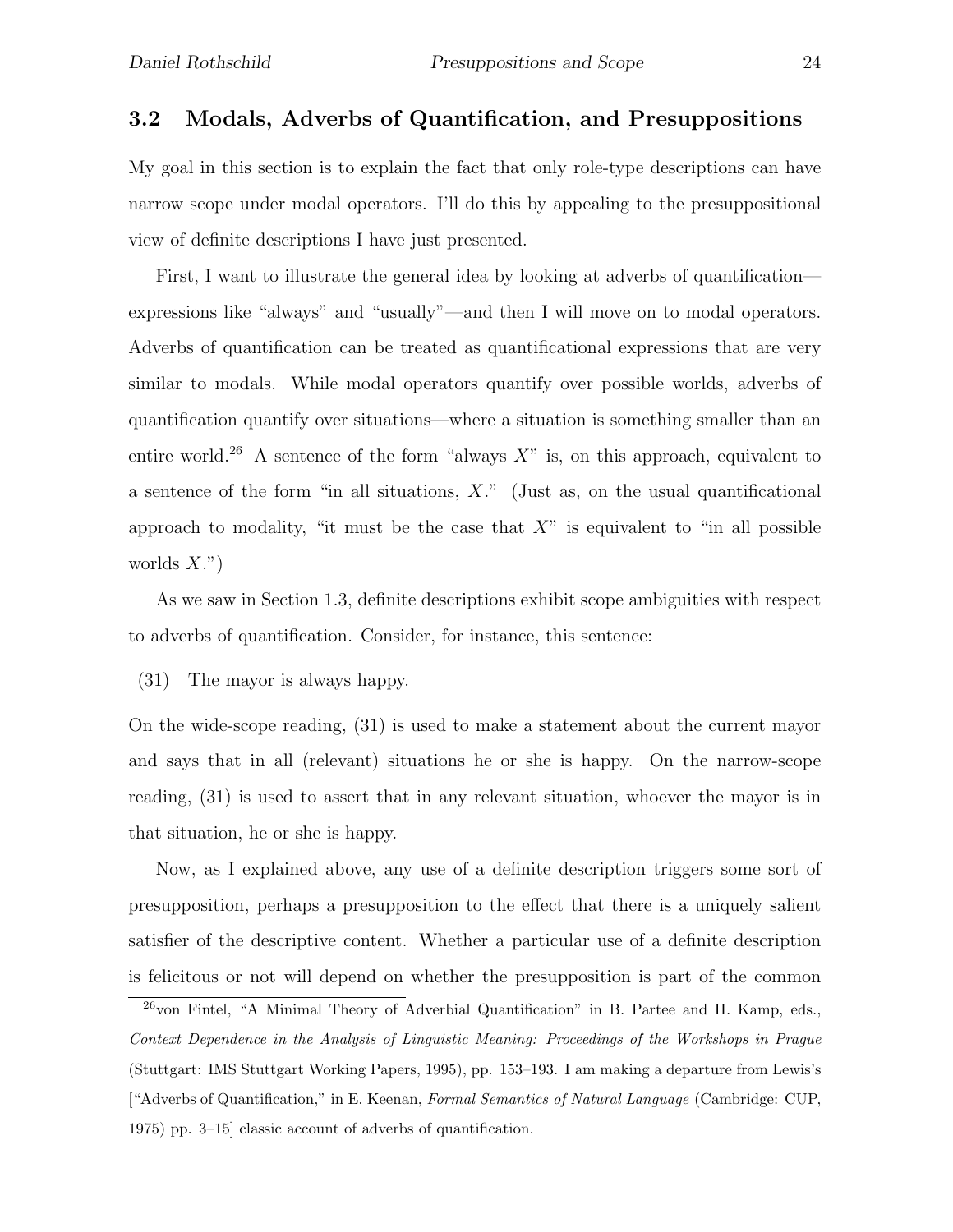ground (i.e. is one of the mutual assumptions of the conversational participants) or can be added to the common ground through accommodation. In other words, what a speaker *presupposes*, his audience must be capable of *assuming*.

When a definite description appears under an adverb of quantification we add, so to speak, an extra layer of presupposition. To see how this is so, consider first the narrowscope reading of the definite description "the mayor" under the adverb of quantification "always" in (31). According to the semantics of adverbs of quantification I am using here, to determine whether the sentence on this reading is true we would need to check the truth of the embedded sentence ("the mayor is happy") *in all the relevant situations*. In other words, the truth of the narrow-scope reading of (31) depends on the truth of (32) over a class of relevant situations:

- (31) The mayor is always happy.
- (32) The mayor is happy.

Now, normally, any use of "the mayor" triggers the presupposition that in the relevant circumstance there is one salient satisfier of the descriptive content, i.e. that there is one salient mayor. However, the narrow-scope reading of (31) does not just include *one* use of the description "the mayor." By this I mean that the description is not just used *once* to pick out an object. Rather an utterance of (31), on the narrow-scope reading of the description, makes use of the description to pick out an object in every situation being quantified over. So the presupposition of (31), on its narrow-scope reading, is that *across all the relevant situations* there is a unique mayor. Thus, when one intends (31) to have this narrow-scope reading, the audience must assume, or be capable of assuming, that this presupposition is satisfied (i.e. that across every relevant situation there is a unique mayor).  $27$ 

 $27$ This point also follows from any view which treats definite descriptions as having partially defined semantic values. If one treats definite descriptions as undefined when they have no unique referent (as on the semantic approach to presupposition), then (31) on the narrow-scope reading will be undefined unless there is a unique mayor in all the relevant situations.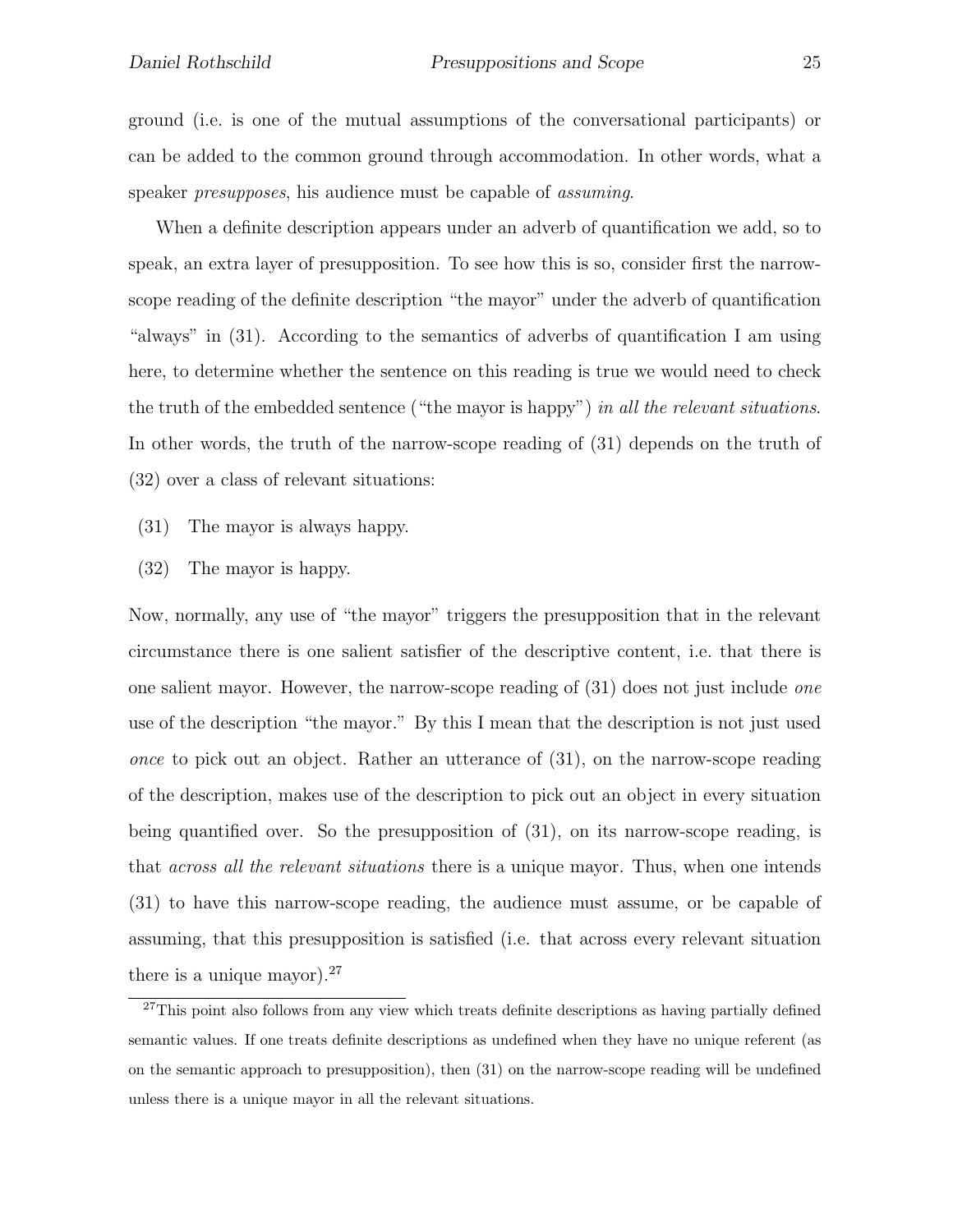The situation is different with the wide-scope reading of the description in (31). For if we intend (31) to have this reading we pick out the mayor salient in our current context and assert that he or she is happy in all the relevant situations. In this case the description is only being put to one use in the sentence: it picks out the actual mayor. So this sentence does not generate any extra presuppositions through the interaction of the definite description and the adverb of quantification. The sentence is fine as long as the common ground includes the proposition that there is a salient mayor, or as long as that proposition can be accommodated.

The critical point here is that, generally, a sentence for which the definite description is read as having wide scope with respect to an adverb of quantification triggers a different presupposition from a sentence for which the definite descriptions is read as having narrow scope. On the narrow-scope reading, the sentence triggers the presupposition that across all the relevant situations there is a unique satisfier of the descriptive content. On the wide-scope reading, by contrast, the sentence just triggers the presupposition that in the actual situation there is a unique satisfier of the descriptive content.

My central claim is that the different presuppositions of the sentence on the narrowand wide-scope readings, respectively, determine which readings are available in a given conversational context. When a sentence is ambiguous and its different possible readings have different presuppositions, then we are only be able to get the reading(s) whose presupposition can be accommodated. Now, a particularized description is a description for which it is *not* assumed that there is a unique satisfier across the relevant situations. If the relationship between the common ground and the descriptive content has this feature then one cannot, without accommodation, get the narrow-scope reading of the description under an adverb of quantification. In such a case either the common ground must be changed (making the description a role-type one) or the other, wide-scope reading will be the only one available.

Consider, for instance, this sentence:

(33) The man from Apple is often troublesome.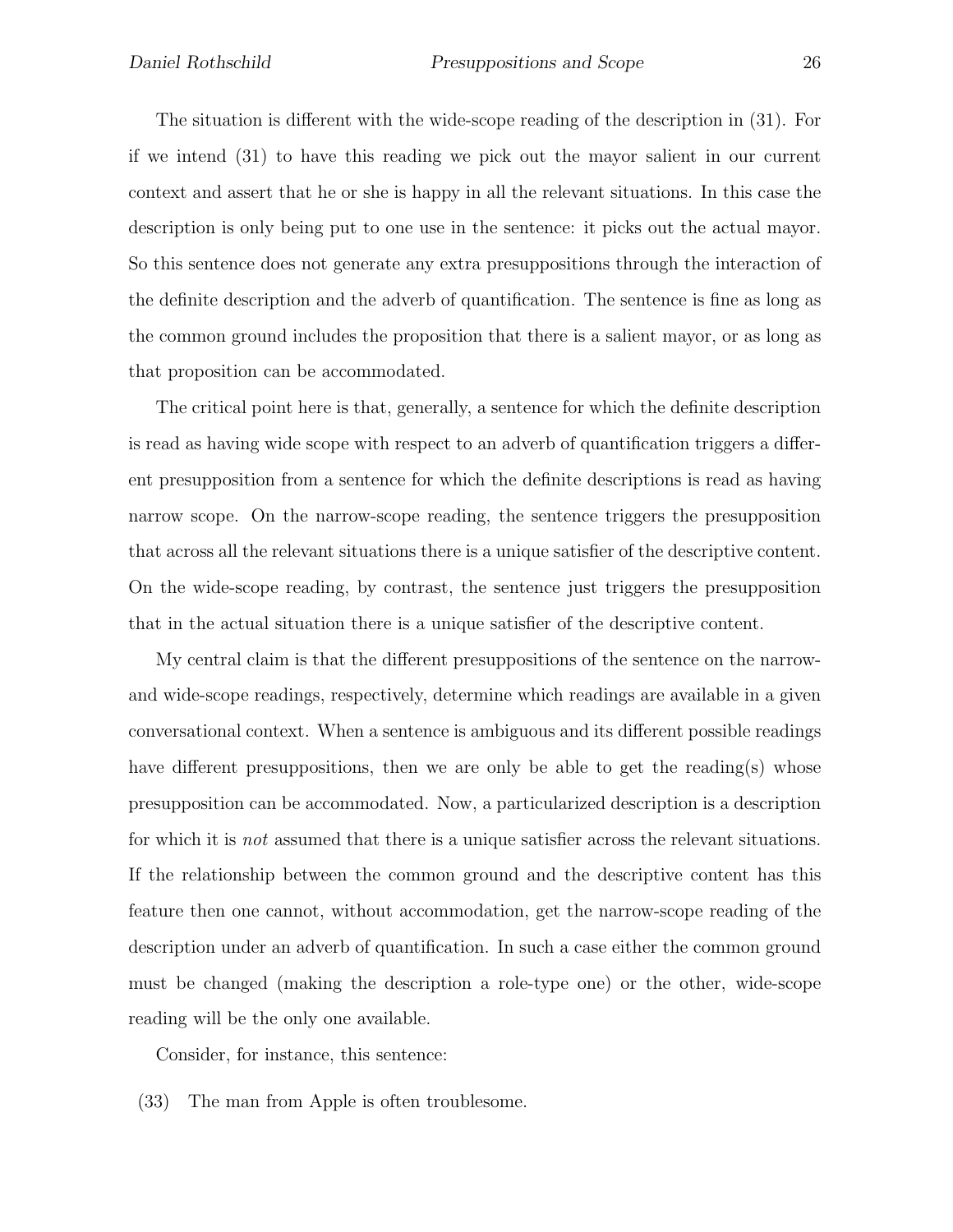For "the man from Apple" to have narrow scope under the adverb of quantification in (33), the common ground needs to entail that there is a class of relevant situations in each of which the description picks out a uniquely salient person. If, for instance, it is part of the common ground that we often have meetings where Apple sends exactly one person, then the narrow-scope reading is possible. But this circumstance is one in which "the man from Apple" functions as a role-type description. When "the man from Apple" acts as a particularized description, by contrast, only the wide-scope reading is possible; that reading just requires that there be a uniquely salient man from Apple available in the actual situation.

Does this approach also cover the data concerning the scope of definite descriptions under modal operators? I think that it does. Recall that modal operators quantify over possible worlds or possible situations. Consider this sentence:

(34) Susan could have been married to the man wearing a big red hat.

This sentence fails to have a narrow-scope reading in normal contexts when the modal has metaphysical force: (34) cannot easily be read to mean that Susan's actual husband might have been unique in wearing a big red hat.<sup>28</sup> The presupposition of the sentence with the narrow-scope reading is that in each possible world there is a unique, but potentially varying satisfier of the description.<sup>29</sup> However, in normal situations there is not an easily accessible set of possible worlds such that in each world some (different) person is wearing a big red hat. Of course, there are many metaphysically possible worlds where just one person is wearing a big red hat (in the relevant situation), but they do not form a natural modal domain that we can quantify over with modal operators.

<sup>&</sup>lt;sup>28</sup>It has a natural narrow-scope reading if we read the modal epistemically, however, epistemic modals raise different issues since the sets of worlds they quantify over are radically different.

 $^{29}$ This assumes that the truth of the sentence depends upon what happens in *all* possible worlds, rather than just one possible world. This fact does not follow directly from the semantics of possibility modals since they are used to make an assertion of the form "there exists a possible world such that *x*." However, I would argue that, for semantic or pragmatic reasons, existential modals are nonetheless used to make statements about entire sets of possible worlds.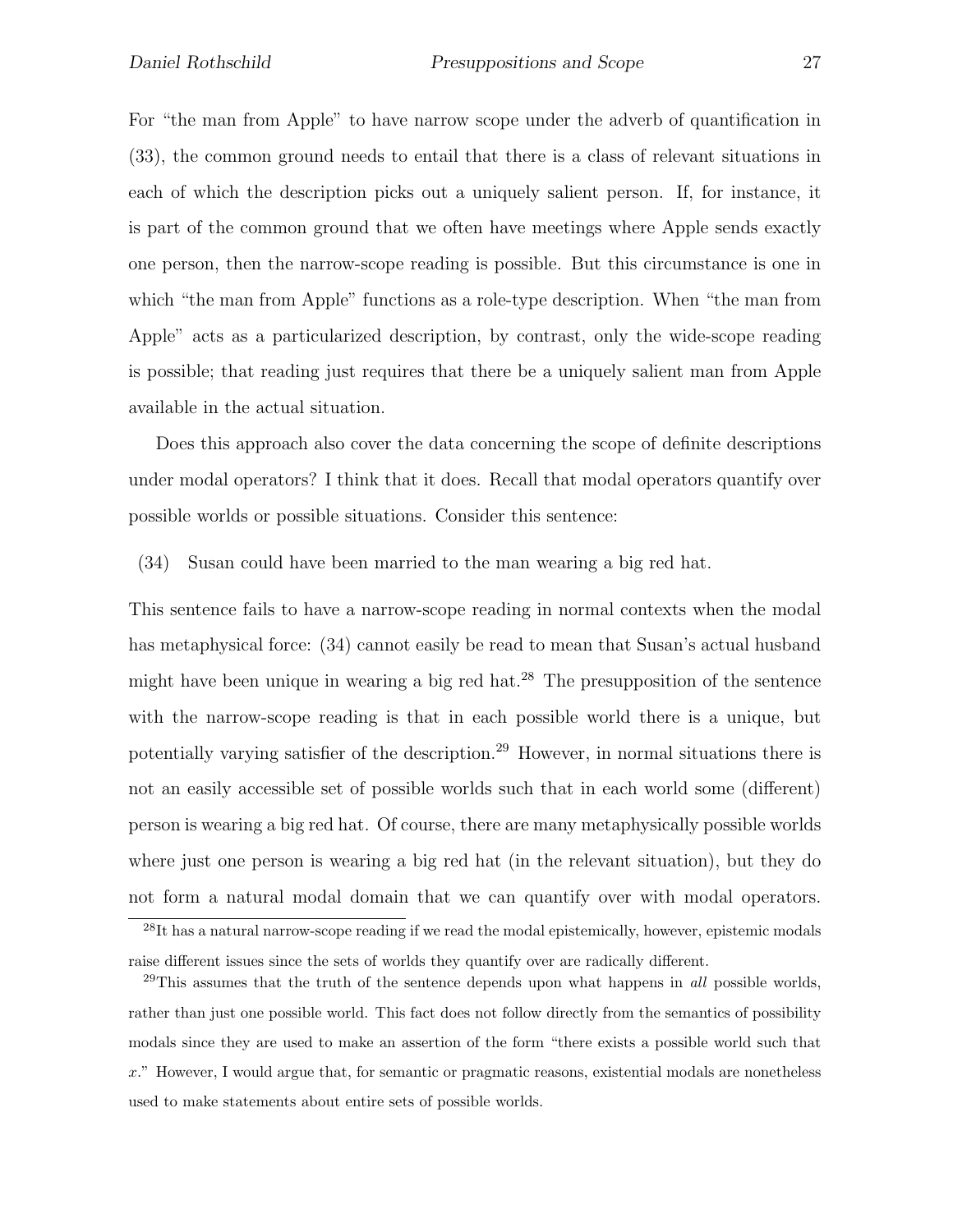Moreover, the presupposition of the sentence on the narrow-scope reading, i.e. that in every relevant possible world there is unique person wearing a big red hat, is a bit too peculiar to come easily into play through accommodation, explaining our preference for the wide-scope reading. And, if we nonetheless accommodate this presupposition, the description becomes a role-type one.

The situation is different when we have, under a modal operator, a description like "the president." Here, the narrow-scope reading is easily accessible:

(35) The president of the company might have been nicer.

The narrow-scope reading is available because we can naturally think that over a relevant set of possibilities the company would have had some president or other in each possibility. When we think of the modal as quantifying over these possibilities, the description "the president of the company" can get narrow scope with respect to the modal.

Let me review what I have been arguing. First, the Russellian account does not predict the systematic scope variations definite descriptions show with respect to modal operators. This is because the Russellian should, all else equal, expect that in any sentence with a modal operator and a description there is a scope ambiguity between them. Moreover, the limited distribution of readings that we find cannot easily be explained by pragmatics alone.

Second, presuppositional accounts of descriptions *can* explain the distribution we find. Adverbs of quantification and modal operators quantify over sets of situations (or worlds). Descriptions can get narrow scope if and only if the presupposition that there is a unique satisfier in every situation is satisfied. If this presupposition is satisfied, or can be accommodated, then we can get the narrow-scope reading, otherwise, we only get the wide-scope reading on which the description refers to an object in the current context.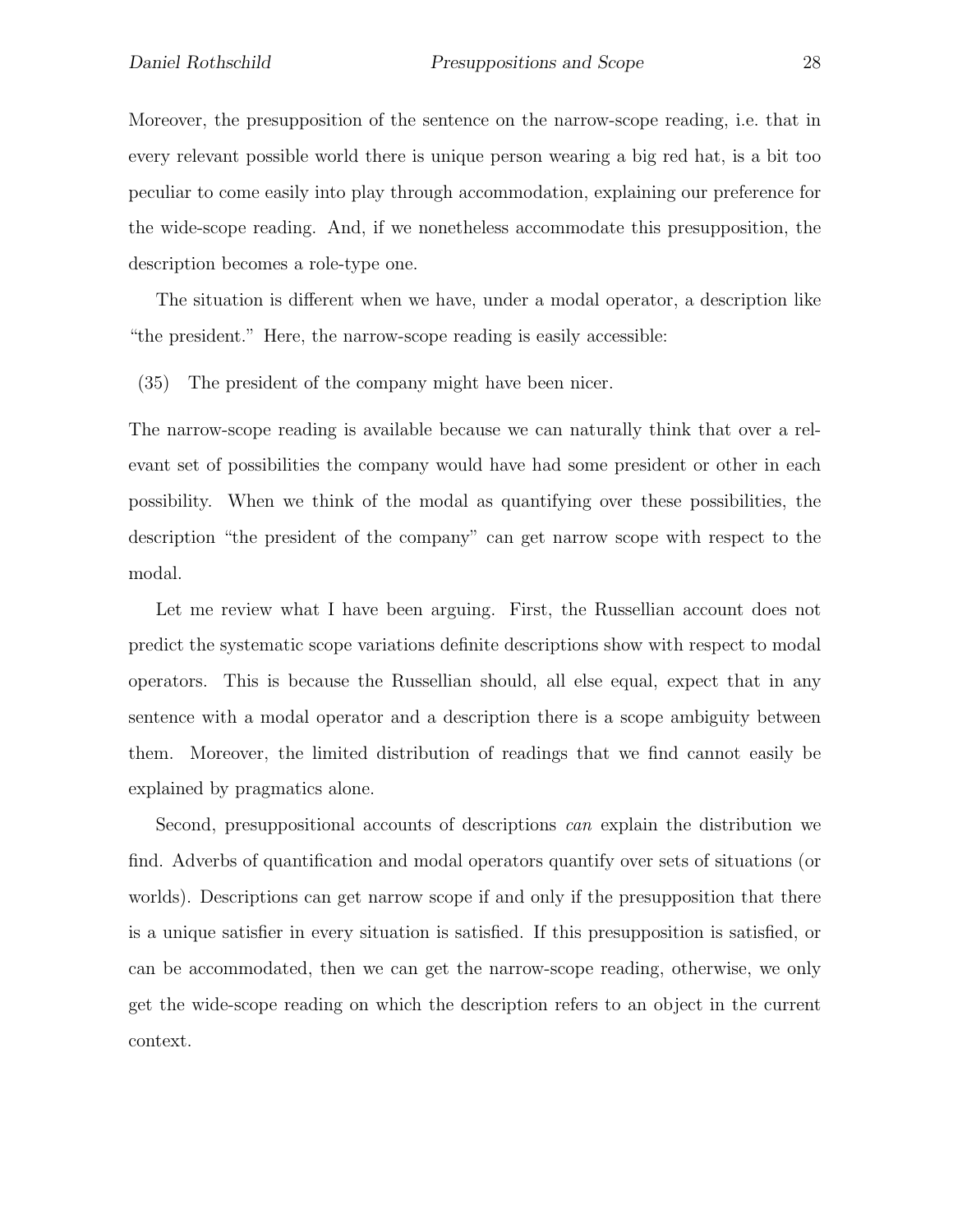## 4 Definite Descriptions and Propositional Content

Before moving on, I want to relate what I have said about definite descriptions to some general issues within the philosophy of language. Much of the work there is situated within a theoretical framework which derives from Frege and Russell. One of the central features of this framework is the view that utterances of sentences in contexts are used to communicate abstract objects called *propositions*. The philosophical literature on definite descriptions and proper names—the relation between the two being the subject of the remainder of this paper—focuses on the contribution these expressions make to the propositions expressed by utterances of sentences including them. On one popular conception, sentences containing singular terms can sometimes be used to communicate object-dependent propositions. These are propositions about some particular object. To put it graphically, the object itself—rather than just properties of the object—is part of these propositions. For instance, one might think that if there is a woman standing a few feet in front of me, I can say something like (36) to communicate a proposition about the woman herself, rather than about whoever might satisfy the description I use:

(36) The woman in front of me may be a journalist.

Other uses of singular terms in sentences do not communicate propositions about any particular object but speak about an object only by specifying some property it has. For instance, one can talk about "the owner of this car, whoever that might be." I will call propositions that are not about particular objects, *general* propositions.

The question I want to take up here is how the preceding discussion of the potential scope of definite descriptions relates to the philosophical discussion of the contribution of definite descriptions to propositions expressed using them.<sup>30</sup> Let me first recall that the distinction between particularized and role-type descriptions does not simply amount to the distinction between descriptions used to express object-dependent propositions (which are called *referential* uses of descriptions) and descriptions used to communicate

<sup>30</sup>Donnellan "Reference and Definite Descriptions"; Kripke, "Speakers Reference and Semantic Reference," Midwest Studies in Philosophy 29 (1977): 255–276.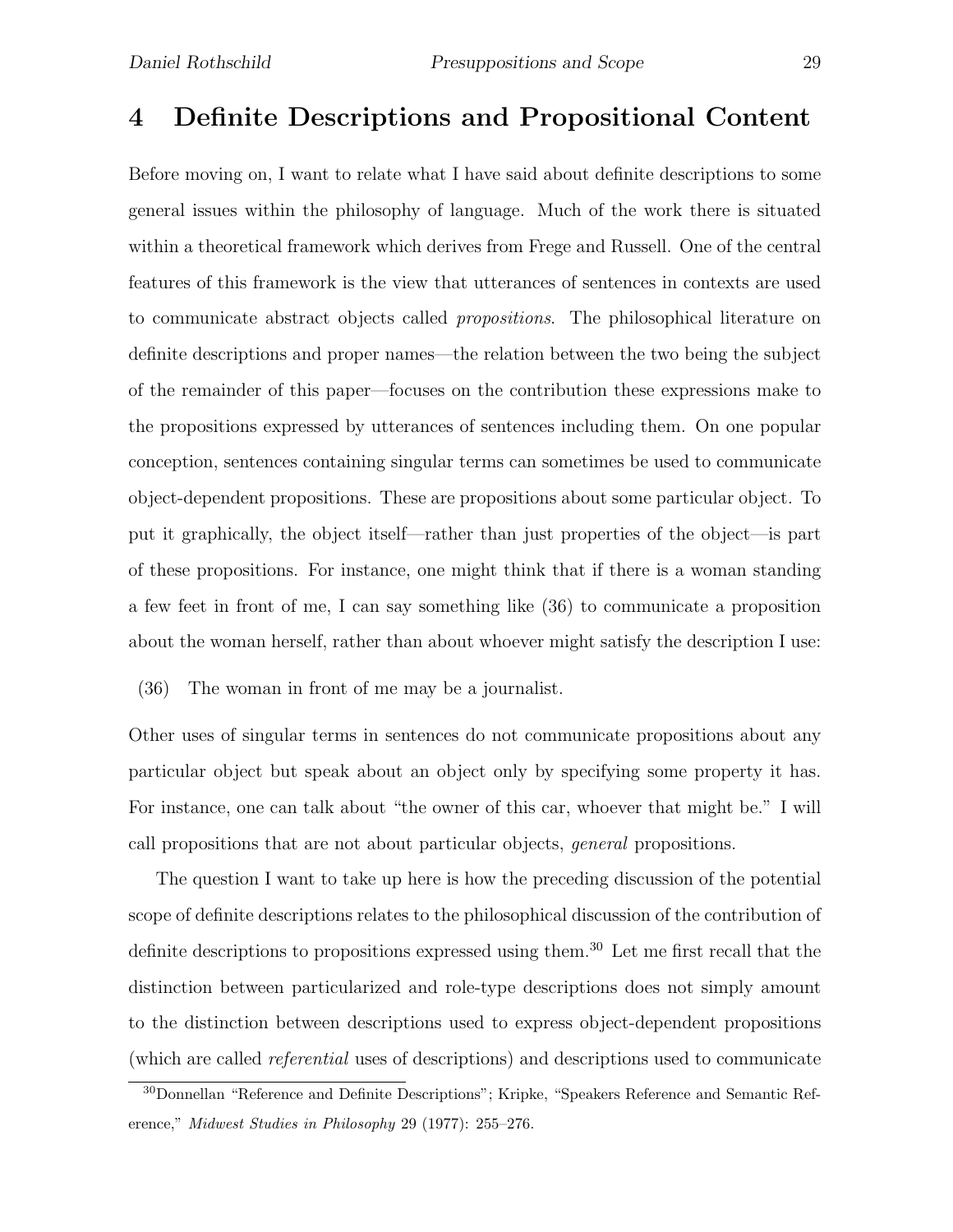general propositions (which are called *attributive* uses of descriptions). For instance, "the president of the US" can be used to communicate an object-dependent proposition even when it functions as a role-type description.

(37) The president of the US likes madeira.

An utterance of (37) is potentially capable of expressing an object-dependent proposition about the current president of the US. So, it is not restricted to expressing a general proposition about the person happening to satisfy the description, despite the fact that the description itself is role-type.<sup>31</sup>

Likewise, consider a situation in which A) my potato salad was stolen in the middle of the night, B) I am sure that one person stole it, C) I am sure that if the thief had not stolen it no one else would have, and D) I have no idea who the thief is.

(38) The thief obviously liked Worcestershire sauce and thyme.

In these circumstances, by uttering (38), I may communicate a proposition about whoever satisfies a certain property, i.e. the property of being the unique thief in the current situation. But, the description is a particularized one, since in different (relevant) possible situations either the same (unknown) person satisfies the description or no one does.

Nonetheless, the difference between narrow- and wide-scope uses is correlated, to an extent, with the distinction between referential and attributive uses of definite descriptions. Any description which in a given case receives narrow scope with regard to a modal operator is generally not used to express an object-dependent proposition. This is because there is not *one* object such a sentence is used to talk about; rather the description seems to pick out different objects in different possible situations.<sup>32</sup> Wide-

<sup>31</sup>Whether such uses of descriptions to express object-dependent propositions about individuals follow from the semantics of descriptions or rather depend on various pragmatic mechanisms, as Kripke suggests, is an entirely separate issue.

<sup>&</sup>lt;sup>32</sup>Unless, of course, the narrow-scope reading picks out the same person in all the possible situations in which case it could be used to communicate a singular proposition.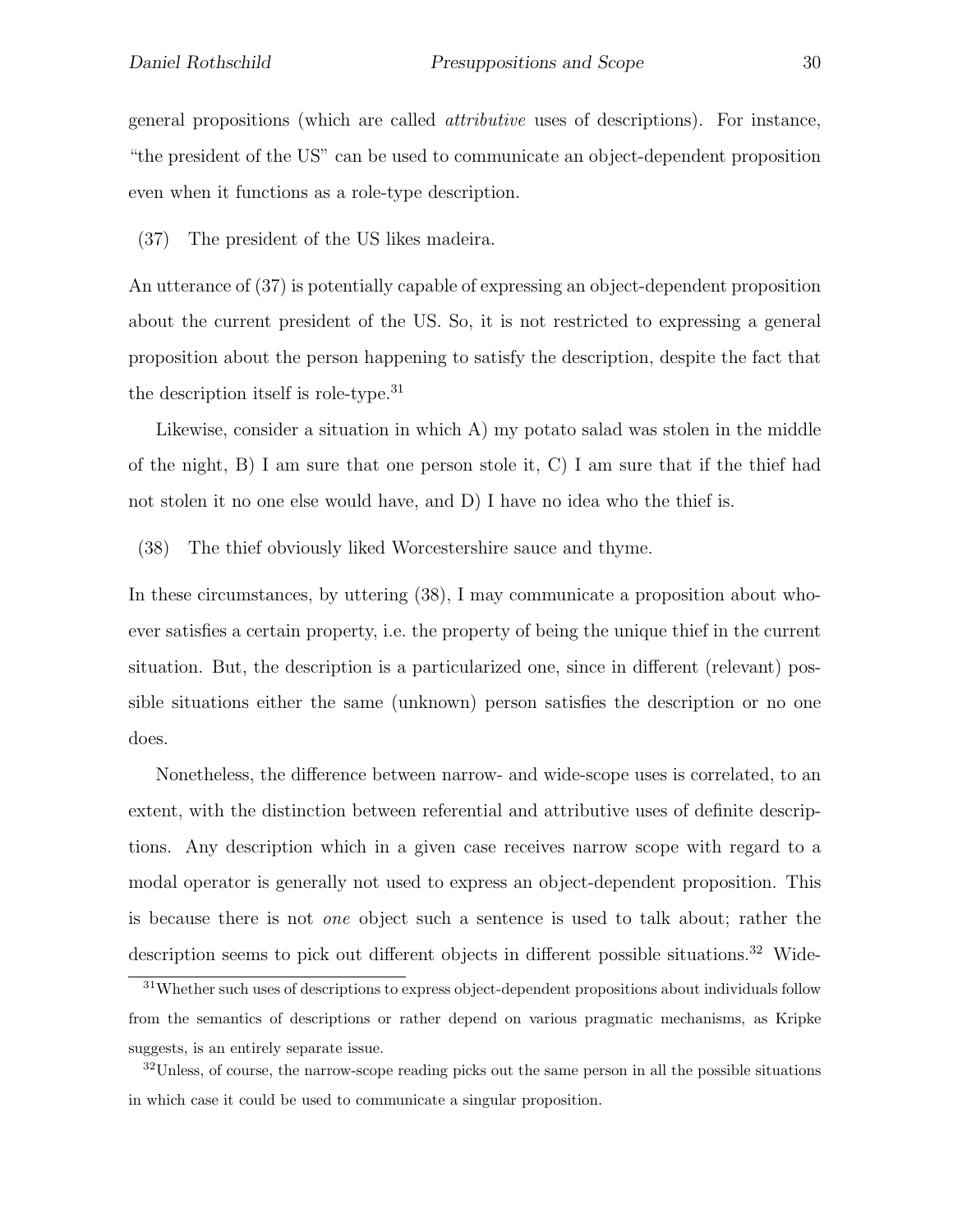scope uses of definite descriptions need not, on the other hand, express object-dependent propositions. In the context of the potato salad calamity above I could also have said:

(39) The thief might have left a little potato salad for our breakfast.

There is obviously a wide-scope reading of the description "the thief" with respect to the modal "might." However, this reading need not correspond to a communication of an object-dependent proposition about some individual. Even with the wide-scope reading, (39) can be used to express a general proposition about whoever stole the potato salad.

So merely establishing when different scopes are available is not enough to establish what the basic propositional contribution of descriptions are. Indeed, I want my proposal to remain neutral on exactly this point. Whatever account of the semantics and pragmatics of descriptions we give, it must explain both the referential and attributive uses of descriptions. The current standard theory within philosophy takes descriptions to be semantically encoded to express general propositions and explains the referential uses by appeal to pragmatics.<sup>33</sup> I have nothing to say about the merits of this proposal. What I will argue for in the remainder of this paper is that, contra the philosophical orthodoxy on this question, facts about scope give us no reason to treat proper names any differently from definite descriptions.

## 5 Proper Names and the Modal Argument

An extremely influential argument in the philosophy of language, Kripke's modal argument, purports to show that proper names are not semantically equivalent to definite descriptions.<sup>34</sup> Here is one version of the argument:

1. Definite descriptions exhibit narrow-scope readings with respect to modal operators.

<sup>&</sup>lt;sup>33</sup>Kripke, "Speaker's Reference and Semantic Reference; Neale, *Descriptions*.

 $34$ Three pieces that seem to understand the argument this way are Linsky *Oblique Contexts*, ch. 7; Stanley "Names and Rigid Designation"; Soames, Beyond Rigidity, ch. 2.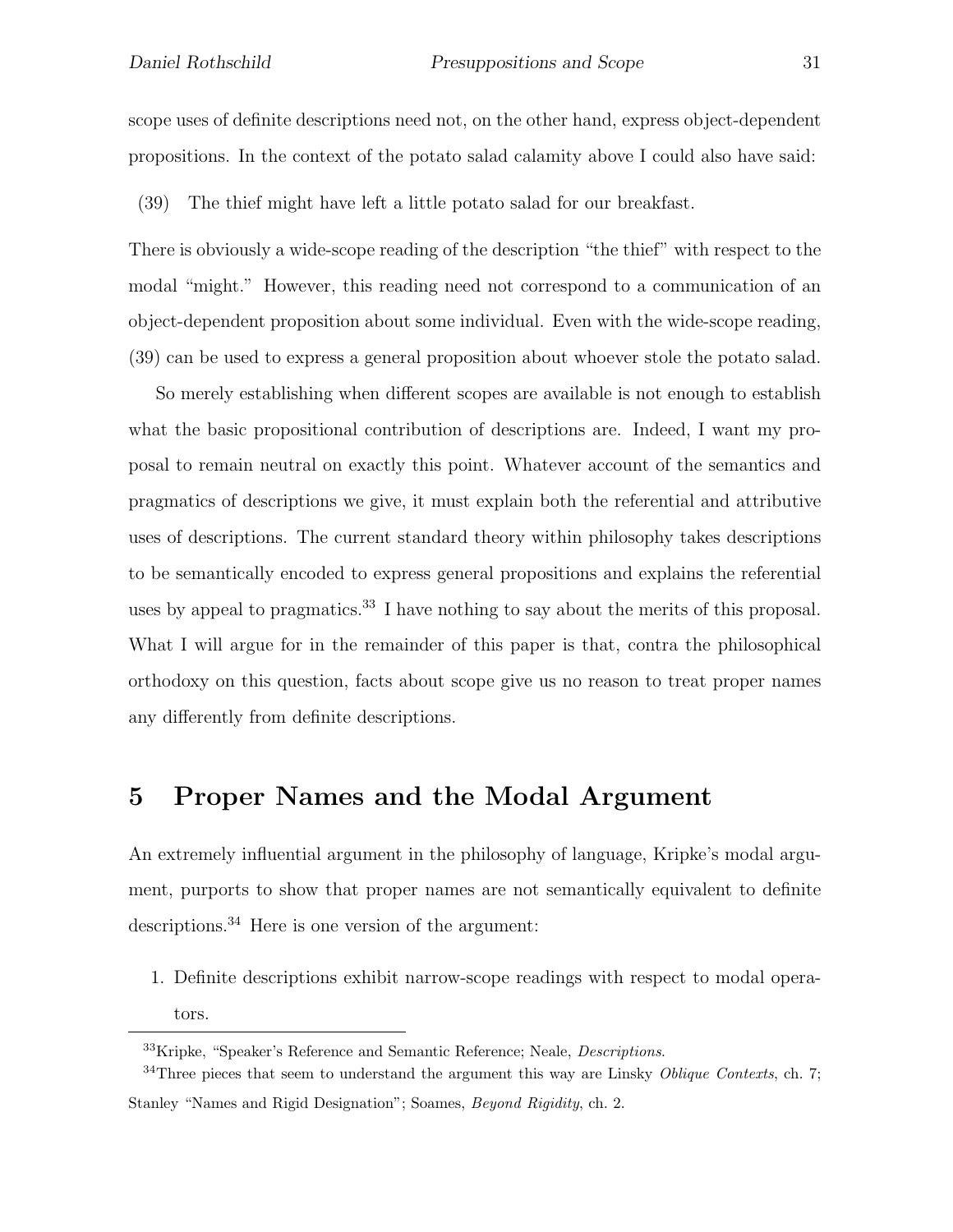- 2. Proper names do not exhibit narrow-scope readings with respect to modal operators.
- 3. The meaning of a proper name cannot be the same as that of a definite description.

The argument depends upon the sort of observations I made in the introduction to this paper. Consider, for instance, (2), repeated here:

(2) Mary-Sue could have been married to Grover Cleveland.

The modal argument begins by suggesting that on the hypothesis that "Grover Cleveland" is really semantically equivalent to some description, "the F," one should expect to find two possible readings of  $(2)$ , corresponding to whether the description, "the F," gets its scope under the modal (finding the satisfier of the description within each possible situation) or outside the modal (picking out its actual satisfier, i.e. Grover Cleveland). However (2) does not seem to exhibit different readings of this sort. So, the argument concludes, "Grover Cleveland" cannot be equivalent to "the F."

Many have noted that the argument only shows that proper names are not semantically equivalent to those descriptions whose descriptive content allows them to pick out different objects in different possible situations. In other words, the argument shows that proper names are not equivalent to those descriptions whose descriptive content is actually capable of being satisfied by different individuals in different situations. Some descriptions do not have this property. These include descriptions whose descriptive content contains some indexical reference to the actual world. No matter what their scope is, such descriptions always pick out the same individual (they are so-called *rigidified descriptions*). In light of this qualification, we can view the modal argument as purporting to establish that, if proper names are semantically equivalent to any definite descriptions, they are semantically equivalent to rigidified descriptions like "the actual mayor."<sup>35</sup>

 $35$ Discussion of rigidified descriptions include Stanley, "Names and Rigid Designation"; Soames,  $Be$ *yond Rigidity*; and Michael Nelson, "Descriptivism Defended,"  $No\hat{u}$ s, 36 (2002): 408–435.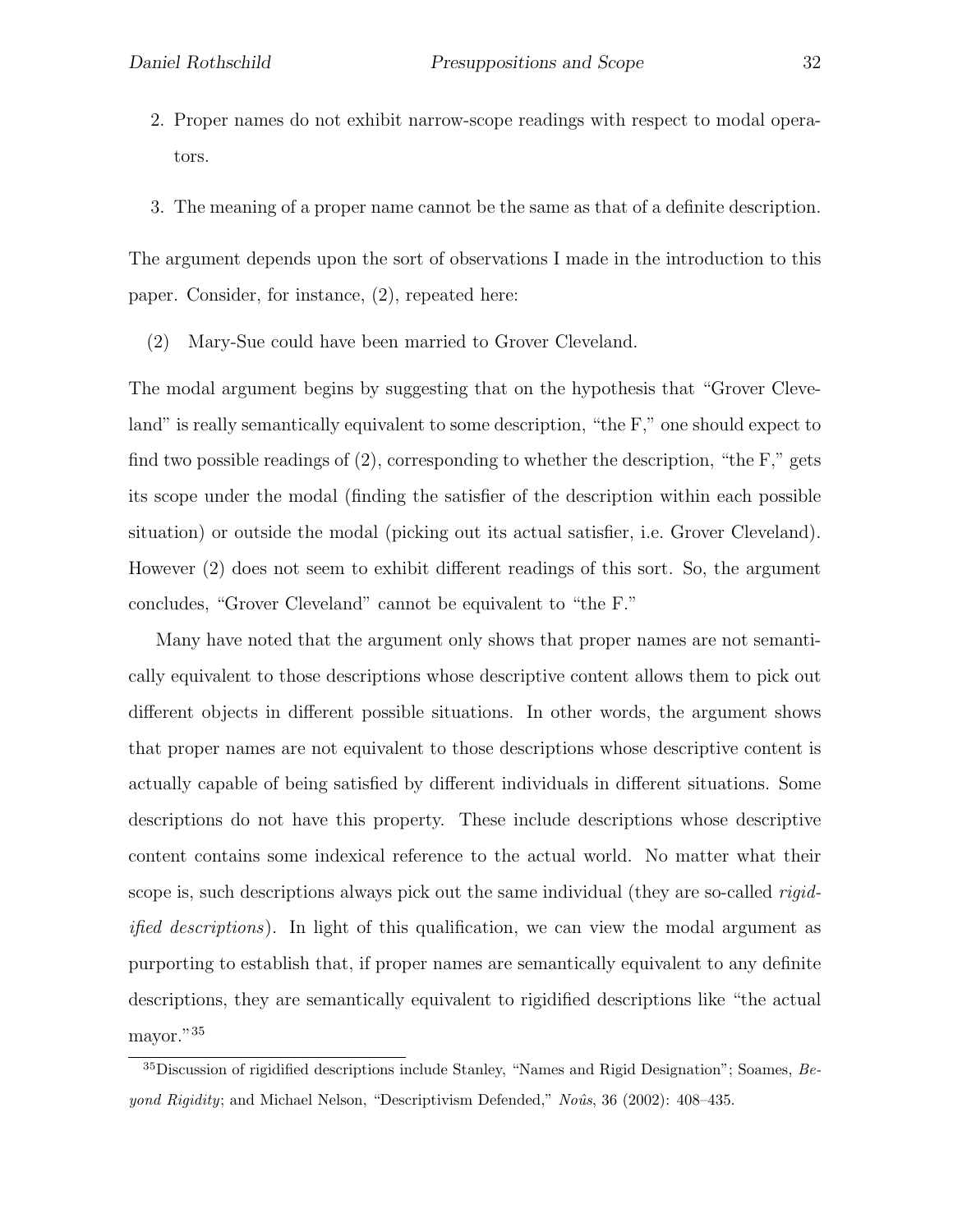The first premise in my presentation of the modal argument above states that definite descriptions exhibit narrow-scope readings with respect to modal operators. In this paper, however, I have presented and explained a significant qualification to this claim. I have shown that only *role-type* descriptions can have narrow scope with respect to a modal operator. Thus, we need to revise our assessment of the modal argument in light of this qualification.<sup>36</sup>

In fact, once we recognize that definite descriptions do not *always* exhibit scope ambiguities with respect to modal operators, the modal argument loses much of its

<sup>36</sup>Kripke explicitly acknowledges the degree to which his argument depends on descriptions acting Russellian, and hence being able to get narrow scope (Kripke, Naming and Necessity, p. 6, fn 8). Bart Geurts ["Good News about the Description Theory of Names," Journal of Semantics, 14 (1997): 319– 348] also picks up on this issue, arguing that names are like certain descriptions which always take wide scope (though he does not offer an account of why these descriptions take wide scope):

The presuppositions triggered by names seem to have a decidedly stronger tendency to 'take wide scope' than some others. In this respect, too, they are on a par with other descriptively attenuate 'incomplete', definites like 'the door' or anaphoric pronouns like 'it'.

Likewise, Dummett thinks that the modal argument lacks force because only some descriptions can have narrow scope within a modal operator. However, for some reason, he thinks the only descriptions that can take narrow scope are ones that appear after the copula:

We are now in a position to understand the grain of truth in Kripke's doctrine of proper names as rigid designators. For modal contexts in general, there is no relevant difference between proper names and definite descriptions: but the matter stands otherwise when the name of the descriptions is preceded by the verb 'to be' or 'to become'. [Dummett, Frege: Philosophy of Language (London: Duckworth, 1973), p. 131.]

This is wrong, however, as the following minimal pair shows:

- (1) John might have made friends with the president.
- (2) John might have made friends with Grover Cleveland.

Only in the case of the first sentence can one detect a scope ambiguity. So definite descriptions do not only differ from proper names after the copula.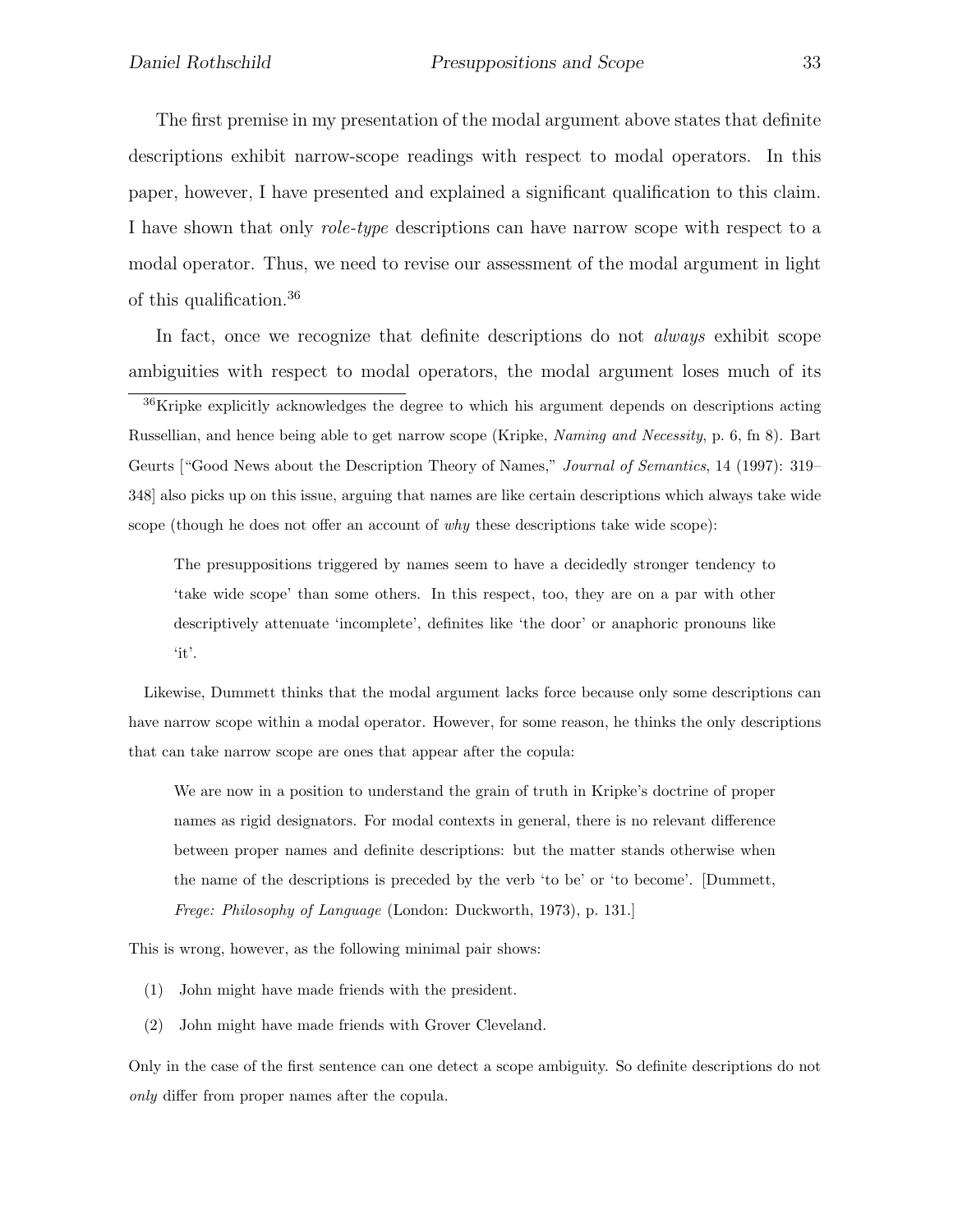force against descriptivist accounts of names. If one assumes that descriptions always exhibit scope ambiguities, then *one* instance of a sentence containing a proper name and a modal operator that does not show a scope ambiguity will serve to demonstrate that names cannot be descriptions (except perhaps rigidified descriptions). But, once we have recognized that descriptions do not generally show scope ambiguities, we can no longer reason in this way. Many definite descriptions, such as "the man in the corner" and "the person I saw yesterday," have restrictions on what scope they can get with respect to modal operators. These descriptions belong to the large class of descriptions that are particularized in most contexts and, thus, do not exhibit narrow-scope readings in these contexts. The modal argument fails to show that proper names are not equivalent to *these* sorts of descriptions.

It's worth noting that this is a significantly larger qualification than the one in the previous section about rigidified descriptions. Descriptions like "the man in the corner" are not rigidified descriptions since they have a predicative content which different individuals can satisfy in different situations. So, the class of definite descriptions that are generally particularized includes descriptions which are not rigidified. In addition, while it's extremely hard to find real English expressions that act as rigidified descriptions ("the actual mayor" certainly doesn't), it's extremely easy to find English expressions that are usually particularized descriptions.

Another way of putting my basic point is to say that the modal argument still leaves open the possibility that names are particularized descriptions. Of course, whether a description is particularized or role-type depends upon the relationship between the common ground and the predicative content of the description. So, a name is unlikely *always* to be a particularized description, but a name might be equivalent to a definite description that has a descriptive content which makes it particularized in most contexts. This hypothesis would explain the resistance names show to taking narrow scope in most instances.

In the remainder of the paper I examine one particular descriptivist conception of names to see whether, according to this conception, names can be construed as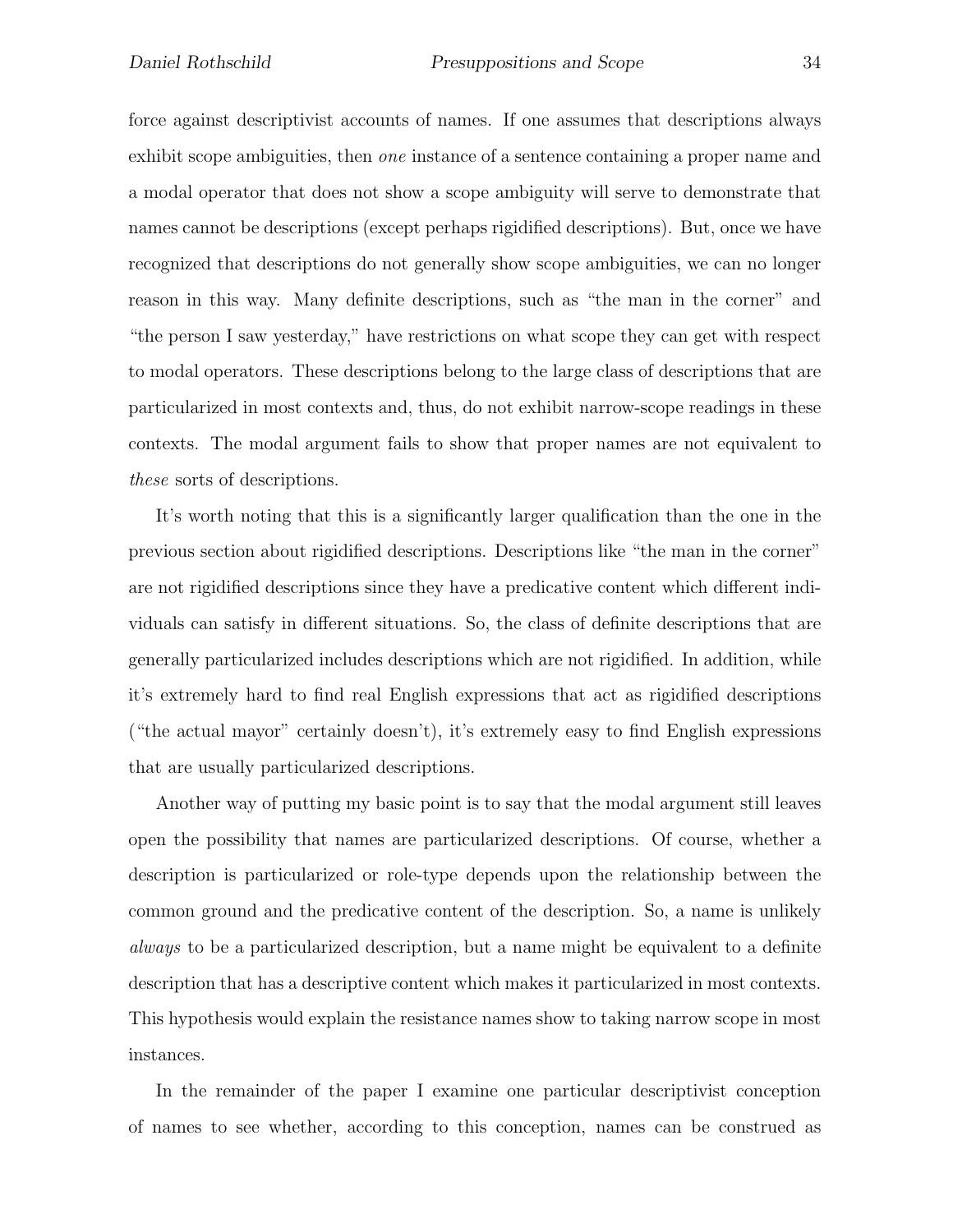particularized descriptions. I will also look at contexts in which, according to this descriptivist proposal, names do *not* act as particularized descriptions. By looking at these contexts we can assess whether, as the descriptivist should predict, names can sometimes get narrow scope with respect to modal operators. I will argue that—contrary to the philosophical orthodoxy—the descriptivist view does extremely well at predicting the potential scope of proper names with respect to modal operators.

## 6 Names as Metalinguistic Descriptions

The view that names are semantically equivalent to definite descriptions is often described as the view that names are *disguised* descriptions, since unlike real definite descriptions names do not openly show their descriptive content. This leads to the question of what the descriptive content of a name is. Here I will sketch one answer to this question, but I will not systematically consider alternatives.

One of the most plausible instantiations of the view that names are descriptions treats names as "metalinguistic" descriptions.<sup>37</sup> On this account, the meaning of a name  $N$  is roughly captured by the description "the bearer of  $N$ ." We must distinguish this account of the semantics of proper names from the truism that a name  $N$  refers to whoever is referred to by  $N$ . The view that names are metalinguistic descriptions, unlike this truism, is neither trivial nor circular. We have a social practice of naming, under which one cannot bear a name just in virtue of some person using it to refer to you. So the facts about name-bearing are not mere trivial metalinguistic ones, like the

 $37$ Such views have a long tradition. Williams Kneale ["Modality De Dicto and De Re." in E. Nagel, P. Suppes, and A. Tarksi, eds., Logic, Methodology and Philosophy of Science. Proceedings of the 1960 International Congress (Stanford University Press, 1962)] explicitly advocates a metalinguistic view and Burge ["Reference and Proper Names," Journal of Philosophy, LXX (1973): 425–439] comes close to this view, though he treats names as predicates. See also Geurts, "Good News about the Description Theory of Names"; Jerrold Katz, "The End of Millianism," Journal of Philosophy, XCVIII (2001): 137– 166; and Kent Bach, "Giorgione was So-Called Because of his Name," Philosophical Perspectives, 16 (2002): 73–103.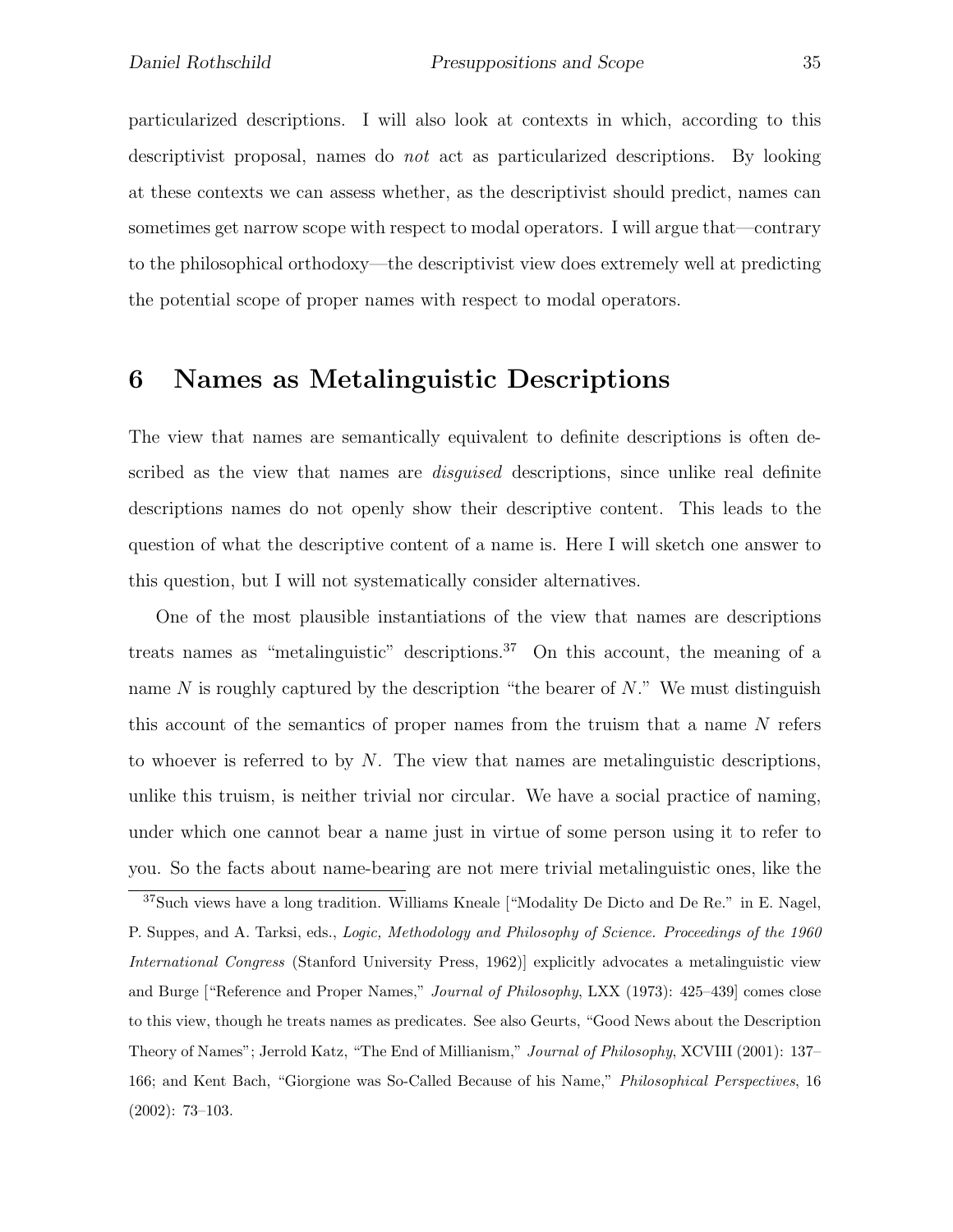fact that "jump" means jump. In fact, the metalinguistic view of names makes a very strong claim: that each proper name has the same meaning as some particular definite description.

Definite descriptions trigger presuppositions; so, if proper names are equivalent to certain definite descriptions they will also trigger presuppositions. Earlier, I suggested that definite descriptions trigger the presupposition that there is a uniquely salient individual satisfying the descriptive content. So, if a name  $N$  were equivalent to the description "the bearer of N," then a use of N would trigger the presupposition that there is a uniquely salient person bearing  $N$ . It seems plausible that names carry this presupposition. For when we use a proper name usually we presuppose that there is a most salient person bearing the name. Without this presupposition we could not expect our audience to understand to whom we meant to refer.

Kripke in *Naming and Necessity* makes other powerful arguments, besides the modal argument, against the view that names are disguised descriptions. His strongest argument, to my mind, is one about speaker knowledge. Here is a version of this argument: If the name "Plato" were synonymous with the description "the author of *The Republic*" then one would think that competent users of the name would have to know—at least implicitly—that Plato is the author of *The Republic*. However, it absurd to suppose that it is a condition on semantic competence with the term "Plato" that one know that "Plato" wrote *The Republic*.

I do not think the metalinguistic view succumbs to this argument about speaker knowledge. The knowledge that a person referred to by a name bears that name may well be part of every competent speaker's grasp of the meaning of the name. The only objection to this that I can see is the claim that children are able to use proper names without having sufficient conceptual resources to grasp descriptions like "the bearer of N." There are a few things to be said about this. First, the conceptual capacities of very young children may be extremely sophisticated, so that the empirical claim may simply be false: children might, from their first uses of proper names, be in a position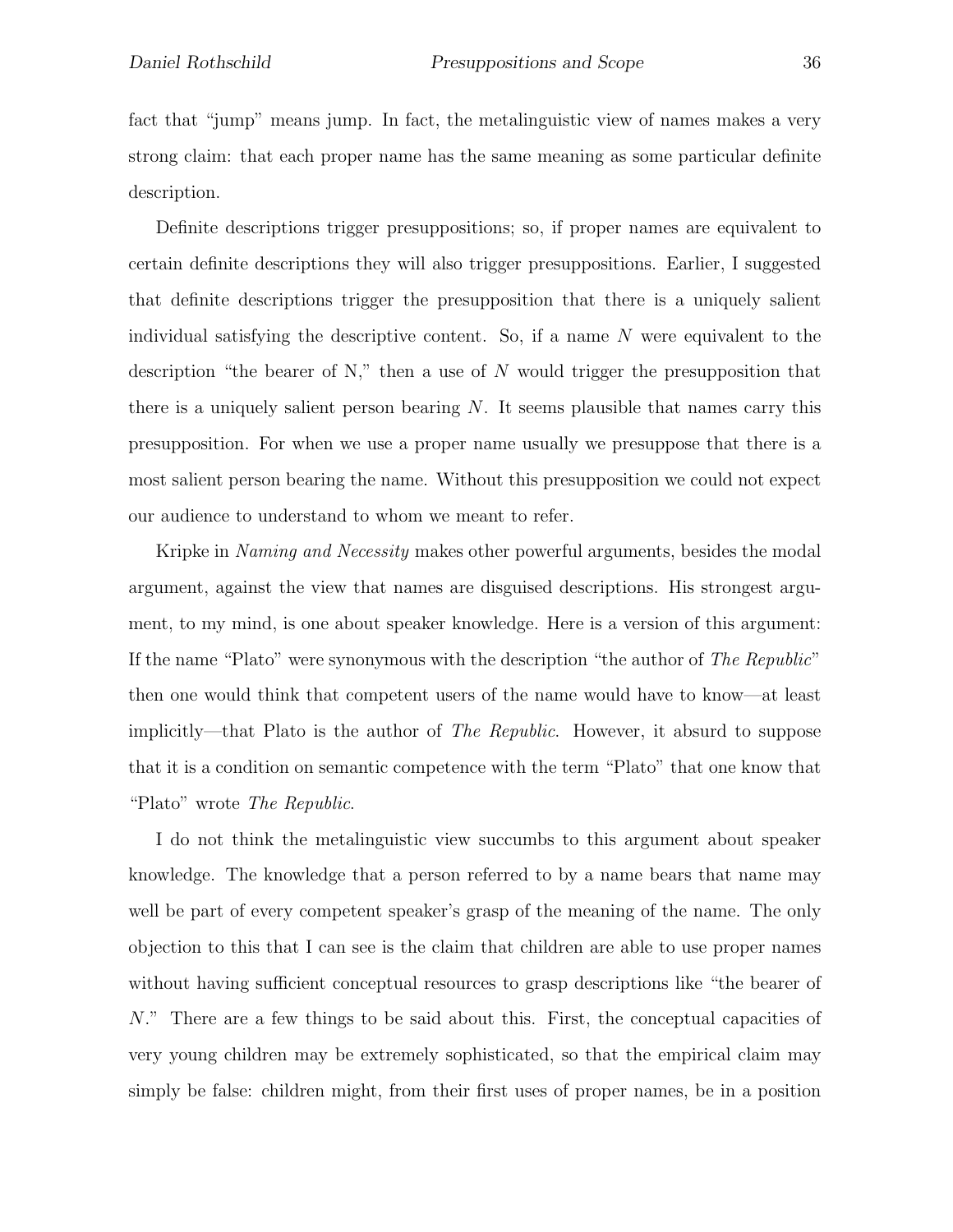to grasp (in some sense) the descriptions associated with names.<sup>38</sup> Second, even if children can use proper names without grasping the descriptions associated with them, this does not mean that the adult use of proper names is not descriptive in the way I have suggested.<sup>39</sup> Third, it may be that children's use of proper names is in some way *parasitic* on adult usage or *deferential* to it, so that if adults did not use names as metalinguistic descriptions children would not be able to use them to refer people at all. These considerations show that the knowledge argument may not be successful against the metalinguistic view.<sup>40</sup>

## 7 Names as Descriptions under Modals

Now that we have a reasonable account of the descriptive content of proper names in hand we can see whether it predicts that names are usually particularized descriptions. Recall that particularized descriptions are ones whose descriptive content is *not* commonly known to be uniquely satisfied by different individuals across a range of relevant possible circumstances. It seems to me that in most contexts metalinguistic descriptions must be particularized. For instance, it would require a very odd context to make it plausible that over an entire range of different possibilities there would always be a uniquely salient "Samuel" available, but without this being the same person in each situation. In many possible situations there is at least one person called "Samuel", but it is hard to see why there would always be one most salient such person.

In other words, metalinguistic descriptions *are* particularized definite descriptions in  $38$ Paul Bloom [How Children Learn the Meaning of Words (Cambridge: MIT, 2001)] discusses what conceptual capacities children might need to learn the meaning of names and other words.

<sup>39</sup>Of course many who hold a descriptive account of names will not be happy with this response because they do not think that it is possible for there to be referring devices without descriptive content. They may, however, think that children associate different descriptions with names from those which adult users associate with them.

 $^{40}$ See the literature cited in footnote 37 for discussion of how the metalinguistic view of names might avoid other challenges from Kripke and elsewhere.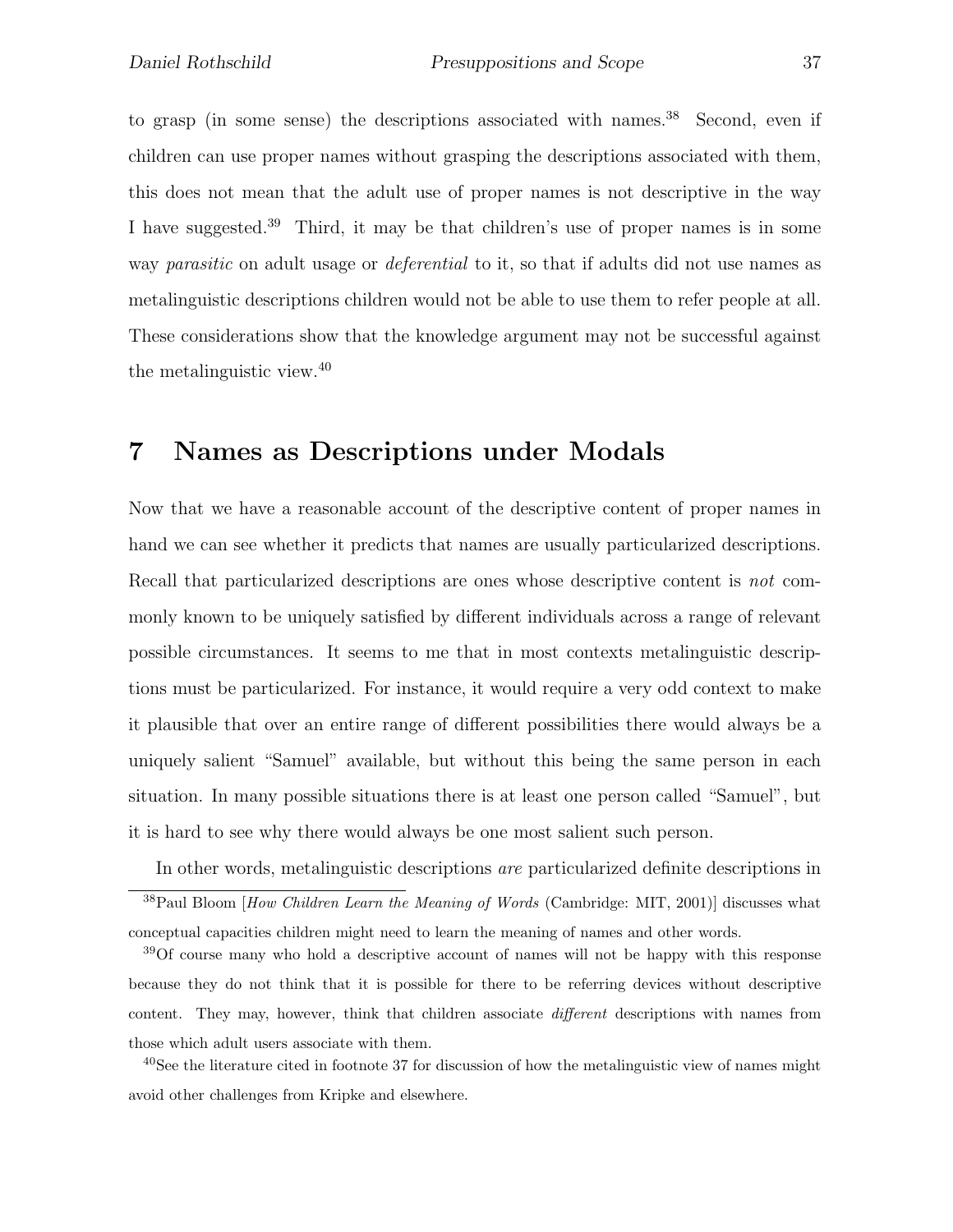most contexts, since for most relevant classes of possible situations one cannot suppose there will be a different uniquely salient person satisfying the descriptive content in each situation. Supporting this view is the fact that it is quite hard to get descriptions of the form "the man bearing the name  $N$ " to have narrow scope under metaphysical modals. Consider this sentence:

(40) The president might not have been the man called "Havelock."

It is very hard to read "the president" in (40) as a wide-scope description while reading "the man called 'Havelock'" as a narrow-scope description—in other words it is hard to read the sentence as saying that the actual man who is now the current president might have had a different name. So, as we should expect given the conclusions I have reached, metalinguistic descriptions are extremely resistant to getting narrow scope.

Of course, in some contexts even metalinguistic descriptions will count as role-type descriptions. And in such cases, metalinguistic descriptions will be able to receive narrow-scope interpretations. Let us imagine a situation in which it is part of the common ground that there is always one, but not always the same, person bearing a particular name across different situations. Consider the name "M"—the name of the head of the British secret service in *James Bond*. "M" looks like a proper name, but if it is a proper name it is one which *can* get narrow scope with respect to modal operators:

(41) John might have become M.

The names of superheros also exhibit this behavior. Consider Batman and Superman. In different circumstances different individuals may bear the superhero-title.<sup>41</sup> Given this fact, it would be appropriate to talk about who *might* have been Superman or Batman. If proper names were just tags attached to particular individuals this behavior would be unexpected: We would not expect that the mere presentation of various relevant counterfactual situations across which different individuals lay claim to the same name would allow names to have narrow scope under modal operators. So names such as "M"

<sup>&</sup>lt;sup>41</sup>Apparently there is a series of comic books set in the future in which different individuals are Batman, Superman, etc.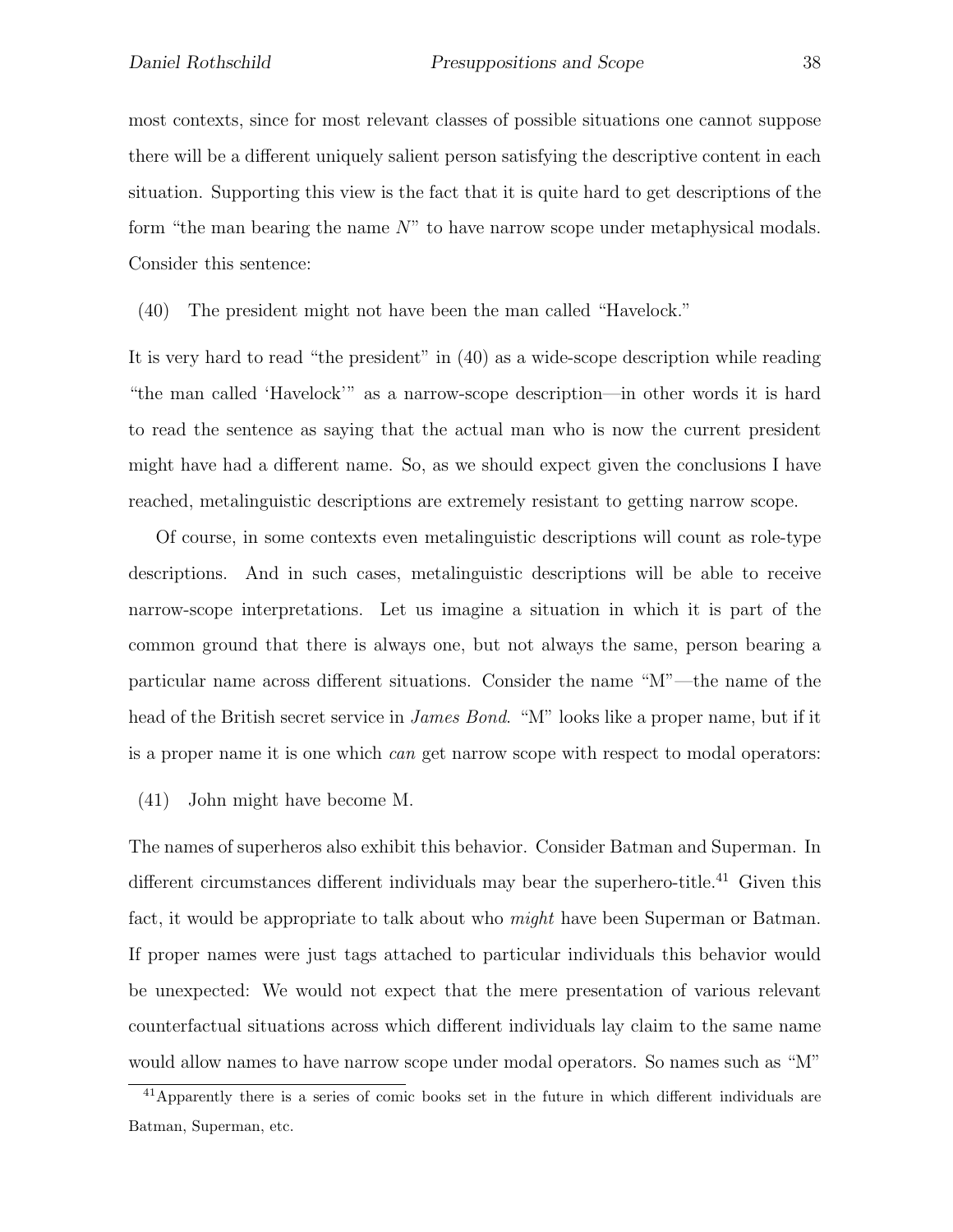and "Superman", unless they are somehow special, or differ in their semantic status from other proper names, provide support for the idea that names are semantically equivalent to definite descriptions, and, thus, in appropriate circumstances, can act as role-type descriptions.<sup>42</sup>

The metalinguistic view has many further consequences, however, and we need to see whether they are also supported by our linguistic intuitions about how proper names work. For instance, the view entails that names should *always* show the same potential scope as the definite descriptions that paraphrase them. Many have contested this point. The following examples, discussed by Barbara Abbott,<sup>43</sup> are supposed to show that names cannot be synonymous with metalinguistic descriptions:

(42) Aristotle might not have been Aristotle.

(43) Aristotle might not have been the man named "Aristotle."

The usual claim is that (42) has no true reading whereas (43) has a true reading.

It is worth pointing out, first of all, that neither sentence *easily* gets a sensible reading as a metaphysical modal assertion.<sup>44</sup> This is evident from the fact that neither  $(42)$  nor

<sup>43</sup> "Definiteness and Proper Names: Some Bad News for the Description Theory," Journal of Semantics, 19 (2001): 191–201

<sup>44</sup>Perhaps Abbott's argument is about epistemic modality rather than metaphysical modality. In this case, I think the purported difference between (42) and (43) invites a pragmatic explanation. This is because, proper names, generally, can get non-rigid narrow-scope readings within epistemic modals. A pragmatic explanation of the difference between (42) and (43) could rely on the observation that if a definite noun phrase is repeated twice with the same intonation it is generally taken to have the same referent. And indeed if we raise the intonation on the second "Aristotle" from (43) we get a true reading:

(1) Aristotle might not have been ↑ARISTotle.

Critics of the descriptivist view would argue that this second use is special and somehow non-literal. However, since what is being debated is whether or not names are descriptions, simply labeling all descriptive uses as non-literal is question-begging. In fact, emphasizing a word does not always make

 $42$ Some, such as Soames. in Beyond Rigidity, argue that names like these are semantically distinct from other proper names.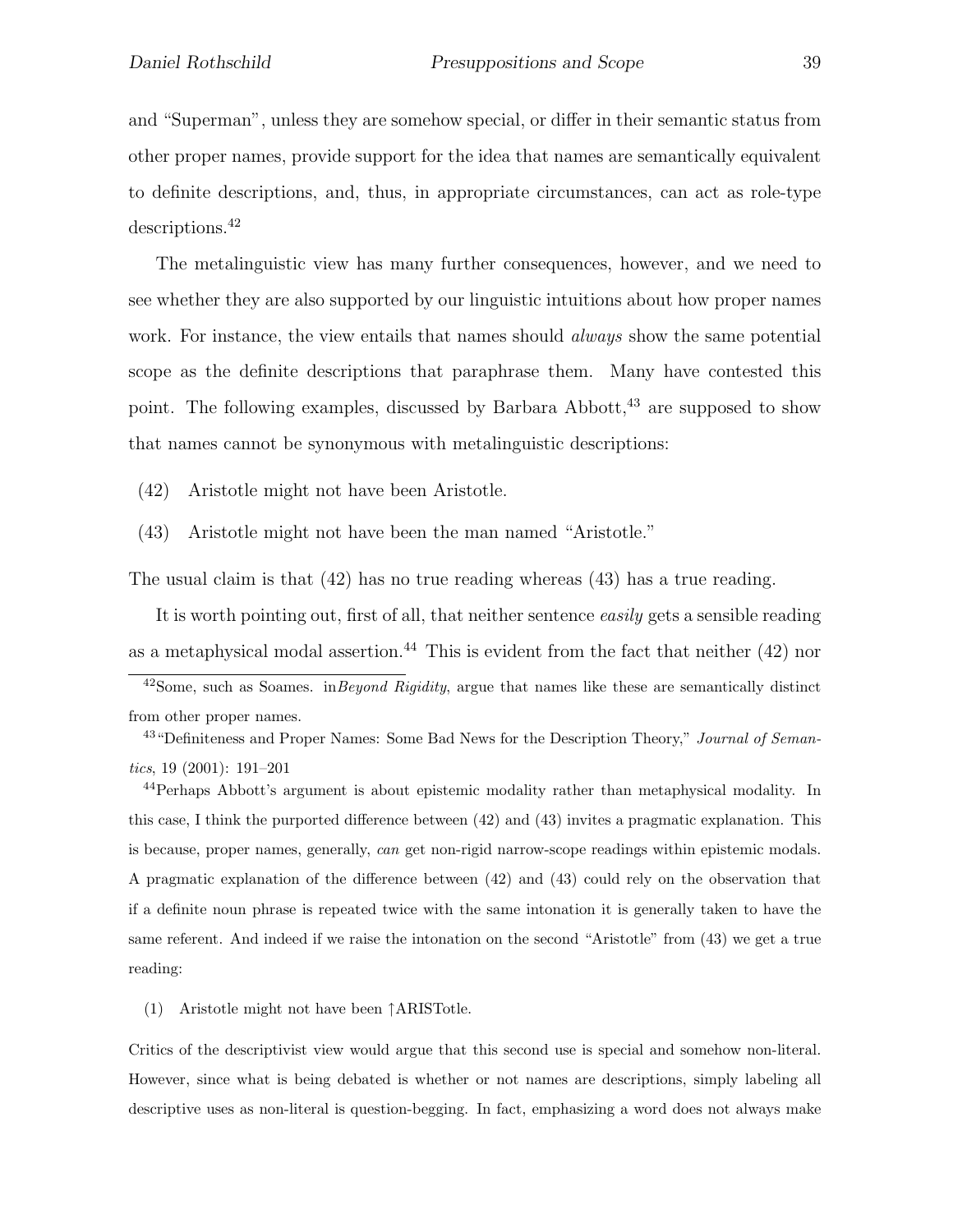- (43) express the same thing as (44) nor is as obviously true:
- (44) Aristotle might not have been named "Aristotle."

This fact, of course, just follows from the earlier observation that particularized descriptions like "the man named Aristotle" in (43) do not have narrow-scope readings under metaphysical modals. A sentence like (43) is not assertible just by virtue of there being a metaphysically possible world where Aristotle is not named "Aristotle." Rather getting the narrow-scope reading of the description in (43) requires the common ground to include an entire range of relevant possible situations in which the descriptive content is satisfied by different individuals.

In certain contexts, a description such as "the man named 'Aristotle'" will be a role-type one. For instance, imagine it is commonly known that Greek law ensures that one and only one person is called "Aristotle" at a single moment of time. In this case there may be different relevant possible situations in which different people are uniquely called "Aristotle" and so the description "the man named 'Aristotle'" acts as a role-type one. Then, we might have an interest in who would have been called "Aristotle" if the actual person called "Aristotle" had not been born. Consider this sentence:

(45) The person bearing the name "Aristotle" could have been a sailor.

In these circumstances, it seems like it is quite easy to give the description a narrowscope interpretation.

The crucial test for the metalinguistic descriptivist view is whether proper names the use non-literal. One might rather think emphasis is meant to show that the two uses of the name are not meant to be taken as co-referential. A similar phenomenon occurs with pronouns in these examples.

- (2) He went to the gym, and  $\uparrow$ HE went to the bathroom.
- (3) He went to the gym, and he went to the bathroom.

So rising intonation can indicate that a word is being used for a different purpose, but not that the use is somehow non-literal or metalinguistic. Sorting out these issues would require more serious work on focus and intonation.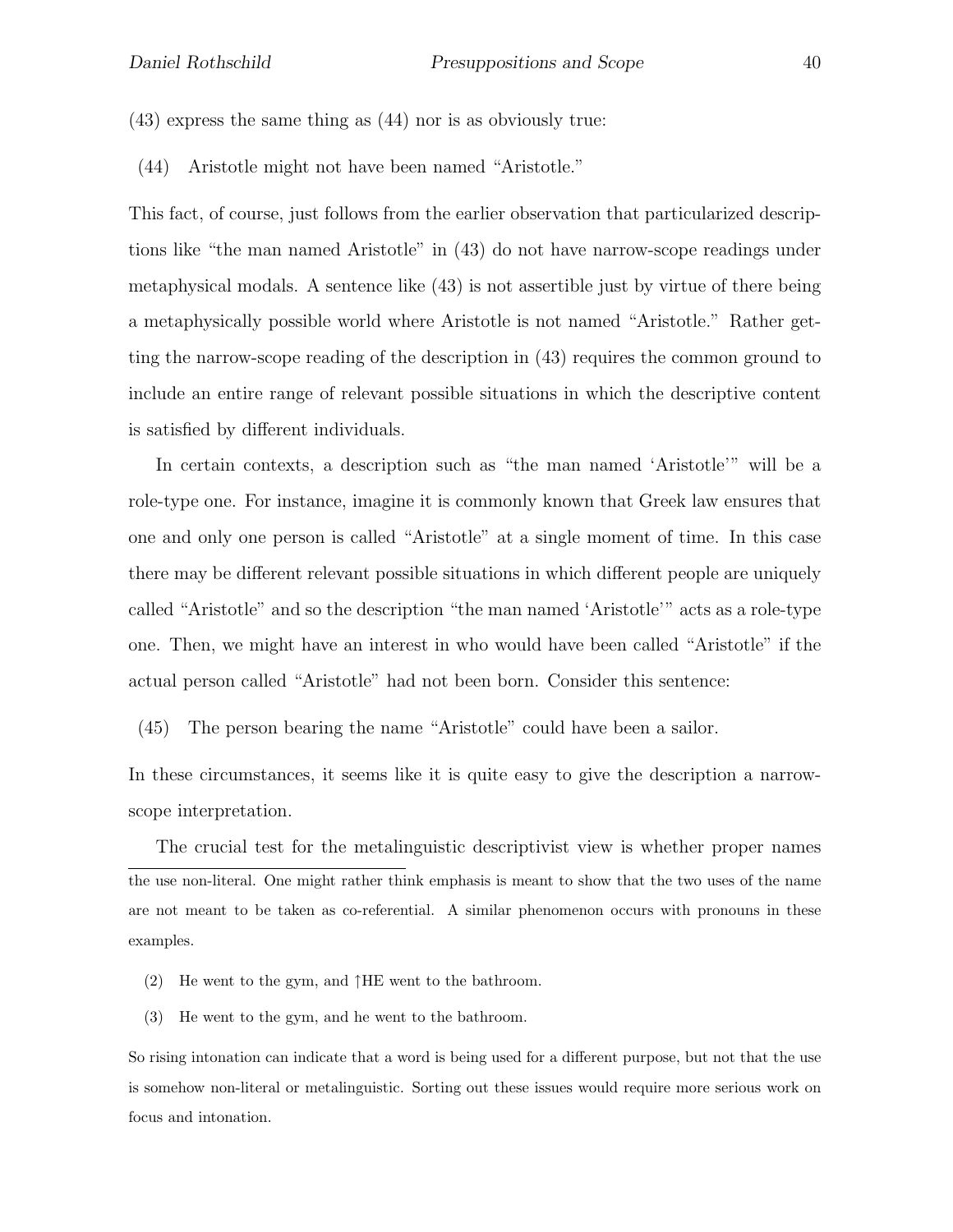also allow narrow scope in such circumstances. It is unclear what one should say about the sentence containing two proper names, (42), repeated below, when uttered in a context in which a Greek law of this sort is commonly known to be in effect.

(42) Aristotle might not have been Aristotle.

I think it is perhaps less good than the sentence yielded by replacing the proper names with two definite descriptions:

(46) The man called "Aristotle" might not have been the man called "Aristotle."

But the difference between the felicity of these two sentences is *very* subtle, and both of these sentences are rather unnatural. A better example of a potential narrow-scope use of a proper name is a variation on (45):

(47) Aristotle could have been a sailor.

If there is a Greek law stipulating that there is always one and only one Aristotle at any given time, then (47) seems like it has a reading on which the name gets narrow scope. I am not sure whether, with the narrow-scope reading, (47) is less natural than  $(45)$  or not. In general, I am not sure where the weight of intuitions lies in these cases.<sup>45</sup> However, I do not think the intuitions are weighty enough to form the basis of a serious argument against the view that names are semantically equivalent to metalinguistic definite descriptions.

We should not despair over the semantics of proper names just because our judgments of critical cases are hazy. The messiness of the data is not an obstacle to understanding proper names; it is just another piece of data in its own right. The question of whether proper names are particularized descriptions might not have a determinate answer. The right hypothesis may be that names are very similar to metalinguistic descriptions, but

<sup>45</sup>One has to put aside the question-begging temptation—common in discussions of the modal argument—to label any narrow-scope use of a proper name as somehow special and, hence, irrelevant. The important thing to note in this context is that the narrow-scope uses of some definite descriptions, the ones which are usually particularized such as that in (45), also sound slightly odd.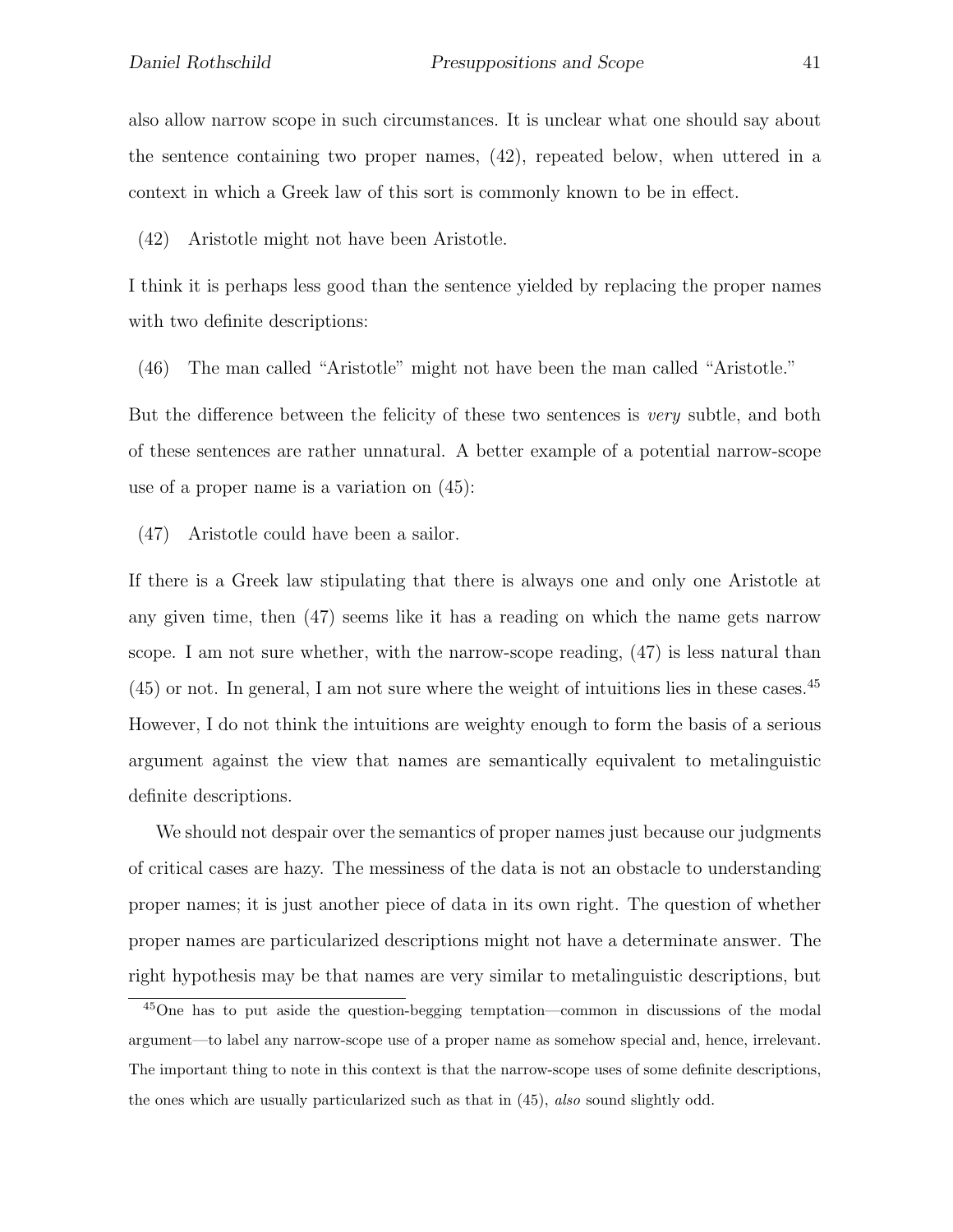not *exactly* the same. That is, we may have a conventionally encoded *bias* towards particularized readings of the descriptive content that names bring with them.

What is important to see is that once we restrict our attention to the relevant situations—the cases where names should, on the descriptivist view, get narrow scope the difference between names and descriptions becomes extremely subtle. Altogether the metalinguistic view of proper names does well at predicting what scope proper names will get under modal operators. If anything, it does better than standard nondescriptivist views which do not have many resources for explaining the fact that names sometimes *do* exhibit narrow scope under modal operators.

I certainly do not intend this as a serious defense of the metalinguistic view of proper names. While the view has its attractions, I am not inclined to think it is correct—if only for the reason that it is hard to explain why, out of the whole space of possible descriptive contents that names might have, names happen to have the metalinguistic content.<sup>46</sup> My main point here is just that considerations of scope do not force us to treat proper names as being semantically distinct from definite descriptions.

## 8 Conclusion

I have argued here that definite descriptions and proper names can be treated as expressions designed to pick out entities that satisfy certain presuppositions. These presuppositions give rise to different scoping potential in different contexts under modal operators and adverbs of quantification. I think this position should be the default one, since it respects the basic intuition that singular terms including both descriptions and names share a deep semantic commonality. Since this view also provides a better analysis of the interaction of modals with definite descriptions and proper names, it has much to recommend it.

<sup>46</sup>I am inclined to think linguistic usage (in speech or in the head) does not determinately fix the descriptive content of names. Thus, there is no fact of the matter about what the descriptive content of names is.